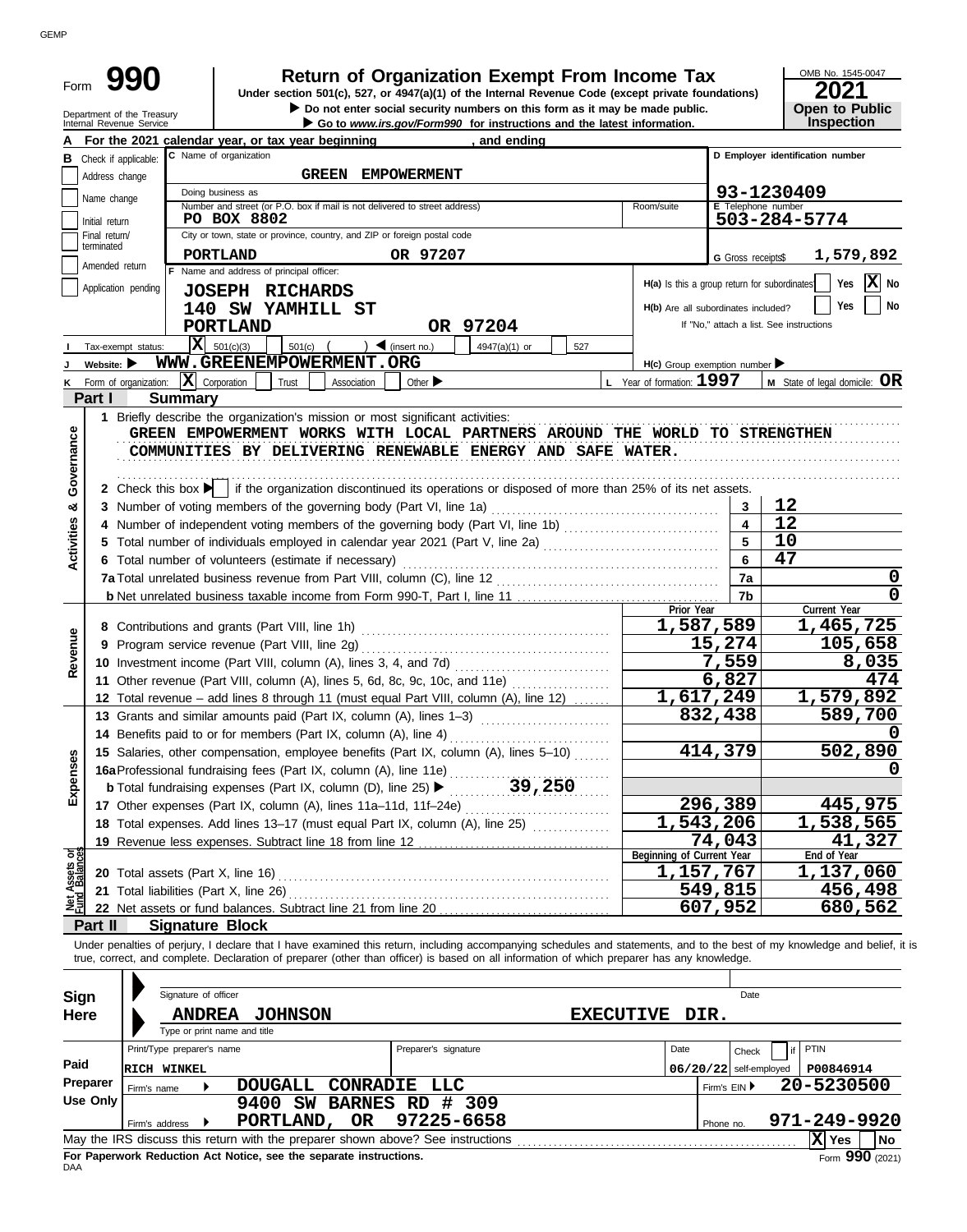| Form 990 (2021) GREEN EMPOWERMENT                                                                        |                                                                                                                                     | 93-1230409                                 | Page 2                  |
|----------------------------------------------------------------------------------------------------------|-------------------------------------------------------------------------------------------------------------------------------------|--------------------------------------------|-------------------------|
| Part III                                                                                                 | <b>Statement of Program Service Accomplishments</b><br>Check if Schedule O contains a response or note to any line in this Part III |                                            | 図                       |
| 1 Briefly describe the organization's mission:                                                           |                                                                                                                                     |                                            |                         |
|                                                                                                          | GREEN EMPOWERMENT WORKS WITH LOCAL PARTNERS AROUND THE WORLD TO STRENGT                                                             |                                            |                         |
|                                                                                                          | COMMUNITIES BY DELIVERING RENEWABLE ENERGY AND SAFE WATER.                                                                          |                                            |                         |
|                                                                                                          |                                                                                                                                     |                                            |                         |
|                                                                                                          |                                                                                                                                     |                                            |                         |
| $\mathbf{2}$                                                                                             | Did the organization undertake any significant program services during the year which were not listed on the                        |                                            |                         |
| prior Form 990 or 990-EZ?                                                                                |                                                                                                                                     |                                            | Yes $\overline{X}$ No   |
| If "Yes," describe these new services on Schedule O.                                                     |                                                                                                                                     |                                            |                         |
| 3.                                                                                                       | Did the organization cease conducting, or make significant changes in how it conducts, any program                                  |                                            |                         |
| services?                                                                                                |                                                                                                                                     |                                            | Yes $\overline{X}$ No   |
| If "Yes," describe these changes on Schedule O.                                                          |                                                                                                                                     |                                            |                         |
|                                                                                                          | Describe the organization's program service accomplishments for each of its three largest program services, as measured by          |                                            |                         |
|                                                                                                          | expenses. Section $501(c)(3)$ and $501(c)(4)$ organizations are required to report the amount of grants and allocations to others,  |                                            |                         |
| the total expenses, and revenue, if any, for each program service reported.                              |                                                                                                                                     |                                            |                         |
|                                                                                                          |                                                                                                                                     |                                            |                         |
| 4a (Code:                                                                                                | ) (Expenses \$234, 234, 234) including grants of \$210, 535 ) (Revenue \$                                                           |                                            |                         |
| <b>WATER</b>                                                                                             |                                                                                                                                     |                                            |                         |
|                                                                                                          |                                                                                                                                     |                                            |                         |
|                                                                                                          | COMMUNITIES ACROSS LATIN AMERICA GAINED ACCESS                                                                                      |                                            | TO CLEAN WATER IN 2021: |
| TOGETHER WITH PARTNERS,                                                                                  | WE COMPLETED SYSTEMS THAT HELPED 8,700 PEOPLE GAIN                                                                                  |                                            |                         |
|                                                                                                          | ACCESS TO CLEAN WATER IN THEIR HOMES, WITH AN ADDITIONAL 550 GAINING ACCESS                                                         |                                            |                         |
| TO                                                                                                       | IMPROVED SANITATION FACILITIES. ADDITIONALLY, WE REACHED 6,398 PEOPLE                                                               |                                            |                         |
|                                                                                                          | NINE REMOTE HEALTH CLINICS IN NORTHERN PERU WITH IMPROVED ACCESS                                                                    |                                            | TO HEALTH               |
| CARE SERVICE                                                                                             | <b>THROUGH UPGRADES</b>                                                                                                             | TO WATER AND SANITATION INFRASTRUCTURE AND |                         |
|                                                                                                          | TRAINING IN HYGIENE AND COVID-19 PREVENTION.                                                                                        |                                            |                         |
|                                                                                                          |                                                                                                                                     |                                            |                         |
|                                                                                                          |                                                                                                                                     |                                            |                         |
|                                                                                                          |                                                                                                                                     |                                            |                         |
|                                                                                                          |                                                                                                                                     |                                            |                         |
|                                                                                                          |                                                                                                                                     |                                            |                         |
|                                                                                                          | ) (Expenses \$ 278, 615 including grants of \$ 118, 045 ) (Revenue \$                                                               |                                            |                         |
| <b>SCHEDULE O</b>                                                                                        |                                                                                                                                     |                                            |                         |
|                                                                                                          |                                                                                                                                     |                                            |                         |
|                                                                                                          |                                                                                                                                     |                                            |                         |
|                                                                                                          |                                                                                                                                     |                                            |                         |
|                                                                                                          |                                                                                                                                     |                                            |                         |
|                                                                                                          |                                                                                                                                     |                                            |                         |
|                                                                                                          |                                                                                                                                     |                                            |                         |
|                                                                                                          |                                                                                                                                     |                                            |                         |
|                                                                                                          |                                                                                                                                     |                                            |                         |
|                                                                                                          |                                                                                                                                     |                                            |                         |
|                                                                                                          |                                                                                                                                     |                                            |                         |
|                                                                                                          |                                                                                                                                     |                                            |                         |
|                                                                                                          | ) (Expenses \$ 380, 282 including grants of \$ 161, 120 ) (Revenue \$ 1, 100 )                                                      |                                            | 105,658                 |
| <b>SCHEDULE O</b>                                                                                        |                                                                                                                                     |                                            |                         |
|                                                                                                          |                                                                                                                                     |                                            |                         |
|                                                                                                          |                                                                                                                                     |                                            |                         |
|                                                                                                          |                                                                                                                                     |                                            |                         |
|                                                                                                          |                                                                                                                                     |                                            |                         |
|                                                                                                          |                                                                                                                                     |                                            |                         |
|                                                                                                          |                                                                                                                                     |                                            |                         |
|                                                                                                          |                                                                                                                                     |                                            |                         |
|                                                                                                          |                                                                                                                                     |                                            |                         |
|                                                                                                          |                                                                                                                                     |                                            |                         |
|                                                                                                          |                                                                                                                                     |                                            |                         |
| 4b (Code:<br>SEE<br>4c (Code:<br>SEE                                                                     |                                                                                                                                     |                                            |                         |
|                                                                                                          |                                                                                                                                     |                                            |                         |
|                                                                                                          |                                                                                                                                     |                                            |                         |
| 4d Other program services (Describe on Schedule O.)<br>(Expenses \$<br>4e Total program service expenses | including grants of\$<br>1,393,131                                                                                                  | (Revenue \$                                |                         |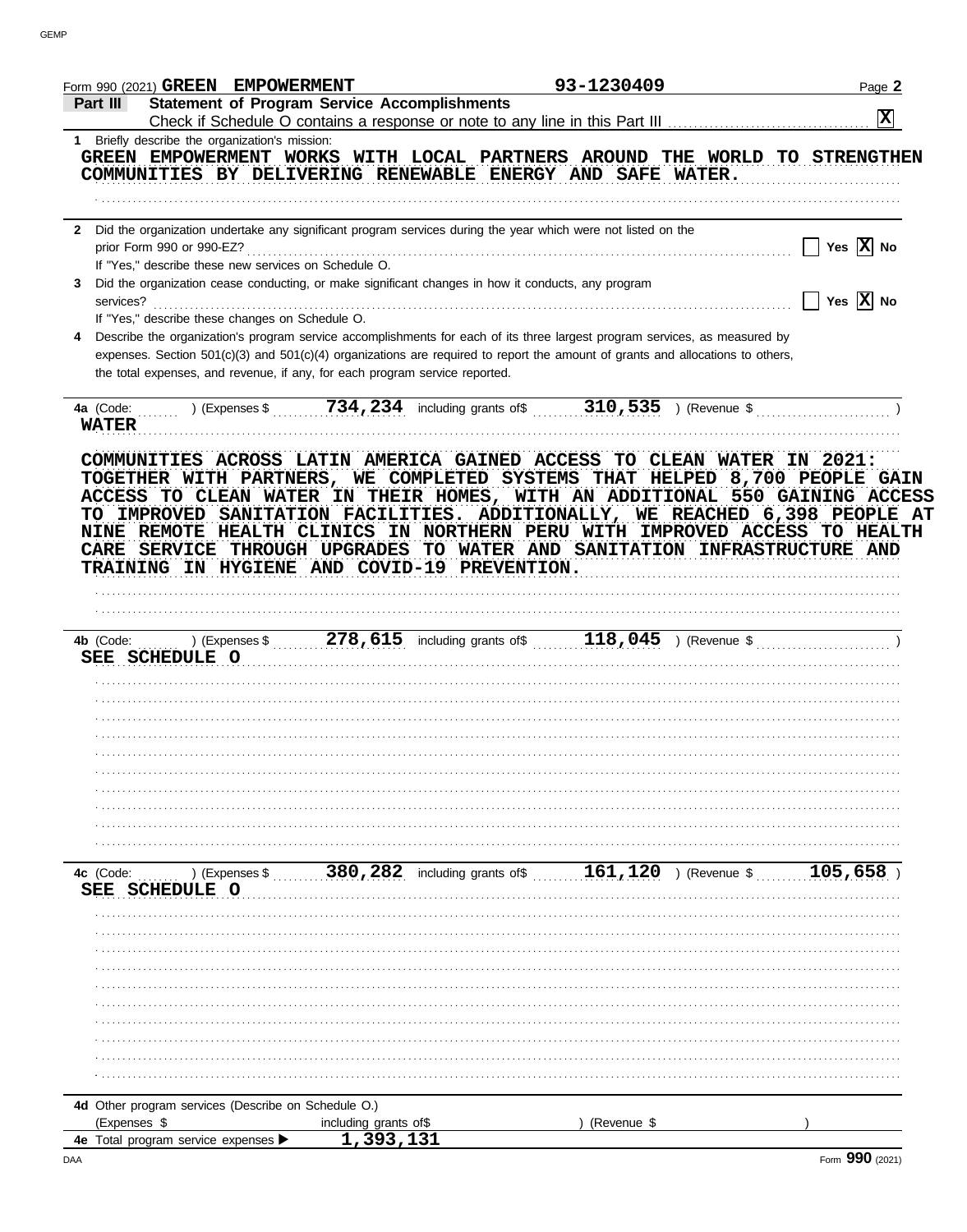|     | Form 990 (2021) GREEN EMPOWERMENT                                                                                       | 93-1230409 |                 |             | Page 3      |
|-----|-------------------------------------------------------------------------------------------------------------------------|------------|-----------------|-------------|-------------|
|     | Part IV<br><b>Checklist of Required Schedules</b>                                                                       |            |                 |             |             |
|     |                                                                                                                         |            |                 | Yes         | No          |
| 1   | Is the organization described in section $501(c)(3)$ or $4947(a)(1)$ (other than a private foundation)? If "Yes,"       |            |                 |             |             |
|     | complete Schedule A                                                                                                     |            | 1               | X           |             |
| 2   | Is the organization required to complete Schedule B, Schedule of Contributors (see instructions)?                       |            | $\mathbf{2}$    | $\mathbf x$ |             |
| 3   | Did the organization engage in direct or indirect political campaign activities on behalf of or in opposition to        |            |                 |             |             |
|     | candidates for public office? If "Yes," complete Schedule C, Part I                                                     |            | 3               |             | X           |
| 4   | Section 501(c)(3) organizations. Did the organization engage in lobbying activities, or have a section 501(h)           |            |                 |             |             |
|     | election in effect during the tax year? If "Yes," complete Schedule C, Part II                                          |            | 4               |             | X           |
| 5.  | Is the organization a section $501(c)(4)$ , $501(c)(5)$ , or $501(c)(6)$ organization that receives membership dues,    |            |                 |             |             |
|     | assessments, or similar amounts as defined in Rev. Proc. 98-19? If "Yes," complete Schedule C, Part III                 |            | 5               |             | $\mathbf x$ |
| 6   | Did the organization maintain any donor advised funds or any similar funds or accounts for which donors                 |            |                 |             |             |
|     | have the right to provide advice on the distribution or investment of amounts in such funds or accounts? If             |            |                 |             |             |
|     | "Yes," complete Schedule D, Part I                                                                                      |            | 6               |             | X           |
| 7   | Did the organization receive or hold a conservation easement, including easements to preserve open space,               |            |                 |             |             |
|     | the environment, historic land areas, or historic structures? If "Yes," complete Schedule D, Part II                    |            | 7               |             | X           |
| 8   | Did the organization maintain collections of works of art, historical treasures, or other similar assets? If "Yes,"     |            |                 |             |             |
|     | complete Schedule D, Part III                                                                                           |            | 8               |             | X           |
| 9   | Did the organization report an amount in Part X, line 21, for escrow or custodial account liability, serve as a         |            |                 |             |             |
|     | custodian for amounts not listed in Part X; or provide credit counseling, debt management, credit repair, or            |            |                 |             |             |
|     | debt negotiation services? If "Yes," complete Schedule D, Part IV                                                       |            | 9               |             | X           |
| 10  | Did the organization, directly or through a related organization, hold assets in donor-restricted endowments            |            |                 |             |             |
|     | or in quasi endowments? If "Yes," complete Schedule D, Part V                                                           |            | 10              |             | X           |
| 11  | If the organization's answer to any of the following questions is "Yes," then complete Schedule D, Parts VI,            |            |                 |             |             |
|     | VII, VIII, IX, or X, as applicable.                                                                                     |            |                 |             |             |
| а   | Did the organization report an amount for land, buildings, and equipment in Part X, line 10? If "Yes,"                  |            |                 |             |             |
|     | complete Schedule D, Part VI                                                                                            |            | 11a             | X           |             |
|     | Did the organization report an amount for investments—other securities in Part X, line 12, that is 5% or more           |            |                 |             |             |
|     | of its total assets reported in Part X, line 16? If "Yes," complete Schedule D, Part VII                                |            | 11 <sub>b</sub> |             | X           |
| c   | Did the organization report an amount for investments—program related in Part X, line 13, that is 5% or more            |            |                 |             |             |
|     | of its total assets reported in Part X, line 16? If "Yes," complete Schedule D, Part VIII                               |            | 11 <sub>c</sub> |             | $\mathbf x$ |
| d   | Did the organization report an amount for other assets in Part X, line 15, that is 5% or more of its total assets       |            |                 |             |             |
|     | reported in Part X, line 16? If "Yes," complete Schedule D, Part IX                                                     |            | 11d             |             | <u>x</u>    |
|     | Did the organization report an amount for other liabilities in Part X, line 25? If "Yes," complete Schedule D, Part X   |            | <b>11e</b>      |             | $\mathbf x$ |
| f   | Did the organization's separate or consolidated financial statements for the tax year include a footnote that addresses |            |                 |             |             |
|     | the organization's liability for uncertain tax positions under FIN 48 (ASC 740)? If "Yes," complete Schedule D, Part X  |            | 11f             |             | X           |
|     | 12a Did the organization obtain separate, independent audited financial statements for the tax year? If "Yes," complete |            |                 |             |             |
|     | Schedule D, Parts XI and XII                                                                                            |            | 12a             | X           |             |
| b   | Was the organization included in consolidated, independent audited financial statements for the tax year? If            |            |                 |             |             |
|     | "Yes," and if the organization answered "No" to line 12a, then completing Schedule D, Parts XI and XII is optional      |            | 12 <sub>b</sub> |             | <u>x</u>    |
| 13  |                                                                                                                         |            | 13              |             | X           |
| 14a | Did the organization maintain an office, employees, or agents outside of the United States?                             |            | 14a             | X           |             |
| b   | Did the organization have aggregate revenues or expenses of more than \$10,000 from grantmaking,                        |            |                 |             |             |
|     | fundraising, business, investment, and program service activities outside the United States, or aggregate               |            |                 |             |             |
|     | foreign investments valued at \$100,000 or more? If "Yes," complete Schedule F, Parts I and IV                          |            | 14b             | X           |             |
| 15  | Did the organization report on Part IX, column (A), line 3, more than \$5,000 of grants or other assistance to or       |            |                 |             |             |
|     | for any foreign organization? If "Yes," complete Schedule F, Parts II and IV                                            |            | 15              | X           |             |
| 16  | Did the organization report on Part IX, column (A), line 3, more than \$5,000 of aggregate grants or other              |            |                 |             |             |
|     |                                                                                                                         |            | 16              |             | X           |
| 17  | Did the organization report a total of more than \$15,000 of expenses for professional fundraising services on          |            |                 |             |             |
|     |                                                                                                                         |            | 17              |             | X           |
| 18  | Did the organization report more than \$15,000 total of fundraising event gross income and contributions on             |            |                 |             |             |
|     | Part VIII, lines 1c and 8a? If "Yes," complete Schedule G, Part II                                                      |            | 18              |             | <u>x</u>    |
| 19  | Did the organization report more than \$15,000 of gross income from gaming activities on Part VIII, line 9a?            |            |                 |             |             |
|     |                                                                                                                         |            | 19              |             | <u>x</u>    |
| 20a | Did the organization operate one or more hospital facilities? If "Yes," complete Schedule H                             |            | 20a             |             | $\mathbf x$ |
| b   |                                                                                                                         |            | 20 <sub>b</sub> |             |             |
| 21  | Did the organization report more than \$5,000 of grants or other assistance to any domestic organization or             |            |                 |             |             |
|     |                                                                                                                         |            | 21              |             | X           |

DAA Form **990** (2021)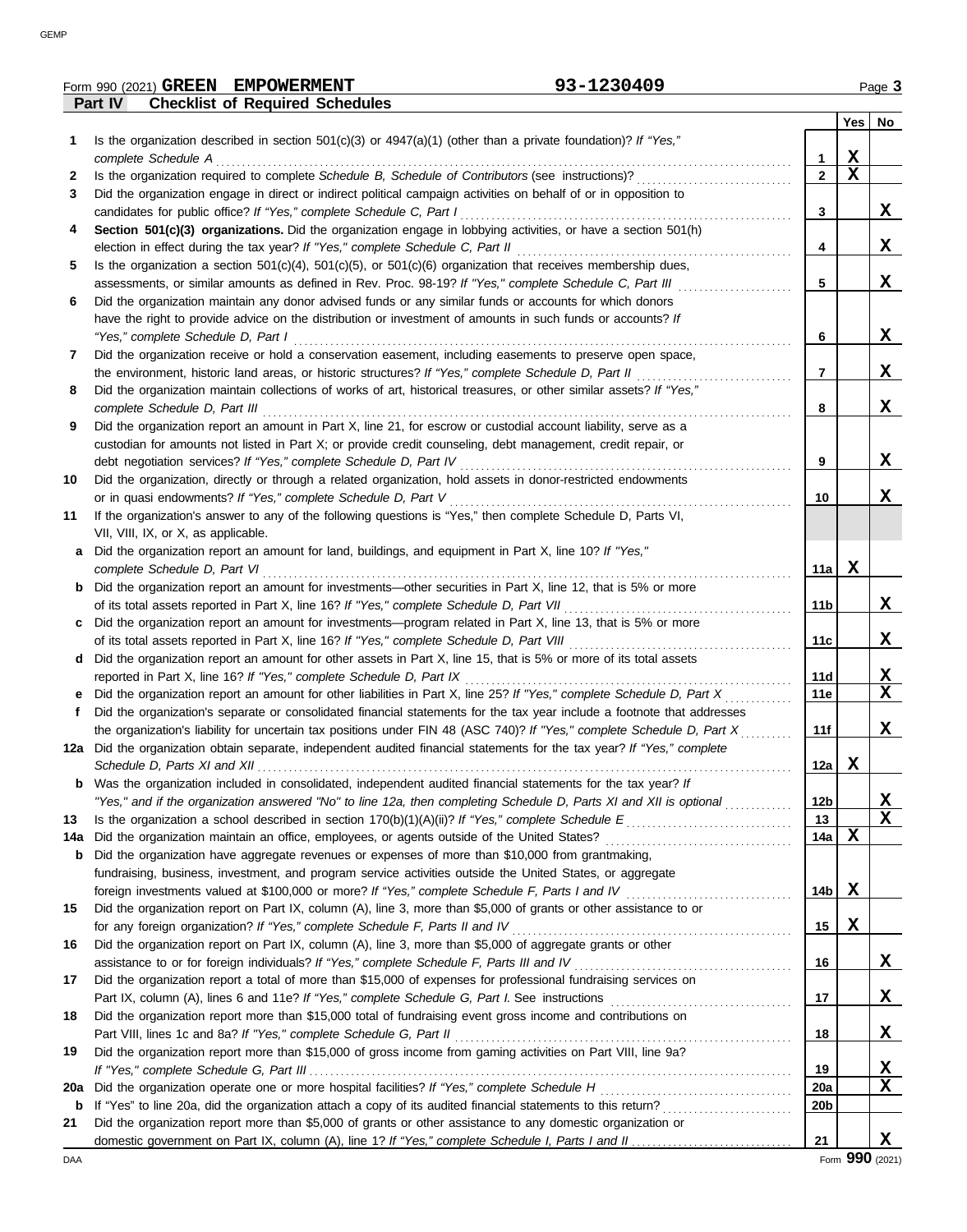|          | 93-1230409<br>Form 990 (2021) GREEN EMPOWERMENT                                                                                                                                                                     |                 |                  | Page 4          |
|----------|---------------------------------------------------------------------------------------------------------------------------------------------------------------------------------------------------------------------|-----------------|------------------|-----------------|
|          | Part IV<br><b>Checklist of Required Schedules (continued)</b>                                                                                                                                                       |                 |                  |                 |
|          |                                                                                                                                                                                                                     |                 |                  | $Yes \mid No$   |
| 22       | Did the organization report more than \$5,000 of grants or other assistance to or for domestic individuals on                                                                                                       |                 |                  |                 |
|          | Part IX, column (A), line 2? If "Yes," complete Schedule I, Parts I and III                                                                                                                                         | 22              |                  | X               |
| 23       | Did the organization answer "Yes" to Part VII, Section A, line 3, 4, or 5 about compensation of the                                                                                                                 |                 |                  |                 |
|          | organization's current and former officers, directors, trustees, key employees, and highest compensated                                                                                                             |                 |                  |                 |
|          | employees? If "Yes," complete Schedule J                                                                                                                                                                            | 23              |                  | X               |
|          | 24a Did the organization have a tax-exempt bond issue with an outstanding principal amount of more than                                                                                                             |                 |                  |                 |
|          | \$100,000 as of the last day of the year, that was issued after December 31, 2002? If "Yes," answer lines 24b                                                                                                       |                 |                  |                 |
|          | through 24d and complete Schedule K. If "No," go to line 25a                                                                                                                                                        | 24a             |                  | X               |
|          | <b>b</b> Did the organization invest any proceeds of tax-exempt bonds beyond a temporary period exception?                                                                                                          | 24b             |                  |                 |
| C        | Did the organization maintain an escrow account other than a refunding escrow at any time during the year<br>to defease any tax-exempt bonds?                                                                       | 24c             |                  |                 |
|          | d Did the organization act as an "on behalf of" issuer for bonds outstanding at any time during the year?                                                                                                           | 24d             |                  |                 |
|          | 25a Section 501(c)(3), 501(c)(4), and 501(c)(29) organizations. Did the organization engage in an excess benefit                                                                                                    |                 |                  |                 |
|          | transaction with a disqualified person during the year? If "Yes," complete Schedule L, Part I                                                                                                                       | 25a             |                  | X               |
| b        | Is the organization aware that it engaged in an excess benefit transaction with a disqualified person in a prior                                                                                                    |                 |                  |                 |
|          | year, and that the transaction has not been reported on any of the organization's prior Forms 990 or 990-EZ?                                                                                                        |                 |                  |                 |
|          | If "Yes," complete Schedule L, Part I                                                                                                                                                                               | 25b             |                  | X               |
| 26       | Did the organization report any amount on Part X, line 5 or 22, for receivables from or payables to any current                                                                                                     |                 |                  |                 |
|          | or former officer, director, trustee, key employee, creator or founder, substantial contributor, or 35%                                                                                                             |                 |                  |                 |
|          | controlled entity or family member of any of these persons? If "Yes," complete Schedule L, Part II                                                                                                                  | 26              |                  | X               |
| 27       | Did the organization provide a grant or other assistance to any current or former officer, director, trustee, key                                                                                                   |                 |                  |                 |
|          | employee, creator or founder, substantial contributor or employee thereof, a grant selection committee                                                                                                              |                 |                  |                 |
|          | member, or to a 35% controlled entity (including an employee thereof) or family member of any of these                                                                                                              |                 |                  |                 |
|          | persons? If "Yes," complete Schedule L, Part III                                                                                                                                                                    | 27              |                  | X               |
| 28       | Was the organization a party to a business transaction with one of the following parties (see the Schedule L,                                                                                                       |                 |                  |                 |
|          | Part IV, instructions for applicable filing thresholds, conditions, and exceptions):                                                                                                                                |                 |                  |                 |
| a        | A current or former officer, director, trustee, key employee, creator or founder, or substantial contributor? If                                                                                                    |                 |                  |                 |
|          | "Yes," complete Schedule L, Part IV                                                                                                                                                                                 | 28a             |                  | X               |
| b        | A family member of any individual described in line 28a? If "Yes," complete Schedule L, Part IV                                                                                                                     | 28b             |                  | X               |
| c        | A 35% controlled entity of one or more individuals and/or organizations described in line 28a or 28b? If                                                                                                            |                 |                  |                 |
|          | "Yes," complete Schedule L, Part IV<br>Did the organization receive more than \$25,000 in non-cash contributions? If "Yes," complete Schedule M                                                                     | 28c             |                  | X<br>X          |
| 29<br>30 | Did the organization receive contributions of art, historical treasures, or other similar assets, or qualified                                                                                                      | 29              |                  |                 |
|          | conservation contributions? If "Yes," complete Schedule M                                                                                                                                                           | 30              |                  | X               |
| 31       | Did the organization liquidate, terminate, or dissolve and cease operations? If "Yes," complete Schedule N, Part I                                                                                                  | 31              |                  | X               |
| 32       | Did the organization sell, exchange, dispose of, or transfer more than 25% of its net assets? If "Yes,"                                                                                                             |                 |                  |                 |
|          | complete Schedule N, Part II                                                                                                                                                                                        | 32              |                  | X               |
| 33       | Did the organization own 100% of an entity disregarded as separate from the organization under Regulations                                                                                                          |                 |                  |                 |
|          | sections 301.7701-2 and 301.7701-3? If "Yes," complete Schedule R, Part I                                                                                                                                           | 33              |                  | X               |
| 34       | Was the organization related to any tax-exempt or taxable entity? If "Yes," complete Schedule R, Part II, III,                                                                                                      |                 |                  |                 |
|          | or IV, and Part V, line 1                                                                                                                                                                                           | 34              |                  | X               |
| 35а      | Did the organization have a controlled entity within the meaning of section 512(b)(13)?                                                                                                                             | 35a             |                  | $\mathbf x$     |
| b        | If "Yes" to line 35a, did the organization receive any payment from or engage in any transaction with a                                                                                                             |                 |                  |                 |
|          | controlled entity within the meaning of section 512(b)(13)? If "Yes," complete Schedule R, Part V, line 2                                                                                                           | 35 <sub>b</sub> |                  |                 |
| 36       | Section 501(c)(3) organizations. Did the organization make any transfers to an exempt non-charitable                                                                                                                |                 |                  |                 |
|          | related organization? If "Yes," complete Schedule R, Part V, line 2                                                                                                                                                 | 36              |                  | X               |
| 37       | Did the organization conduct more than 5% of its activities through an entity that is not a related organization                                                                                                    |                 |                  |                 |
|          | and that is treated as a partnership for federal income tax purposes? If "Yes," complete Schedule R, Part VI                                                                                                        | 37              |                  | X               |
| 38       | Did the organization complete Schedule O and provide explanations on Schedule O for Part VI, lines 11b and                                                                                                          |                 |                  |                 |
|          | 19? Note: All Form 990 filers are required to complete Schedule O.                                                                                                                                                  | 38              | X                |                 |
|          | Statements Regarding Other IRS Filings and Tax Compliance<br>Part V                                                                                                                                                 |                 |                  |                 |
|          |                                                                                                                                                                                                                     |                 |                  |                 |
|          |                                                                                                                                                                                                                     |                 | Yes <sub>1</sub> | No              |
| 1a       | <u>13</u><br>1a<br>Enter the number reported in box 3 of Form 1096. Enter -0- if not applicable<br>$\mathbf 0$<br>1 <sub>b</sub><br>Enter the number of Forms W-2G included on line 1a. Enter -0- if not applicable |                 |                  |                 |
| b<br>c   | Did the organization comply with backup withholding rules for reportable payments to vendors and                                                                                                                    |                 |                  |                 |
|          |                                                                                                                                                                                                                     | 1c              | X                |                 |
| DAA      |                                                                                                                                                                                                                     |                 |                  | Form 990 (2021) |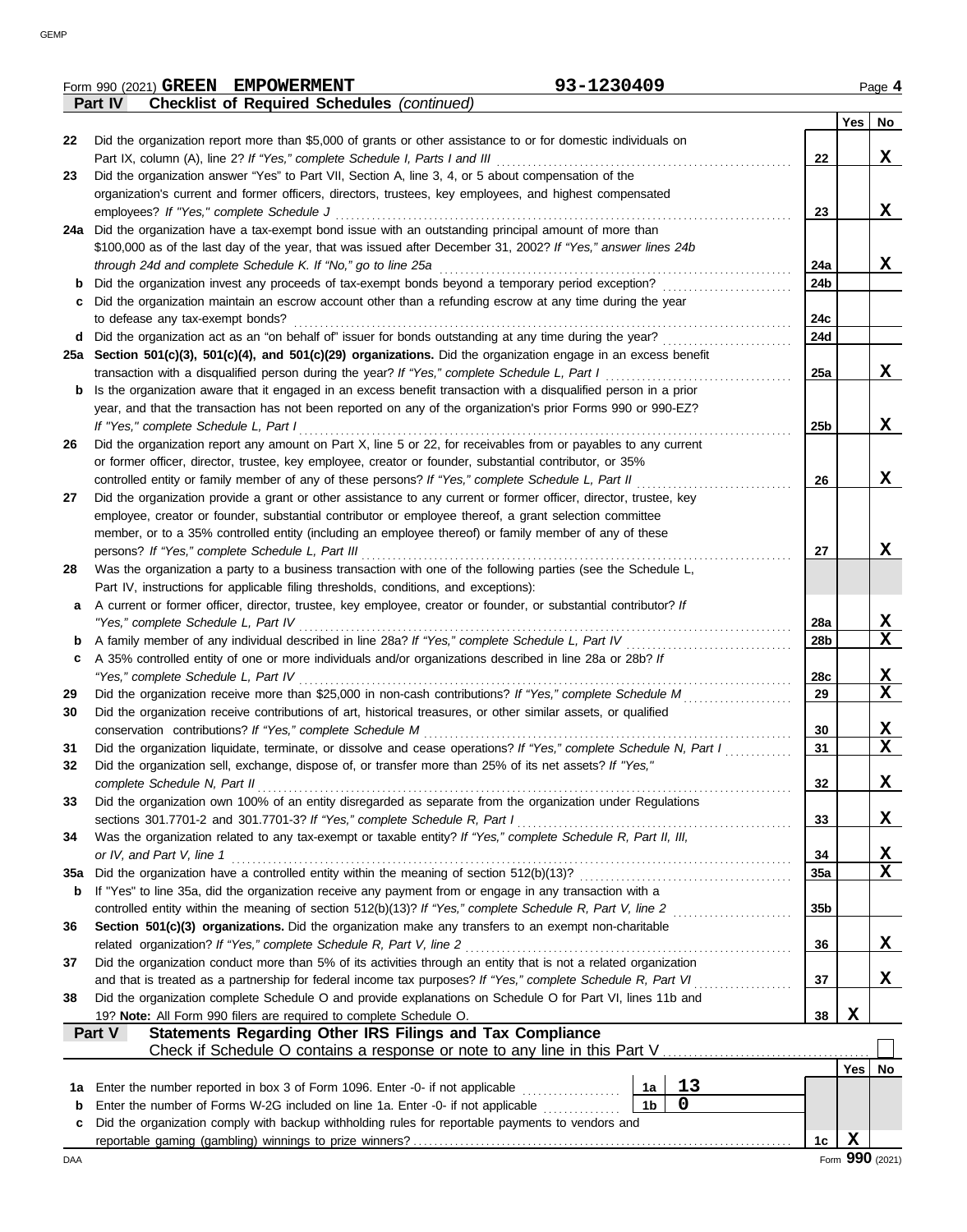|     | 93-1230409<br>Form 990 (2021) GREEN EMPOWERMENT                                                                                    |                |   |             |  |  |  |  |  |  |  |  |
|-----|------------------------------------------------------------------------------------------------------------------------------------|----------------|---|-------------|--|--|--|--|--|--|--|--|
|     | Statements Regarding Other IRS Filings and Tax Compliance (continued)<br><b>Part V</b>                                             |                |   | Yes No      |  |  |  |  |  |  |  |  |
| 2a  | Enter the number of employees reported on Form W-3, Transmittal of Wage and Tax                                                    |                |   |             |  |  |  |  |  |  |  |  |
|     | 10<br>Statements, filed for the calendar year ending with or within the year covered by this return<br>2a                          |                |   |             |  |  |  |  |  |  |  |  |
| b   | If at least one is reported on line 2a, did the organization file all required federal employment tax returns?                     | 2b             | X |             |  |  |  |  |  |  |  |  |
|     | Note: If the sum of lines 1a and 2a is greater than 250, you may be required to e-file. See instructions.                          |                |   |             |  |  |  |  |  |  |  |  |
| За  | Did the organization have unrelated business gross income of \$1,000 or more during the year?                                      | Зa             |   | X           |  |  |  |  |  |  |  |  |
| b   | If "Yes," has it filed a Form 990-T for this year? If "No" to line 3b, provide an explanation on Schedule O                        | 3 <sub>b</sub> |   |             |  |  |  |  |  |  |  |  |
| 4a  | At any time during the calendar year, did the organization have an interest in, or a signature or other authority over,            |                |   |             |  |  |  |  |  |  |  |  |
|     | a financial account in a foreign country (such as a bank account, securities account, or other financial account)?                 | 4a             |   | X.          |  |  |  |  |  |  |  |  |
| b   | If "Yes," enter the name of the foreign country ▶                                                                                  |                |   |             |  |  |  |  |  |  |  |  |
|     | See instructions for filing requirements for FinCEN Form 114, Report of Foreign Bank and Financial Accounts (FBAR).                |                |   |             |  |  |  |  |  |  |  |  |
| 5а  | Was the organization a party to a prohibited tax shelter transaction at any time during the tax year?                              | 5a             |   | $\mathbf x$ |  |  |  |  |  |  |  |  |
| b   | Did any taxable party notify the organization that it was or is a party to a prohibited tax shelter transaction?                   |                |   |             |  |  |  |  |  |  |  |  |
| c   | If "Yes" to line 5a or 5b, did the organization file Form 8886-T?                                                                  | 5c             |   |             |  |  |  |  |  |  |  |  |
| 6a  | Does the organization have annual gross receipts that are normally greater than \$100,000, and did the                             |                |   |             |  |  |  |  |  |  |  |  |
|     | organization solicit any contributions that were not tax deductible as charitable contributions?                                   | 6a             |   | X           |  |  |  |  |  |  |  |  |
| b   | If "Yes," did the organization include with every solicitation an express statement that such contributions or                     |                |   |             |  |  |  |  |  |  |  |  |
|     | gifts were not tax deductible?                                                                                                     | 6b             |   |             |  |  |  |  |  |  |  |  |
| 7   | Organizations that may receive deductible contributions under section 170(c).                                                      |                |   |             |  |  |  |  |  |  |  |  |
| а   | Did the organization receive a payment in excess of \$75 made partly as a contribution and partly for goods                        |                |   |             |  |  |  |  |  |  |  |  |
|     | and services provided to the payor?                                                                                                | 7a             |   |             |  |  |  |  |  |  |  |  |
| b   | If "Yes," did the organization notify the donor of the value of the goods or services provided?                                    | 7b             |   |             |  |  |  |  |  |  |  |  |
| c   | Did the organization sell, exchange, or otherwise dispose of tangible personal property for which it was                           |                |   |             |  |  |  |  |  |  |  |  |
|     | required to file Form 8282?                                                                                                        | 7c             |   |             |  |  |  |  |  |  |  |  |
| d   | 7d<br>If "Yes," indicate the number of Forms 8282 filed during the year                                                            |                |   |             |  |  |  |  |  |  |  |  |
| е   | Did the organization receive any funds, directly or indirectly, to pay premiums on a personal benefit contract?                    | 7e             |   |             |  |  |  |  |  |  |  |  |
| t   | Did the organization, during the year, pay premiums, directly or indirectly, on a personal benefit contract?                       | 7f             |   |             |  |  |  |  |  |  |  |  |
| g   | If the organization received a contribution of qualified intellectual property, did the organization file Form 8899 as required?   | 7g             |   |             |  |  |  |  |  |  |  |  |
| h   | If the organization received a contribution of cars, boats, airplanes, or other vehicles, did the organization file a Form 1098-C? | 7h             |   |             |  |  |  |  |  |  |  |  |
| 8   | Sponsoring organizations maintaining donor advised funds. Did a donor advised fund maintained by the                               |                |   |             |  |  |  |  |  |  |  |  |
|     | sponsoring organization have excess business holdings at any time during the year?                                                 | 8              |   |             |  |  |  |  |  |  |  |  |
| 9   | Sponsoring organizations maintaining donor advised funds.                                                                          |                |   |             |  |  |  |  |  |  |  |  |
| a   | Did the sponsoring organization make any taxable distributions under section 4966?                                                 | 9а             |   |             |  |  |  |  |  |  |  |  |
| b   | Did the sponsoring organization make a distribution to a donor, donor advisor, or related person?                                  | 9b             |   |             |  |  |  |  |  |  |  |  |
| 10  | Section 501(c)(7) organizations. Enter:                                                                                            |                |   |             |  |  |  |  |  |  |  |  |
| a   | Initiation fees and capital contributions included on Part VIII, line 12<br>10a                                                    |                |   |             |  |  |  |  |  |  |  |  |
|     | 10 <sub>b</sub><br>Gross receipts, included on Form 990, Part VIII, line 12, for public use of club facilities                     |                |   |             |  |  |  |  |  |  |  |  |
| 11  | Section 501(c)(12) organizations. Enter:                                                                                           |                |   |             |  |  |  |  |  |  |  |  |
| a   | 11a<br>Gross income from members or shareholders                                                                                   |                |   |             |  |  |  |  |  |  |  |  |
| b   | Gross income from other sources. (Do not net amounts due or paid to other sources                                                  |                |   |             |  |  |  |  |  |  |  |  |
|     | 11 <sub>b</sub><br>against amounts due or received from them.)                                                                     |                |   |             |  |  |  |  |  |  |  |  |
| 12a | Section 4947(a)(1) non-exempt charitable trusts. Is the organization filing Form 990 in lieu of Form 1041?                         | 12a            |   |             |  |  |  |  |  |  |  |  |
| b   | If "Yes," enter the amount of tax-exempt interest received or accrued during the year<br>12 <sub>b</sub>                           |                |   |             |  |  |  |  |  |  |  |  |
| 13  | Section 501(c)(29) qualified nonprofit health insurance issuers.                                                                   |                |   |             |  |  |  |  |  |  |  |  |
| a   | Is the organization licensed to issue qualified health plans in more than one state?                                               | 13a            |   |             |  |  |  |  |  |  |  |  |
|     | Note: See the instructions for additional information the organization must report on Schedule O.                                  |                |   |             |  |  |  |  |  |  |  |  |
| b   | Enter the amount of reserves the organization is required to maintain by the states in which                                       |                |   |             |  |  |  |  |  |  |  |  |
|     | 13 <sub>b</sub>                                                                                                                    |                |   |             |  |  |  |  |  |  |  |  |
| c   | 13 <sub>c</sub><br>Enter the amount of reserves on hand                                                                            |                |   |             |  |  |  |  |  |  |  |  |
| 14a | Did the organization receive any payments for indoor tanning services during the tax year?                                         | 14a            |   | X           |  |  |  |  |  |  |  |  |
| b   | If "Yes," has it filed a Form 720 to report these payments? If "No," provide an explanation on Schedule O                          | 14b            |   |             |  |  |  |  |  |  |  |  |
| 15  | Is the organization subject to the section 4960 tax on payment(s) of more than \$1,000,000 in remuneration or                      |                |   |             |  |  |  |  |  |  |  |  |
|     | excess parachute payment(s) during the year?                                                                                       | 15             |   | X           |  |  |  |  |  |  |  |  |
|     | If "Yes," see instructions and file Form 4720, Schedule N.                                                                         |                |   |             |  |  |  |  |  |  |  |  |
| 16  | Is the organization an educational institution subject to the section 4968 excise tax on net investment income?                    | 16             |   | X           |  |  |  |  |  |  |  |  |
|     | If "Yes," complete Form 4720, Schedule O.                                                                                          |                |   |             |  |  |  |  |  |  |  |  |
| 17  | Section 501(c)(21) organizations. Did the trust, any disqualified person, or mine operator engage in                               |                |   |             |  |  |  |  |  |  |  |  |
|     |                                                                                                                                    | 17             |   |             |  |  |  |  |  |  |  |  |
|     |                                                                                                                                    |                |   |             |  |  |  |  |  |  |  |  |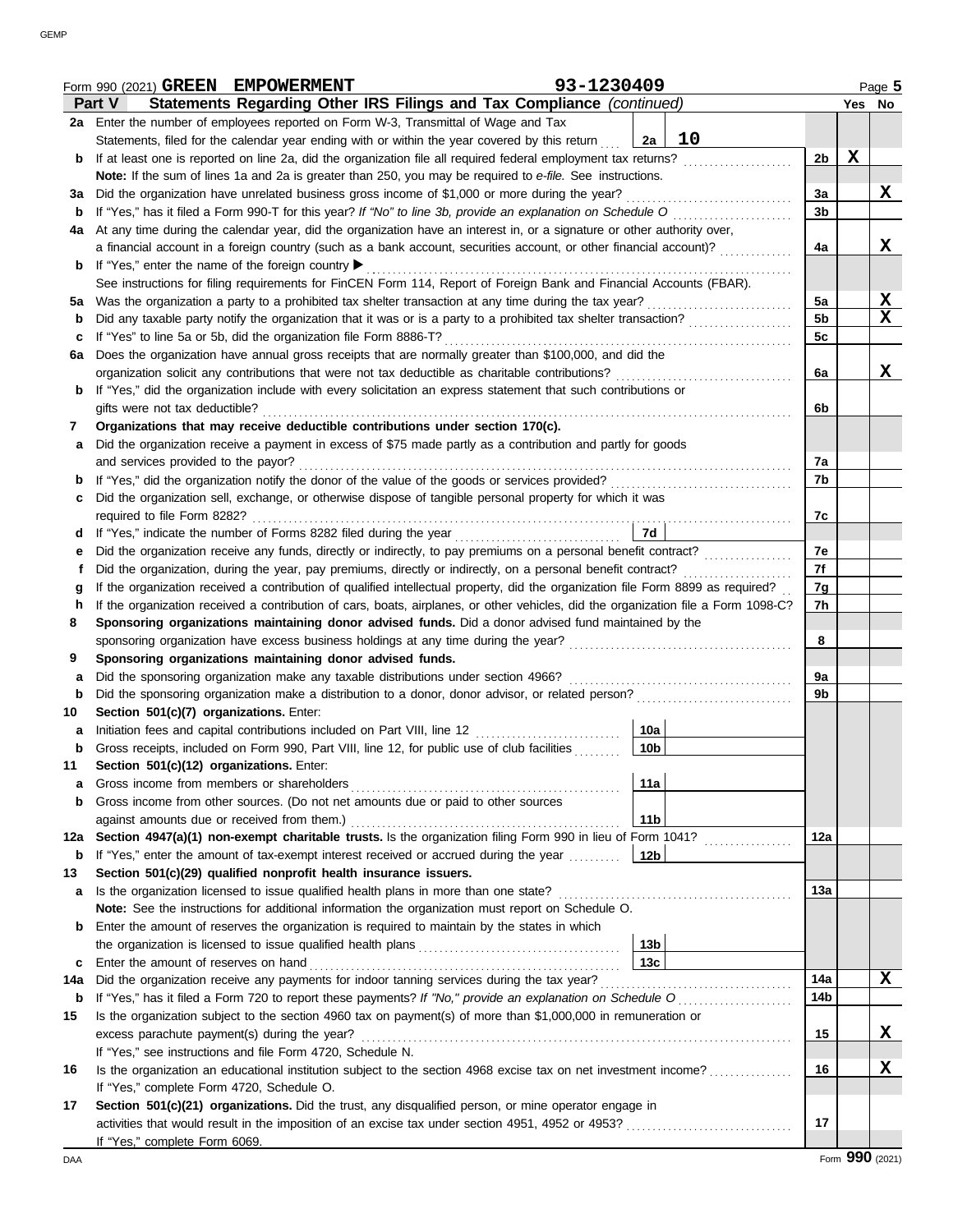|          | Section A. Governing Body and Management                                                                                                                                                                                                 |                 |                  |             |
|----------|------------------------------------------------------------------------------------------------------------------------------------------------------------------------------------------------------------------------------------------|-----------------|------------------|-------------|
|          |                                                                                                                                                                                                                                          |                 | Yes   No         |             |
|          | 12<br>1a<br><b>1a</b> Enter the number of voting members of the governing body at the end of the tax year                                                                                                                                |                 |                  |             |
|          | If there are material differences in voting rights among members of the governing body, or                                                                                                                                               |                 |                  |             |
|          | if the governing body delegated broad authority to an executive committee or similar                                                                                                                                                     |                 |                  |             |
|          | committee, explain on Schedule O.                                                                                                                                                                                                        |                 |                  |             |
| b        | 12<br>1 <sub>b</sub><br>Enter the number of voting members included on line 1a, above, who are independent                                                                                                                               |                 |                  |             |
| 2        | Did any officer, director, trustee, or key employee have a family relationship or a business relationship with                                                                                                                           |                 |                  |             |
|          | any other officer, director, trustee, or key employee?                                                                                                                                                                                   | 2               |                  | $\mathbf x$ |
| 3        | Did the organization delegate control over management duties customarily performed by or under the direct                                                                                                                                |                 |                  |             |
|          | supervision of officers, directors, trustees, or key employees to a management company or other person?                                                                                                                                  | 3               |                  | $\mathbf x$ |
| 4        | Did the organization make any significant changes to its governing documents since the prior Form 990 was filed?                                                                                                                         | 4               |                  | $\mathbf X$ |
| 5        | Did the organization become aware during the year of a significant diversion of the organization's assets?                                                                                                                               | 5               |                  | $\mathbf x$ |
| 6        | Did the organization have members or stockholders?                                                                                                                                                                                       | 6               |                  | $\mathbf x$ |
| 7a       | Did the organization have members, stockholders, or other persons who had the power to elect or appoint                                                                                                                                  |                 |                  |             |
|          | one or more members of the governing body?                                                                                                                                                                                               | 7a              |                  | X           |
| b        | Are any governance decisions of the organization reserved to (or subject to approval by) members,                                                                                                                                        |                 |                  |             |
|          | stockholders, or persons other than the governing body?                                                                                                                                                                                  | 7b              |                  | X           |
| 8        | Did the organization contemporaneously document the meetings held or written actions undertaken during the year by the following:                                                                                                        |                 |                  |             |
| а        | The governing body?                                                                                                                                                                                                                      | 8а              | X                |             |
| b        | Each committee with authority to act on behalf of the governing body?                                                                                                                                                                    | 8b              | $\mathbf X$      |             |
| 9        | Is there any officer, director, trustee, or key employee listed in Part VII, Section A, who cannot be reached at                                                                                                                         |                 |                  |             |
|          |                                                                                                                                                                                                                                          |                 |                  | X           |
|          | <b>Section B. Policies</b> (This Section B requests information about policies not required by the Internal Revenue Code.)                                                                                                               |                 |                  |             |
|          |                                                                                                                                                                                                                                          |                 | Yes <sub>1</sub> | No          |
|          | 10a Did the organization have local chapters, branches, or affiliates?                                                                                                                                                                   | 10a             |                  | X           |
|          | <b>b</b> If "Yes," did the organization have written policies and procedures governing the activities of such chapters,                                                                                                                  |                 |                  |             |
|          |                                                                                                                                                                                                                                          | 10 <sub>b</sub> |                  |             |
|          | 11a Has the organization provided a complete copy of this Form 990 to all members of its governing body before filing the form?                                                                                                          | 11a             | $\mathbf X$      |             |
| b        | Describe on Schedule O the process, if any, used by the organization to review this Form 990.                                                                                                                                            |                 |                  |             |
| 12a      | Did the organization have a written conflict of interest policy? If "No," go to line 13                                                                                                                                                  | 12a             | X                |             |
| b        | Were officers, directors, or trustees, and key employees required to disclose annually interests that could give rise to conflicts?                                                                                                      | 12 <sub>b</sub> | $\mathbf x$      |             |
| c        | Did the organization regularly and consistently monitor and enforce compliance with the policy? If "Yes,"                                                                                                                                |                 |                  |             |
|          | describe on Schedule O how this was done                                                                                                                                                                                                 | 12c             | X                |             |
|          | Did the organization have a written whistleblower policy?                                                                                                                                                                                | 13              | $\mathbf X$      |             |
| 14       | Did the organization have a written document retention and destruction policy?                                                                                                                                                           | 14              | X                |             |
| 15       | Did the process for determining compensation of the following persons include a review and approval by                                                                                                                                   |                 |                  |             |
|          | independent persons, comparability data, and contemporaneous substantiation of the deliberation and decision?                                                                                                                            |                 |                  |             |
| a        | The organization's CEO, Executive Director, or top management official                                                                                                                                                                   | 15a             | $\mathbf X$      |             |
| b        | Other officers or key employees of the organization                                                                                                                                                                                      | 15b             |                  | $\mathbf X$ |
|          | If "Yes" to line 15a or 15b, describe the process on Schedule O. See instructions.                                                                                                                                                       |                 |                  |             |
|          | Did the organization invest in, contribute assets to, or participate in a joint venture or similar arrangement                                                                                                                           |                 |                  |             |
| 16а      |                                                                                                                                                                                                                                          |                 |                  |             |
|          | with a taxable entity during the year?                                                                                                                                                                                                   | 16a             |                  | Х           |
| b        | If "Yes," did the organization follow a written policy or procedure requiring the organization to evaluate its                                                                                                                           |                 |                  |             |
|          | participation in joint venture arrangements under applicable federal tax law, and take steps to safeguard the                                                                                                                            |                 |                  |             |
|          |                                                                                                                                                                                                                                          | 16b             |                  |             |
|          | <b>Section C. Disclosure</b>                                                                                                                                                                                                             |                 |                  |             |
|          | List the states with which a copy of this Form 990 is required to be filed $\triangleright$ OR                                                                                                                                           |                 |                  |             |
|          |                                                                                                                                                                                                                                          |                 |                  |             |
| 17<br>18 | Section 6104 requires an organization to make its Forms 1023 (1024 or 1024-A, if applicable), 990, and 990-T (section 501(c)<br>(3)s only) available for public inspection. Indicate how you made these available. Check all that apply. |                 |                  |             |

|  |  | memoral statements aramazio to mo pazno admig mo tan jean. |  |                                                                                                                   |  |  |  |  |
|--|--|------------------------------------------------------------|--|-------------------------------------------------------------------------------------------------------------------|--|--|--|--|
|  |  |                                                            |  | 20 State the name, address, and telephone number of the person who possesses the organization's books and records |  |  |  |  |
|  |  |                                                            |  |                                                                                                                   |  |  |  |  |

| ANDREA JOHNSON |  | 140 SW YAMHILL ST |  |
|----------------|--|-------------------|--|

DAA Form **990** (2021)

**Form 990 (2021) GREEN EMPOWERMENT** Page 6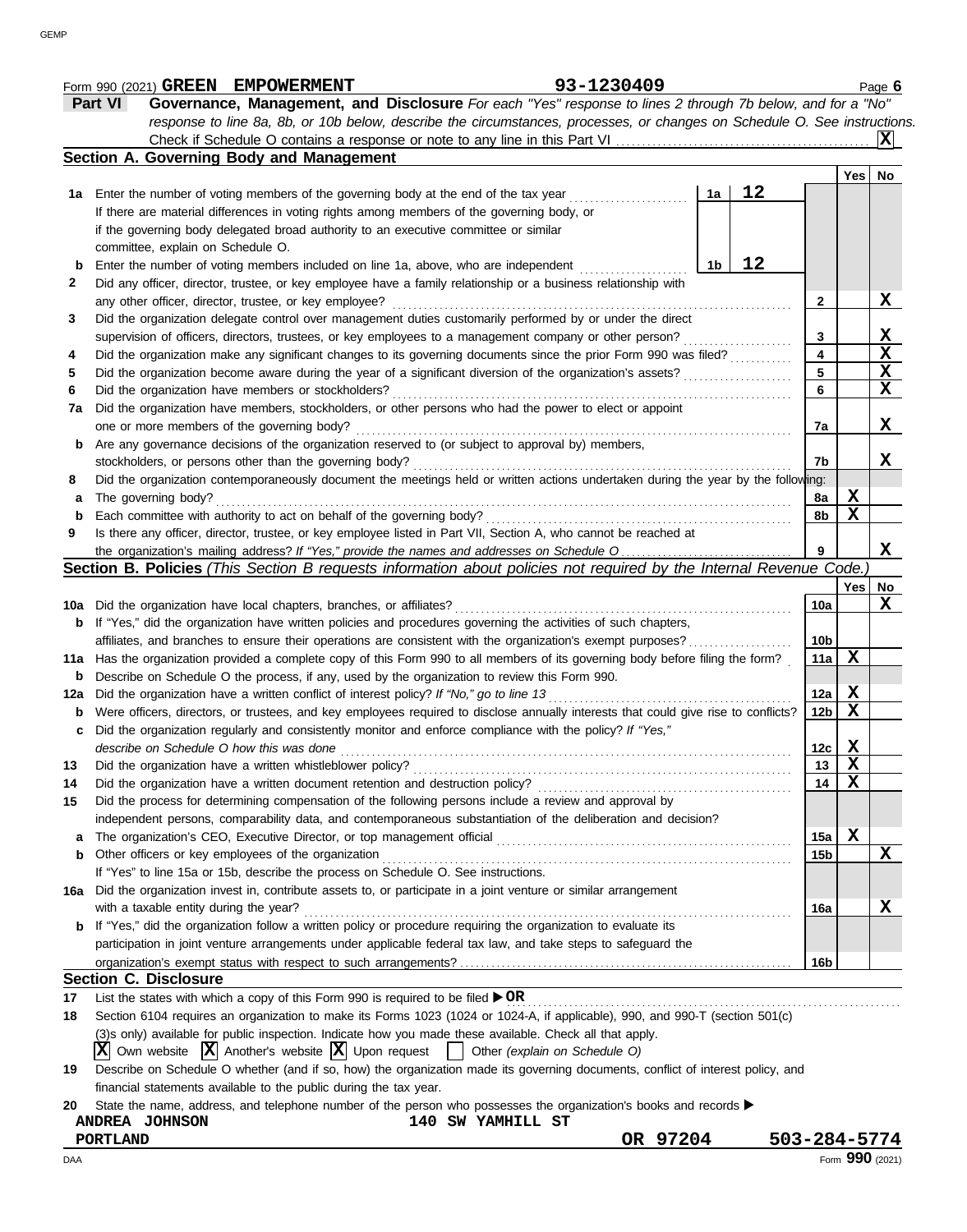**Independent Contractors**

|                                                                                                                                                                                                                                                                                                                            |                                                                                   |                           |              |             |              |                                                              |        | Check if Schedule O contains a response or note to any line in this Part VII    |                              |                                           |  |  |
|----------------------------------------------------------------------------------------------------------------------------------------------------------------------------------------------------------------------------------------------------------------------------------------------------------------------------|-----------------------------------------------------------------------------------|---------------------------|--------------|-------------|--------------|--------------------------------------------------------------|--------|---------------------------------------------------------------------------------|------------------------------|-------------------------------------------|--|--|
| Section A.                                                                                                                                                                                                                                                                                                                 |                                                                                   |                           |              |             |              |                                                              |        | Officers, Directors, Trustees, Key Employees, and Highest Compensated Employees |                              |                                           |  |  |
| 1a Complete this table for all persons required to be listed. Report compensation for the calendar year ending with or within the<br>organization's tax year.                                                                                                                                                              |                                                                                   |                           |              |             |              |                                                              |        |                                                                                 |                              |                                           |  |  |
| • List all of the organization's current officers, directors, trustees (whether individuals or organizations), regardless of amount of                                                                                                                                                                                     |                                                                                   |                           |              |             |              |                                                              |        |                                                                                 |                              |                                           |  |  |
|                                                                                                                                                                                                                                                                                                                            | compensation. Enter -0- in columns (D), (E), and (F) if no compensation was paid. |                           |              |             |              |                                                              |        |                                                                                 |                              |                                           |  |  |
| • List all of the organization's current key employees, if any. See instructions for definition of "key employee."                                                                                                                                                                                                         |                                                                                   |                           |              |             |              |                                                              |        |                                                                                 |                              |                                           |  |  |
| • List the organization's five current highest compensated employees (other than an officer, director, trustee, or key employee)<br>who received reportable compensation (box 5 of Form W-2, Form 1099-MISC, and/or box 1 of Form 1099-NEC) of more than<br>\$100,000 from the organization and any related organizations. |                                                                                   |                           |              |             |              |                                                              |        |                                                                                 |                              |                                           |  |  |
| • List all of the organization's former officers, key employees, and highest compensated employees who received more than<br>\$100,000 of reportable compensation from the organization and any related organizations.                                                                                                     |                                                                                   |                           |              |             |              |                                                              |        |                                                                                 |                              |                                           |  |  |
| • List all of the organization's former directors or trustees that received, in the capacity as a former director or trustee of the                                                                                                                                                                                        |                                                                                   |                           |              |             |              |                                                              |        |                                                                                 |                              |                                           |  |  |
| organization, more than \$10,000 of reportable compensation from the organization and any related organizations.<br>See the instructions for the order in which to list the persons above.                                                                                                                                 |                                                                                   |                           |              |             |              |                                                              |        |                                                                                 |                              |                                           |  |  |
| Check this box if neither the organization nor any related organization compensated any current officer, director, or trustee.                                                                                                                                                                                             |                                                                                   |                           |              |             |              |                                                              |        |                                                                                 |                              |                                           |  |  |
|                                                                                                                                                                                                                                                                                                                            |                                                                                   |                           |              |             | (C)          |                                                              |        |                                                                                 |                              |                                           |  |  |
| (A)                                                                                                                                                                                                                                                                                                                        | (B)                                                                               |                           |              | Position    |              |                                                              |        | (D)                                                                             | (E)                          | (F)                                       |  |  |
| Name and title                                                                                                                                                                                                                                                                                                             | Average                                                                           |                           |              |             |              | (do not check more than one<br>box, unless person is both an |        | Reportable                                                                      | Reportable                   | Estimated amount                          |  |  |
|                                                                                                                                                                                                                                                                                                                            | hours<br>per week                                                                 |                           |              |             |              | officer and a director/trustee)                              |        | compensation<br>from the                                                        | compensation<br>from related | of other<br>compensation                  |  |  |
|                                                                                                                                                                                                                                                                                                                            | (list any                                                                         | Individual<br>or director |              | Officer     |              |                                                              | Former | organization (W-2/                                                              | organizations (W-2/          | from the                                  |  |  |
|                                                                                                                                                                                                                                                                                                                            | hours for<br>related                                                              |                           | nstitutional |             | Key employee |                                                              |        | 1099-MISC/<br>1099-NEC)                                                         | 1099-MISC/<br>1099-NEC)      | organization and<br>related organizations |  |  |
|                                                                                                                                                                                                                                                                                                                            | organizations<br>below                                                            |                           |              |             |              |                                                              |        |                                                                                 |                              |                                           |  |  |
|                                                                                                                                                                                                                                                                                                                            | dotted line)                                                                      | trustee                   | trustee      |             |              | Highest compensated<br>employee                              |        |                                                                                 |                              |                                           |  |  |
|                                                                                                                                                                                                                                                                                                                            |                                                                                   |                           |              |             |              |                                                              |        |                                                                                 |                              |                                           |  |  |
| (1) ANDREA<br><b>JOHNSON</b>                                                                                                                                                                                                                                                                                               |                                                                                   |                           |              |             |              |                                                              |        |                                                                                 |                              |                                           |  |  |
|                                                                                                                                                                                                                                                                                                                            | 40.00                                                                             |                           |              |             |              |                                                              |        |                                                                                 |                              |                                           |  |  |
| EXECUTIVE DIR.                                                                                                                                                                                                                                                                                                             | 0.00                                                                              |                           |              | X           |              |                                                              |        | 72,442                                                                          | 0                            | 6,331                                     |  |  |
| <b>BOGEZI</b><br>$(2)$ CAROL                                                                                                                                                                                                                                                                                               |                                                                                   |                           |              |             |              |                                                              |        |                                                                                 |                              |                                           |  |  |
| <b>DIRECTOR</b>                                                                                                                                                                                                                                                                                                            | 1.00<br>0.00                                                                      | X                         |              |             |              |                                                              |        | 0                                                                               | 0                            | 0                                         |  |  |
| <b>GRETZINGER</b><br>$(3)$ STEVE                                                                                                                                                                                                                                                                                           |                                                                                   |                           |              |             |              |                                                              |        |                                                                                 |                              |                                           |  |  |
|                                                                                                                                                                                                                                                                                                                            | 1.00                                                                              |                           |              |             |              |                                                              |        |                                                                                 |                              |                                           |  |  |
| <b>DIRECTOR</b>                                                                                                                                                                                                                                                                                                            | 0.00                                                                              | $\mathbf x$               |              |             |              |                                                              |        | 0                                                                               | 0                            | 0                                         |  |  |
| <b>HALEY</b><br>(4) ROBERT                                                                                                                                                                                                                                                                                                 |                                                                                   |                           |              |             |              |                                                              |        |                                                                                 |                              |                                           |  |  |
|                                                                                                                                                                                                                                                                                                                            | 1.00                                                                              |                           |              |             |              |                                                              |        |                                                                                 |                              |                                           |  |  |
| <b>DIRECTOR</b>                                                                                                                                                                                                                                                                                                            | 0.00                                                                              | X                         |              |             |              |                                                              |        | 0                                                                               | 0                            | 0                                         |  |  |
| $(5)$ ELI LAMB                                                                                                                                                                                                                                                                                                             |                                                                                   |                           |              |             |              |                                                              |        |                                                                                 |                              |                                           |  |  |
|                                                                                                                                                                                                                                                                                                                            | 1.00                                                                              |                           |              |             |              |                                                              |        |                                                                                 |                              |                                           |  |  |
| <b>DIRECTOR</b>                                                                                                                                                                                                                                                                                                            | 0.00                                                                              | X                         |              |             |              |                                                              |        | Ü                                                                               | 0                            | O                                         |  |  |
| (6) HILARY LEWIS                                                                                                                                                                                                                                                                                                           | 1.00                                                                              |                           |              |             |              |                                                              |        |                                                                                 |                              |                                           |  |  |
| <b>DIRECTOR</b>                                                                                                                                                                                                                                                                                                            | 0.00                                                                              | $\mathbf X$               |              |             |              |                                                              |        | 0                                                                               | 0                            | $\mathbf 0$                               |  |  |
| (7) CLAUDIO PEDRETTI                                                                                                                                                                                                                                                                                                       |                                                                                   |                           |              |             |              |                                                              |        |                                                                                 |                              |                                           |  |  |
|                                                                                                                                                                                                                                                                                                                            | 1.00                                                                              |                           |              |             |              |                                                              |        |                                                                                 |                              |                                           |  |  |
| <b>DIRECTOR</b>                                                                                                                                                                                                                                                                                                            | 0.00                                                                              | $\mathbf X$               |              |             |              |                                                              |        | 0                                                                               | 0                            | $\mathbf 0$                               |  |  |
| (8) ERICK PETERSEN                                                                                                                                                                                                                                                                                                         |                                                                                   |                           |              |             |              |                                                              |        |                                                                                 |                              |                                           |  |  |
|                                                                                                                                                                                                                                                                                                                            | 1.00                                                                              |                           |              |             |              |                                                              |        |                                                                                 |                              |                                           |  |  |
| <b>DIRECTOR</b>                                                                                                                                                                                                                                                                                                            | 0.00                                                                              | $\mathbf X$               |              |             |              |                                                              |        | 0                                                                               | 0                            | $\mathbf 0$                               |  |  |
| (9) HARRISON PETTIT                                                                                                                                                                                                                                                                                                        |                                                                                   |                           |              |             |              |                                                              |        |                                                                                 |                              |                                           |  |  |
|                                                                                                                                                                                                                                                                                                                            | 1.00                                                                              |                           |              |             |              |                                                              |        |                                                                                 |                              |                                           |  |  |
| <b>TREASURER</b>                                                                                                                                                                                                                                                                                                           | 0.00                                                                              | $\mathbf X$               |              | X           |              |                                                              |        | 0                                                                               | 0                            | $\mathbf 0$                               |  |  |
| (10) ADRIENNE PIERCE                                                                                                                                                                                                                                                                                                       | 1.00                                                                              |                           |              |             |              |                                                              |        |                                                                                 |                              |                                           |  |  |
| VICE CHAIR                                                                                                                                                                                                                                                                                                                 | 0.00                                                                              | $\mathbf X$               |              | $\mathbf X$ |              |                                                              |        | 0                                                                               | 0                            | $\mathbf 0$                               |  |  |
| (11) JOSEPH RICHARDS                                                                                                                                                                                                                                                                                                       |                                                                                   |                           |              |             |              |                                                              |        |                                                                                 |                              |                                           |  |  |
|                                                                                                                                                                                                                                                                                                                            | 3.00                                                                              |                           |              |             |              |                                                              |        |                                                                                 |                              |                                           |  |  |
| <b>CHAIR</b>                                                                                                                                                                                                                                                                                                               | 0.00                                                                              | $\mathbf X$               |              | X           |              |                                                              |        | 0                                                                               | 0                            | 0                                         |  |  |
|                                                                                                                                                                                                                                                                                                                            |                                                                                   |                           |              |             |              |                                                              |        |                                                                                 |                              | nnn                                       |  |  |

**Part VII Compensation of Officers, Directors, Trustees, Key Employees, Highest Compensated Employees, and Form 990 (2021) GREEN EMPOWERMENT** Page 7

Form **990** (2021)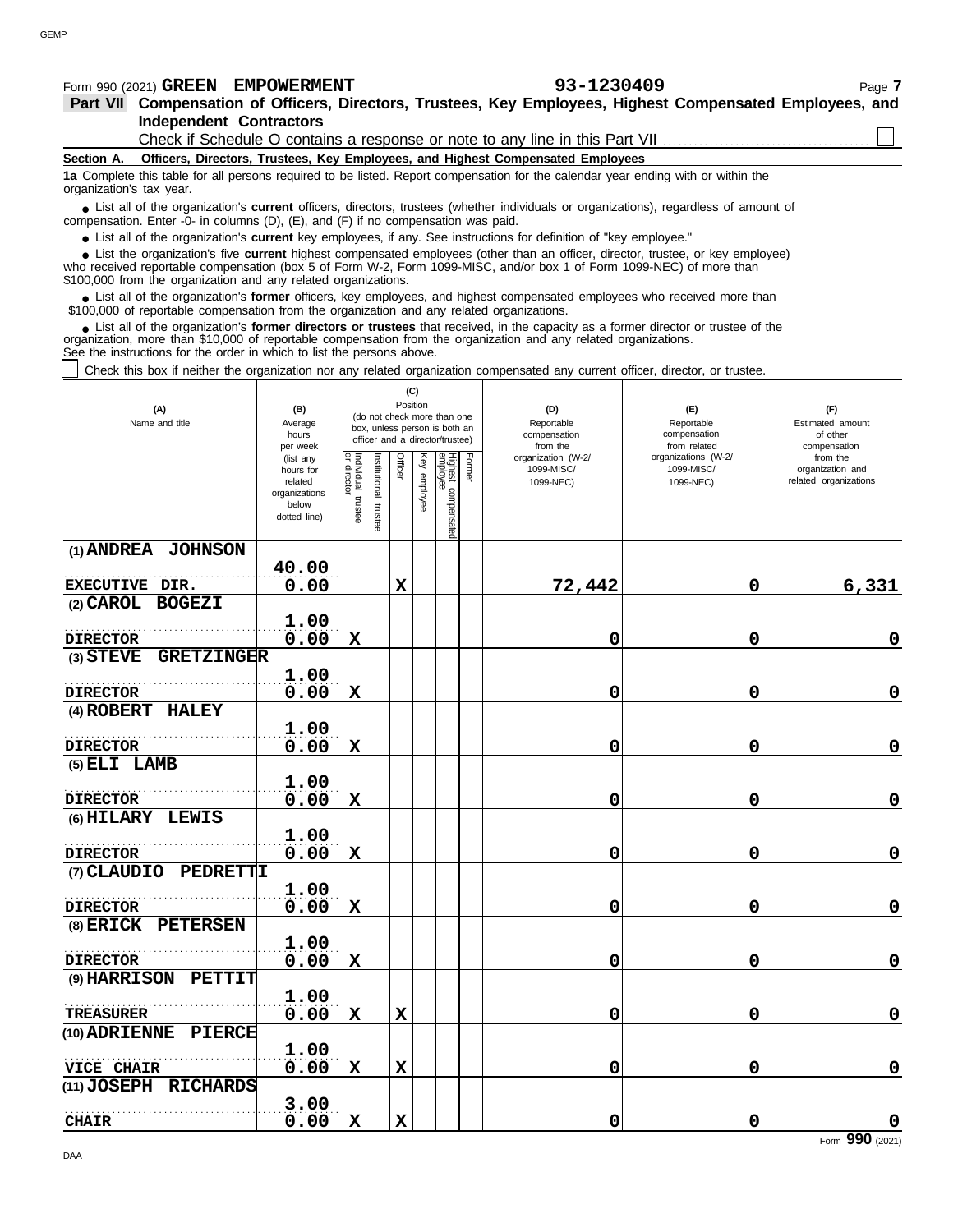|                       |                  | Form 990 (2021) GREEN                                                  | <b>EMPOWERMENT</b>                                                          |                                   |                          |         |                 |                                                                                                 |        | 93-1230409                                                                                                                                                                                                           |                                                                                                                                  |                                                       |                     | Page 8 |
|-----------------------|------------------|------------------------------------------------------------------------|-----------------------------------------------------------------------------|-----------------------------------|--------------------------|---------|-----------------|-------------------------------------------------------------------------------------------------|--------|----------------------------------------------------------------------------------------------------------------------------------------------------------------------------------------------------------------------|----------------------------------------------------------------------------------------------------------------------------------|-------------------------------------------------------|---------------------|--------|
|                       | Part VII         |                                                                        |                                                                             |                                   |                          |         |                 |                                                                                                 |        |                                                                                                                                                                                                                      | Section A. Officers, Directors, Trustees, Key Employees, and Highest Compensated Employees (continued)                           |                                                       |                     |        |
| (A)<br>Name and title |                  |                                                                        | (B)<br>Average<br>hours<br>per week                                         |                                   |                          |         | (C)<br>Position | (do not check more than one<br>box, unless person is both an<br>officer and a director/trustee) |        | (D)<br>Reportable<br>compensation<br>from the                                                                                                                                                                        | (E)<br>Reportable<br>compensation<br>from related                                                                                | (F)<br>Estimated amount<br>of other<br>compensation   |                     |        |
|                       |                  |                                                                        | (list any<br>hours for<br>related<br>organizations<br>below<br>dotted line) | Individual trustee<br>or director | Institutional<br>trustee | Officer | Key employee    | Highest compensatec<br>employee                                                                 | Former | organization (W-2/<br>1099-MISC/<br>1099-NEC)                                                                                                                                                                        | organizations (W-2/<br>1099-MISC/<br>1099-NEC)                                                                                   | from the<br>organization and<br>related organizations |                     |        |
| (12)                  |                  | <b>DAVID</b><br><b>SIEGEL</b>                                          |                                                                             |                                   |                          |         |                 |                                                                                                 |        |                                                                                                                                                                                                                      |                                                                                                                                  |                                                       |                     |        |
|                       | <b>DIRECTOR</b>  |                                                                        | 1.00<br>0.00                                                                | $\mathbf X$                       |                          |         |                 |                                                                                                 |        | 0                                                                                                                                                                                                                    | 0                                                                                                                                |                                                       |                     | 0      |
| (13)                  |                  | WENDY<br><b>STICKEL</b>                                                |                                                                             |                                   |                          |         |                 |                                                                                                 |        |                                                                                                                                                                                                                      |                                                                                                                                  |                                                       |                     |        |
|                       | <b>SECRETARY</b> |                                                                        | 2.00<br>0.00                                                                | $\mathbf X$                       |                          | X       |                 |                                                                                                 |        | 0                                                                                                                                                                                                                    | 0                                                                                                                                |                                                       |                     | 0      |
|                       |                  |                                                                        |                                                                             |                                   |                          |         |                 |                                                                                                 |        |                                                                                                                                                                                                                      |                                                                                                                                  |                                                       |                     |        |
|                       |                  |                                                                        |                                                                             |                                   |                          |         |                 |                                                                                                 |        |                                                                                                                                                                                                                      |                                                                                                                                  |                                                       |                     |        |
|                       |                  |                                                                        |                                                                             |                                   |                          |         |                 |                                                                                                 |        |                                                                                                                                                                                                                      |                                                                                                                                  |                                                       |                     |        |
|                       |                  |                                                                        |                                                                             |                                   |                          |         |                 |                                                                                                 |        |                                                                                                                                                                                                                      |                                                                                                                                  |                                                       |                     |        |
|                       |                  |                                                                        |                                                                             |                                   |                          |         |                 |                                                                                                 |        |                                                                                                                                                                                                                      |                                                                                                                                  |                                                       |                     |        |
|                       |                  |                                                                        |                                                                             |                                   |                          |         |                 |                                                                                                 |        |                                                                                                                                                                                                                      |                                                                                                                                  |                                                       |                     |        |
|                       |                  | 1b Subtotal<br>c Total from continuation sheets to Part VII, Section A |                                                                             |                                   |                          |         |                 |                                                                                                 |        | 72,442                                                                                                                                                                                                               |                                                                                                                                  |                                                       | 6,331               |        |
|                       |                  | d Total (add lines 1b and 1c) $\ldots$ $\qquad \qquad$ $\qquad \qquad$ |                                                                             |                                   |                          |         |                 |                                                                                                 |        | 72,442                                                                                                                                                                                                               |                                                                                                                                  |                                                       | 6,331               |        |
| $\mathbf{2}$          |                  | reportable compensation from the organization $\bigtriangledown$       |                                                                             |                                   |                          |         |                 |                                                                                                 |        | Total number of individuals (including but not limited to those listed above) who received more than \$100,000 of                                                                                                    |                                                                                                                                  |                                                       |                     |        |
|                       |                  |                                                                        |                                                                             |                                   |                          |         |                 |                                                                                                 |        |                                                                                                                                                                                                                      |                                                                                                                                  |                                                       | Yes                 | No     |
| 3                     |                  |                                                                        |                                                                             |                                   |                          |         |                 |                                                                                                 |        | Did the organization list any former officer, director, trustee, key employee, or highest compensated                                                                                                                |                                                                                                                                  | 3                                                     |                     | X      |
| 4                     |                  |                                                                        |                                                                             |                                   |                          |         |                 |                                                                                                 |        | For any individual listed on line 1a, is the sum of reportable compensation and other compensation from the<br>organization and related organizations greater than \$150,000? If "Yes," complete Schedule J for such |                                                                                                                                  |                                                       |                     |        |
|                       |                  |                                                                        |                                                                             |                                   |                          |         |                 |                                                                                                 |        |                                                                                                                                                                                                                      |                                                                                                                                  | 4                                                     |                     | X      |
| 5                     |                  |                                                                        |                                                                             |                                   |                          |         |                 |                                                                                                 |        | Did any person listed on line 1a receive or accrue compensation from any unrelated organization or individual                                                                                                        |                                                                                                                                  | $\sqrt{5}$                                            |                     | X      |
|                       |                  | Section B. Independent Contractors                                     |                                                                             |                                   |                          |         |                 |                                                                                                 |        |                                                                                                                                                                                                                      |                                                                                                                                  |                                                       |                     |        |
| 1                     |                  |                                                                        |                                                                             |                                   |                          |         |                 |                                                                                                 |        | Complete this table for your five highest compensated independent contractors that received more than \$100,000 of                                                                                                   | compensation from the organization. Report compensation for the calendar year ending with or within the organization's tax year. |                                                       |                     |        |
|                       |                  |                                                                        | (A)<br>Name and business address                                            |                                   |                          |         |                 |                                                                                                 |        |                                                                                                                                                                                                                      | (B)<br>Description of services                                                                                                   |                                                       | (C)<br>Compensation |        |
|                       |                  |                                                                        |                                                                             |                                   |                          |         |                 |                                                                                                 |        |                                                                                                                                                                                                                      |                                                                                                                                  |                                                       |                     |        |
|                       |                  |                                                                        |                                                                             |                                   |                          |         |                 |                                                                                                 |        |                                                                                                                                                                                                                      |                                                                                                                                  |                                                       |                     |        |
|                       |                  |                                                                        |                                                                             |                                   |                          |         |                 |                                                                                                 |        |                                                                                                                                                                                                                      |                                                                                                                                  |                                                       |                     |        |
|                       |                  |                                                                        |                                                                             |                                   |                          |         |                 |                                                                                                 |        |                                                                                                                                                                                                                      |                                                                                                                                  |                                                       |                     |        |
|                       |                  |                                                                        |                                                                             |                                   |                          |         |                 |                                                                                                 |        |                                                                                                                                                                                                                      |                                                                                                                                  |                                                       |                     |        |
|                       |                  |                                                                        |                                                                             |                                   |                          |         |                 |                                                                                                 |        |                                                                                                                                                                                                                      |                                                                                                                                  |                                                       |                     |        |

**2** Total number of independent contractors (including but not limited to those listed above) who received more than \$100,000 of compensation from the organization  $\blacktriangleright$ 

**0**

|--|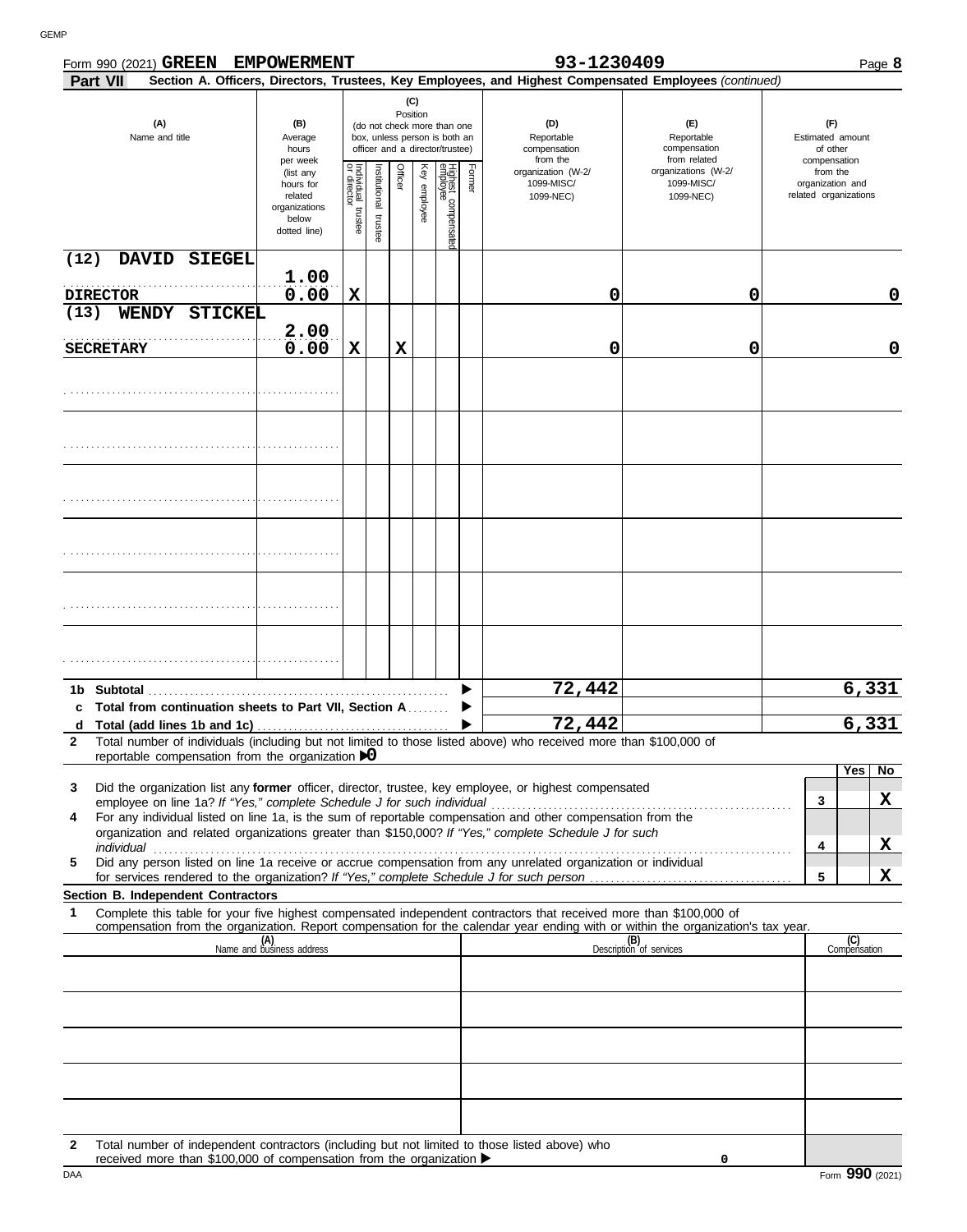|                                                           |                  | Form 990 (2021) GREEN EMPOWERMENT                                                   |    |                             |                |               |                      |                                                                               | 93-1230409                                   |                                      | Page 9                                                        |
|-----------------------------------------------------------|------------------|-------------------------------------------------------------------------------------|----|-----------------------------|----------------|---------------|----------------------|-------------------------------------------------------------------------------|----------------------------------------------|--------------------------------------|---------------------------------------------------------------|
|                                                           | <b>Part VIII</b> |                                                                                     |    | <b>Statement of Revenue</b> |                |               |                      | Check if Schedule O contains a response or note to any line in this Part VIII |                                              |                                      |                                                               |
|                                                           |                  |                                                                                     |    |                             |                |               |                      | (A)<br>Total revenue                                                          | (B)<br>Related or exempt<br>function revenue | (C)<br>Unrelated<br>business revenue | (D)<br>Revenue excluded<br>from tax under<br>sections 512-514 |
| Contributions, Gifts, Grants<br>and Other Similar Amounts |                  | 1a Federated campaigns                                                              |    |                             | 1a             |               |                      |                                                                               |                                              |                                      |                                                               |
|                                                           |                  | <b>b</b> Membership dues <i>[[[[[[[[[[[[[[[[[[[[[[[[[[[[]]]</i> ]]]                 |    |                             | 1 <sub>b</sub> |               |                      |                                                                               |                                              |                                      |                                                               |
|                                                           |                  | c Fundraising events                                                                |    |                             | 1c             |               |                      |                                                                               |                                              |                                      |                                                               |
|                                                           |                  | d Related organizations                                                             |    |                             | 1 <sub>d</sub> |               |                      |                                                                               |                                              |                                      |                                                               |
|                                                           |                  | e Government grants (contributions)                                                 |    |                             | 1e             |               |                      |                                                                               |                                              |                                      |                                                               |
|                                                           |                  | f All other contributions, gifts, grants,<br>and similar amounts not included above |    |                             | 1f             |               | 1,465,725            |                                                                               |                                              |                                      |                                                               |
|                                                           |                  | g Noncash contributions included in                                                 |    |                             |                |               |                      |                                                                               |                                              |                                      |                                                               |
|                                                           |                  |                                                                                     |    |                             | 1g  \$         |               |                      |                                                                               |                                              |                                      |                                                               |
|                                                           |                  |                                                                                     |    |                             |                |               |                      | 1,465,725                                                                     |                                              |                                      |                                                               |
|                                                           |                  |                                                                                     |    |                             |                |               | <b>Business Code</b> |                                                                               |                                              |                                      |                                                               |
|                                                           | 2a               | SERVICE LEARNING                                                                    |    |                             |                |               |                      | 105,658                                                                       | 105,658                                      |                                      |                                                               |
| Program Service<br>Revenue                                | b                |                                                                                     |    |                             |                |               |                      |                                                                               |                                              |                                      |                                                               |
|                                                           | c                | d                                                                                   |    |                             |                |               |                      |                                                                               |                                              |                                      |                                                               |
|                                                           |                  |                                                                                     |    |                             |                |               |                      |                                                                               |                                              |                                      |                                                               |
|                                                           | е                | f All other program service revenue                                                 |    |                             |                |               |                      |                                                                               |                                              |                                      |                                                               |
|                                                           |                  |                                                                                     |    |                             |                |               | ▶                    | 105,658                                                                       |                                              |                                      |                                                               |
|                                                           |                  | 3 Investment income (including dividends, interest, and                             |    |                             |                |               |                      |                                                                               |                                              |                                      |                                                               |
|                                                           |                  |                                                                                     |    |                             |                | ▶             | 8,035                |                                                                               |                                              | 8,035                                |                                                               |
|                                                           | 4                | Income from investment of tax-exempt bond proceeds                                  |    |                             |                |               |                      |                                                                               |                                              |                                      |                                                               |
|                                                           | 5                |                                                                                     |    |                             |                |               |                      |                                                                               |                                              |                                      |                                                               |
|                                                           |                  |                                                                                     |    | (i) Real                    |                | (ii) Personal |                      |                                                                               |                                              |                                      |                                                               |
|                                                           |                  | 6a Gross rents                                                                      | 6a |                             |                |               |                      |                                                                               |                                              |                                      |                                                               |
|                                                           |                  | <b>b</b> Less: rental expenses                                                      | 6b |                             |                |               |                      |                                                                               |                                              |                                      |                                                               |
|                                                           |                  | <b>c</b> Rental inc. or (loss)                                                      | 6с |                             |                |               |                      |                                                                               |                                              |                                      |                                                               |
|                                                           |                  |                                                                                     |    |                             |                |               | ▶                    |                                                                               |                                              |                                      |                                                               |
|                                                           |                  | <b>7a</b> Gross amount from<br>sales of assets                                      |    | (i) Securities              |                | (ii) Other    |                      |                                                                               |                                              |                                      |                                                               |
|                                                           |                  | other than inventory                                                                | 7a |                             |                |               |                      |                                                                               |                                              |                                      |                                                               |
| evenue                                                    |                  | <b>b</b> Less: cost or other                                                        |    |                             |                |               |                      |                                                                               |                                              |                                      |                                                               |
|                                                           |                  | basis and sales exps.                                                               | 7b |                             |                |               |                      |                                                                               |                                              |                                      |                                                               |
| œ                                                         |                  | c Gain or (loss) $7c$                                                               |    |                             |                |               |                      |                                                                               |                                              |                                      |                                                               |
| Other                                                     |                  | 8a Gross income from fundraising events                                             |    |                             |                |               | ▶                    |                                                                               |                                              |                                      |                                                               |
|                                                           |                  |                                                                                     |    |                             |                |               |                      |                                                                               |                                              |                                      |                                                               |
|                                                           |                  |                                                                                     |    |                             |                |               |                      |                                                                               |                                              |                                      |                                                               |
|                                                           |                  | of contributions reported on line<br>1c). See Part IV, line $18$                    |    |                             | 8a             |               |                      |                                                                               |                                              |                                      |                                                               |
|                                                           |                  | <b>b</b> Less: direct expenses                                                      |    |                             | 8b             |               |                      |                                                                               |                                              |                                      |                                                               |
|                                                           |                  | c Net income or (loss) from fundraising events                                      |    |                             |                |               |                      |                                                                               |                                              |                                      |                                                               |
|                                                           |                  |                                                                                     |    |                             |                |               |                      |                                                                               |                                              |                                      |                                                               |

|                     |     | activities. See Part IV, line 19                      | 9а              |  |                      |           |         |       |
|---------------------|-----|-------------------------------------------------------|-----------------|--|----------------------|-----------|---------|-------|
|                     |     | <b>b</b> Less: direct expenses                        | 9b              |  |                      |           |         |       |
|                     |     | <b>c</b> Net income or (loss) from gaming activities  |                 |  |                      |           |         |       |
|                     |     | <b>10a</b> Gross sales of inventory, less             |                 |  |                      |           |         |       |
|                     |     | returns and allowances<br>1.1.1.1.1.1                 | 10a             |  |                      |           |         |       |
|                     |     | <b>b</b> Less: cost of goods sold                     | 10 <sub>b</sub> |  |                      |           |         |       |
|                     |     | <b>c</b> Net income or (loss) from sales of inventory |                 |  |                      |           |         |       |
| g                   |     |                                                       |                 |  | <b>Business Code</b> |           |         |       |
|                     | ∣1a | OTHER REVENUE                                         |                 |  |                      | 474       |         | 474   |
|                     | p   |                                                       |                 |  |                      |           |         |       |
| Miscellan<br>Revenu | с   |                                                       |                 |  |                      |           |         |       |
|                     |     |                                                       |                 |  |                      |           |         |       |
|                     |     |                                                       |                 |  |                      | 474       |         |       |
|                     |     | 12 Total revenue. See instructions                    |                 |  |                      | 1,579,892 | 105,658 | 8,509 |

**9a** Gross income from gaming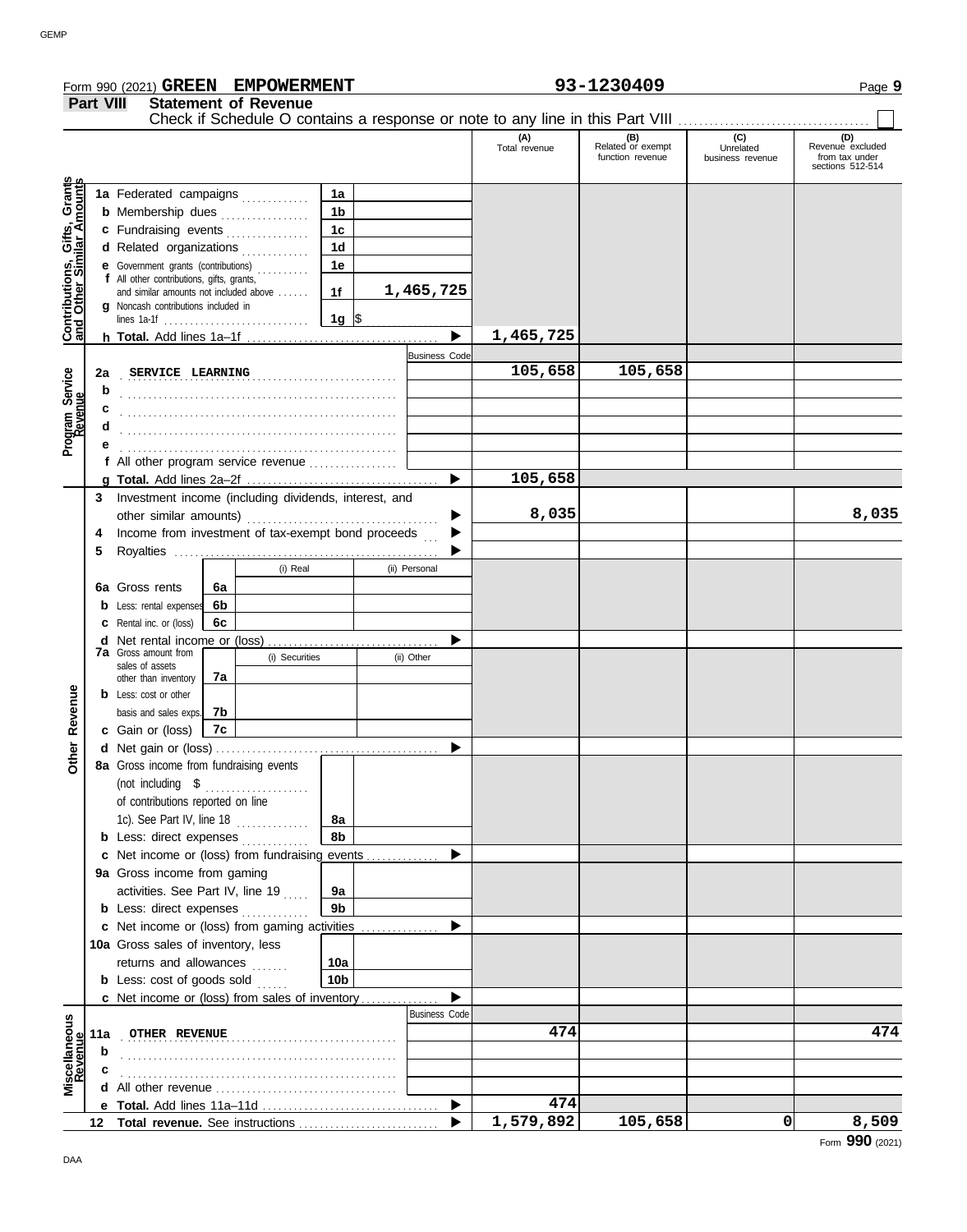| I<br>۰. |  |  |
|---------|--|--|

## **Form 990 (2021) GREEN EMPOWERMENT** 2001 230-1230409 Page 10

### **Part IX Statement of Functional Expenses**

|    | <b>Part IX</b><br>Statement of Functional Expenses                                                                         |                       |                 |                  |             |
|----|----------------------------------------------------------------------------------------------------------------------------|-----------------------|-----------------|------------------|-------------|
|    | Section 501(c)(3) and 501(c)(4) organizations must complete all columns. All other organizations must complete column (A). |                       |                 |                  |             |
|    | Check if Schedule O contains a response or note to any line in this Part IX                                                |                       | (B)             | (C)              | (D)         |
|    | Do not include amounts reported on lines 6b, $\n  tb$ ,<br>8b, 9b, and 10b of Part VIII.                                   | (A)<br>Total expenses | Program service | Management and   | Fundraising |
|    |                                                                                                                            |                       | expenses        | general expenses | expenses    |
|    | 1 Grants and other assistance to domestic organizations                                                                    |                       |                 |                  |             |
|    | and domestic governments. See Part IV, line 21<br>2 Grants and other assistance to domestic                                |                       |                 |                  |             |
|    | individuals. See Part IV, line 22                                                                                          |                       |                 |                  |             |
| 3  | Grants and other assistance to foreign                                                                                     |                       |                 |                  |             |
|    | organizations, foreign governments, and                                                                                    |                       |                 |                  |             |
|    | foreign individuals. See Part IV, lines 15 and 16                                                                          | 589,700               | 589,700         |                  |             |
|    | Benefits paid to or for members                                                                                            |                       |                 |                  |             |
| 5. | Compensation of current officers, directors,                                                                               |                       |                 |                  |             |
|    | trustees, and key employees                                                                                                | 72,442                | 58,551          | 10,039           | 3,852       |
| 6. | Compensation not included above to disqualified                                                                            |                       |                 |                  |             |
|    | persons (as defined under section 4958(f)(1)) and                                                                          |                       |                 |                  |             |
|    | persons described in section 4958(c)(3)(B)                                                                                 |                       |                 |                  |             |
| 7  | Other salaries and wages                                                                                                   | 340,154               | 274,929         | 47,135           | 18,090      |
| 8  | Pension plan accruals and contributions (include                                                                           |                       |                 |                  |             |
|    | section 401(k) and 403(b) employer contributions)                                                                          |                       |                 |                  |             |
| 9  | Other employee benefits                                                                                                    | 48,981                | 38,069          | 8,448            | 2,464       |
| 10 | Payroll taxes                                                                                                              | 41,313                | 31,671          | 7,591            | 2,051       |
| 11 | Fees for services (nonemployees):                                                                                          |                       |                 |                  |             |
| a  | Management                                                                                                                 |                       |                 |                  |             |
| b  | Legal                                                                                                                      |                       |                 |                  |             |
| c  |                                                                                                                            |                       |                 |                  |             |
| d  | Lobbying                                                                                                                   |                       |                 |                  |             |
|    | Professional fundraising services. See Part IV, line 1                                                                     |                       |                 |                  |             |
| f  | Investment management fees                                                                                                 |                       |                 |                  |             |
|    | Other. (If line 11g amount exceeds 10% of line 25, column                                                                  |                       |                 |                  |             |
|    | (A) amount, list line 11g expenses on Schedule O.)                                                                         | 17,498                | 8,401           | 6,332            | 2,765       |
|    | 12 Advertising and promotion                                                                                               |                       |                 |                  |             |
| 13 |                                                                                                                            | 14,563                | 3,347           | 5,312            | 5,904       |
| 14 | Information technology                                                                                                     | 9,490                 | 5,946           | 3,204            | 340         |
| 15 | Royalties                                                                                                                  |                       |                 |                  |             |
| 16 | Occupancy                                                                                                                  | 17,840                | 14,419          | 2,472            | 949         |
|    | 17 Travel                                                                                                                  | 14,340                | 14,194          |                  | 146         |
|    | 18 Payments of travel or entertainment expenses                                                                            |                       |                 |                  |             |
|    | for any federal, state, or local public officials                                                                          |                       |                 |                  |             |
| 19 | Conferences, conventions, and meetings                                                                                     |                       |                 |                  |             |
| 20 | Interest                                                                                                                   |                       |                 |                  |             |
| 21 | Payments to affiliates                                                                                                     |                       |                 |                  |             |
| 22 | Depreciation, depletion, and amortization                                                                                  |                       |                 |                  |             |
| 23 | Insurance                                                                                                                  | 5,242                 |                 | 5,242            |             |
| 24 | Other expenses. Itemize expenses not covered                                                                               |                       |                 |                  |             |
|    | above (List miscellaneous expenses on line 24e. If                                                                         |                       |                 |                  |             |
|    | line 24e amount exceeds 10% of line 25, column                                                                             |                       |                 |                  |             |
|    | (A) amount, list line 24e expenses on Schedule O.)                                                                         |                       |                 |                  |             |
| а  | PROGRAM TRAVEL & EXPENSES                                                                                                  | 250,369               | 250,369         |                  |             |
| b  | DONATED MATERIALS & SERVI                                                                                                  | 82,860                | 80,520          | 2,340            |             |
| с  | EVENT EXPENSE                                                                                                              | 13,475                | 13,076          | 399              |             |
| d  | <b>BANK CHARGES</b>                                                                                                        | 10,646                | 4,352           | 3,962            | 2,332       |
| е  | All other expenses<br>.                                                                                                    | 9,652                 | 5,587           | 3,708            | 357         |
| 25 | Total functional expenses. Add lines 1 through 24e                                                                         | 1,538,565             | 1,393,131       | 106,184          | 39,250      |
| 26 | Joint costs. Complete this line only if the<br>organization reported in column (B) joint costs                             |                       |                 |                  |             |
|    | from a combined educational campaign and                                                                                   |                       |                 |                  |             |
|    | fundraising solicitation. Check here                                                                                       |                       |                 |                  |             |

following SOP 98-2 (ASC 958-720) .............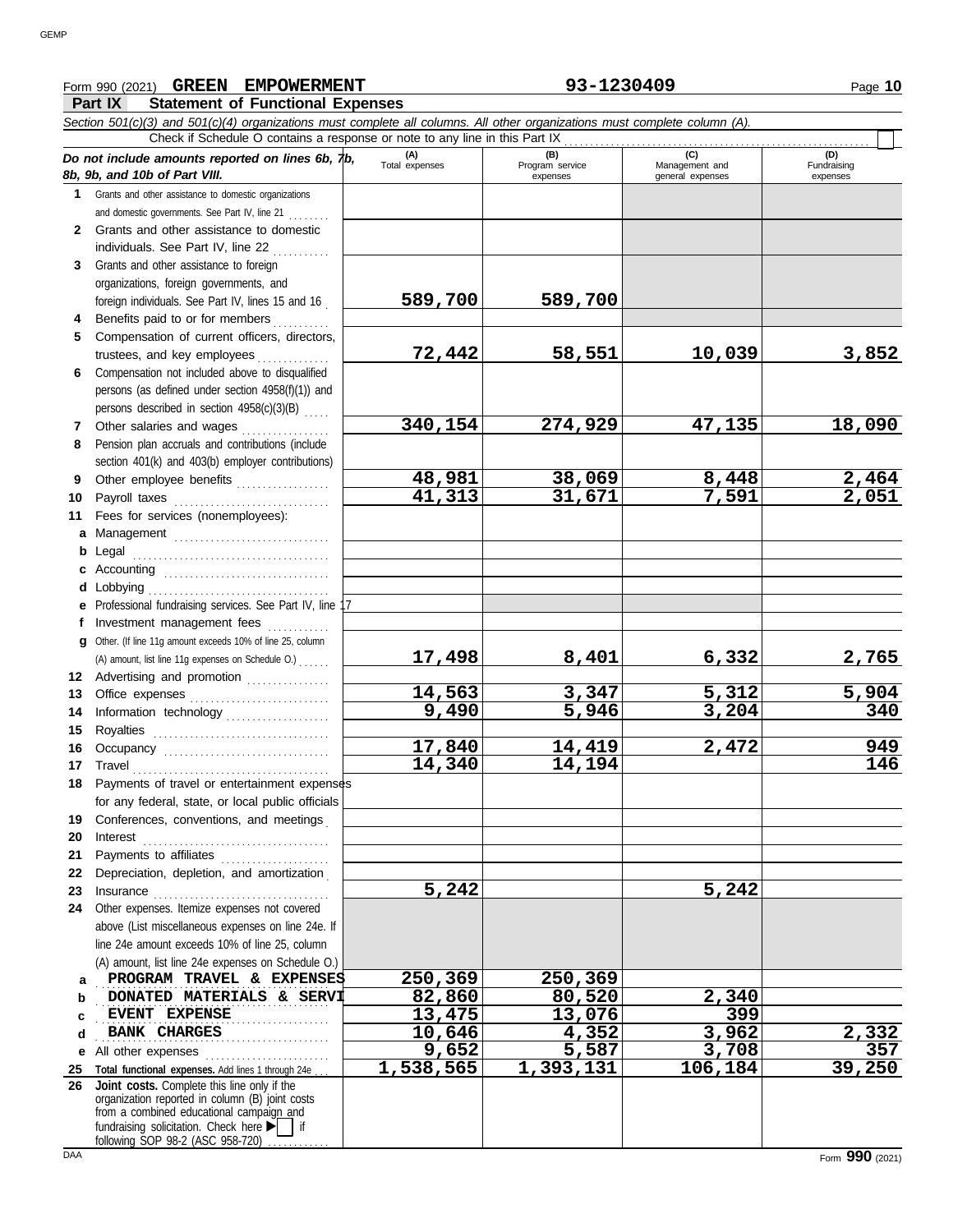| <b>GREEN</b><br>orm 990 (2021) | <b>EMPOWERMENT</b>                                                         | 93-1230409              | Page 11            |
|--------------------------------|----------------------------------------------------------------------------|-------------------------|--------------------|
| Part X<br><b>Balance Sheet</b> |                                                                            |                         |                    |
|                                | Check if Schedule O contains a response or note to any line in this Part X |                         |                    |
|                                |                                                                            | (A<br>Beginning of year | (B)<br>Fnd of vear |

|                      |              |                                                                                |         |                         | (A)<br>Beginning of year |                 | (B)<br>End of year                  |
|----------------------|--------------|--------------------------------------------------------------------------------|---------|-------------------------|--------------------------|-----------------|-------------------------------------|
|                      |              | Cash-non-interest-bearing                                                      |         |                         | 51,651                   | $\mathbf{1}$    | 93,938                              |
|                      | $\mathbf{2}$ |                                                                                | 328,092 | $\overline{\mathbf{2}}$ | 344,107                  |                 |                                     |
|                      | 3            |                                                                                | 177,331 | $\mathbf{3}$            | 65,095                   |                 |                                     |
|                      | 4            |                                                                                |         | 4                       |                          |                 |                                     |
|                      | 5            | Loans and other receivables from any current or former officer, director,      |         |                         |                          |                 |                                     |
|                      |              | trustee, key employee, creator or founder, substantial contributor, or 35%     |         |                         |                          |                 |                                     |
|                      |              | controlled entity or family member of any of these persons                     |         |                         |                          | 5               |                                     |
|                      | 6.           | Loans and other receivables from other disqualified persons (as defined        |         |                         |                          |                 |                                     |
|                      |              | under section $4958(f)(1)$ ), and persons described in section $4958(c)(3)(B)$ |         |                         |                          | 6               |                                     |
| Assets               |              |                                                                                |         |                         |                          | $\overline{7}$  |                                     |
|                      | 8            | Inventories for sale or use                                                    |         |                         |                          | 8               |                                     |
|                      | 9            | Prepaid expenses and deferred charges                                          |         |                         | $\overline{6}$ ,052      | 9               | 7,806                               |
|                      |              | 10a Land, buildings, and equipment: cost or other                              |         |                         |                          |                 |                                     |
|                      |              |                                                                                |         | 4,040                   |                          |                 |                                     |
|                      |              |                                                                                |         | 4,040                   |                          | 10 <sub>c</sub> |                                     |
|                      |              |                                                                                |         |                         | 594,641                  | 11              | 626, 114                            |
|                      |              |                                                                                |         |                         |                          | $12 \,$         |                                     |
|                      |              |                                                                                |         |                         |                          | 13              |                                     |
|                      | 13           |                                                                                |         |                         |                          |                 |                                     |
|                      | 14           | Intangible assets                                                              |         |                         | 14                       |                 |                                     |
|                      |              | 15 Other assets. See Part IV, line 11                                          |         |                         | $\overline{1,}157,767$   | 15              |                                     |
|                      |              |                                                                                |         | 16                      | 1,137,060                |                 |                                     |
|                      |              |                                                                                |         | 18,835                  | 17                       | 10,345          |                                     |
|                      | 18           | Grants payable                                                                 | 394,944 | 18                      | 398,052                  |                 |                                     |
|                      | 19           | Deferred revenue                                                               | 136,036 | 19                      | 48,101                   |                 |                                     |
|                      | 20           |                                                                                |         | 20                      |                          |                 |                                     |
|                      | 21           | Escrow or custodial account liability. Complete Part IV of Schedule D          |         | 21                      |                          |                 |                                     |
|                      |              | 22 Loans and other payables to any current or former officer, director,        |         |                         |                          |                 |                                     |
| Liabilities          |              | trustee, key employee, creator or founder, substantial contributor, or 35%     |         |                         |                          |                 |                                     |
|                      |              |                                                                                |         | 22                      |                          |                 |                                     |
|                      |              | 23 Secured mortgages and notes payable to unrelated third parties              |         | 23                      |                          |                 |                                     |
|                      | 24           | Unsecured notes and loans payable to unrelated third parties                   |         | 24                      |                          |                 |                                     |
|                      | 25           | Other liabilities (including federal income tax, payables to related third     |         |                         |                          |                 |                                     |
|                      |              | parties, and other liabilities not included on lines 17-24). Complete Part X   |         |                         |                          |                 |                                     |
|                      |              |                                                                                |         |                         | 25                       |                 |                                     |
|                      |              |                                                                                | 549,815 | 26                      | 456,498                  |                 |                                     |
|                      |              | Organizations that follow FASB ASC 958, check here $ X $                       |         |                         |                          |                 |                                     |
|                      |              | and complete lines 27, 28, 32, and 33.                                         |         |                         |                          |                 |                                     |
|                      | 27           | Net assets without donor restrictions                                          | 243,823 | 27                      | <u>324,789</u>           |                 |                                     |
| <b>Fund Balances</b> | 28           | Net assets with donor restrictions                                             |         |                         | 364,129                  | 28              | 355,773                             |
|                      |              |                                                                                |         |                         |                          |                 |                                     |
|                      |              | and complete lines 29 through 33.                                              |         |                         |                          |                 |                                     |
|                      | 29           | Capital stock or trust principal, or current funds                             |         |                         | 29                       |                 |                                     |
|                      | 30           | Paid-in or capital surplus, or land, building, or equipment fund [             |         |                         |                          | 30              |                                     |
|                      | 31           | Retained earnings, endowment, accumulated income, or other funds               |         |                         |                          | 31              |                                     |
| Net Assets or        | 32           | Total net assets or fund balances                                              |         |                         | 607,952                  | 32              | 680,562                             |
|                      | 33           |                                                                                |         |                         | 1,157,767                | 33              | <u>1,137,060</u><br>Form 990 (2021) |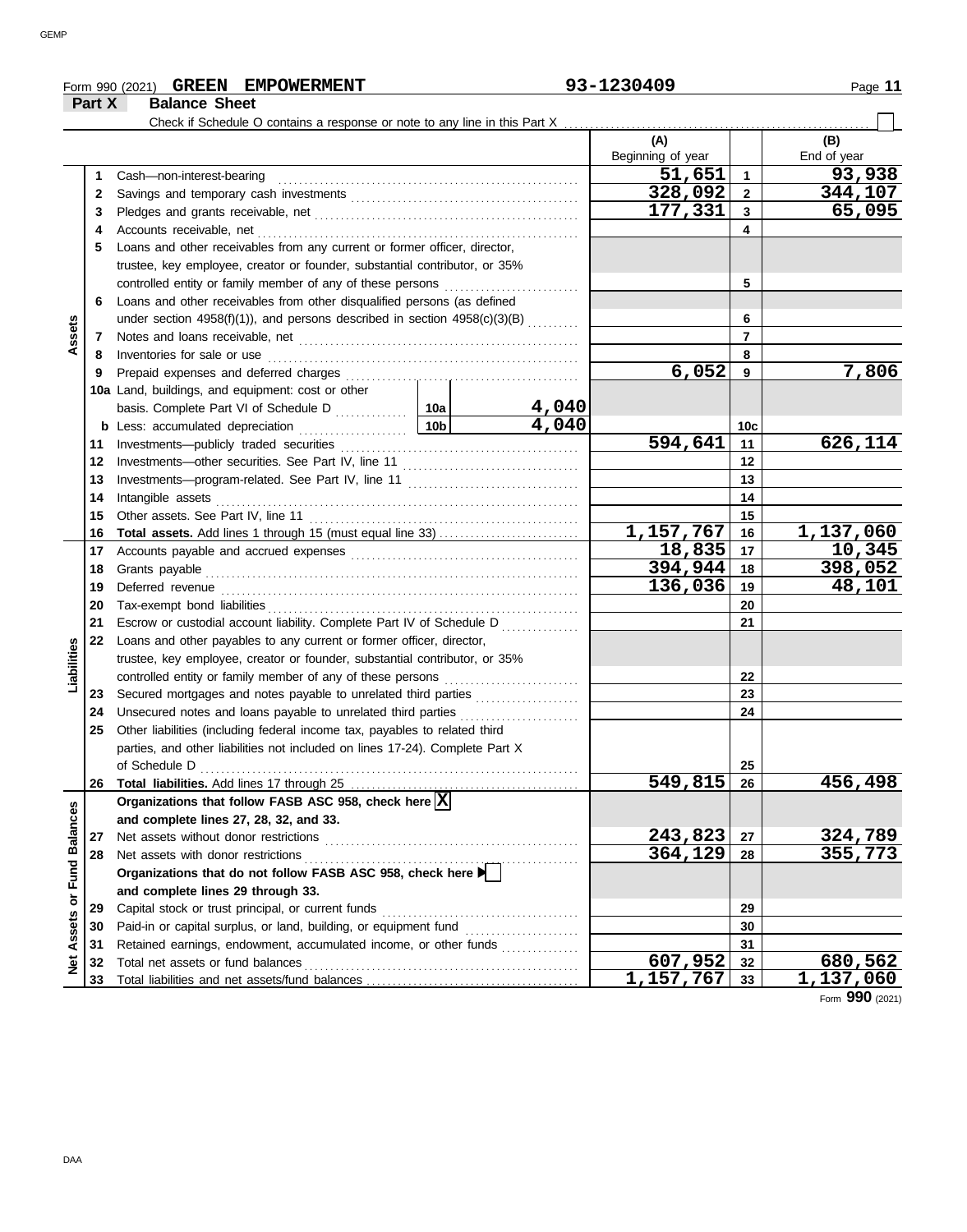|    | 93-1230409<br>Form 990 (2021) GREEN EMPOWERMENT                                                                    |                         |                |        | Page 12 |
|----|--------------------------------------------------------------------------------------------------------------------|-------------------------|----------------|--------|---------|
|    | Part XI<br><b>Reconciliation of Net Assets</b>                                                                     |                         |                |        |         |
|    |                                                                                                                    |                         |                |        |         |
| 1  |                                                                                                                    | $\overline{1}$          | 1,579,892      |        |         |
| 2  |                                                                                                                    | $\mathbf{2}$            | 1,538,565      |        |         |
| 3  | Revenue less expenses. Subtract line 2 from line 1                                                                 | $\overline{3}$          |                | 41,327 |         |
| 4  | Net assets or fund balances at beginning of year (must equal Part X, line 32, column (A)) [[[[[[[[[[[[[[[[[[[      | $\overline{\mathbf{4}}$ |                |        | 607,952 |
| 5  |                                                                                                                    | 5                       |                |        | 28,599  |
| 6  |                                                                                                                    | 6                       |                |        |         |
| 7  | Investment expenses                                                                                                | $\overline{7}$          |                |        | 2,684   |
| 8  | Prior period adjustments                                                                                           | 8                       |                |        |         |
| 9  | Other changes in net assets or fund balances (explain on Schedule O)                                               | 9                       |                |        |         |
| 10 | Net assets or fund balances at end of year. Combine lines 3 through 9 (must equal Part X, line                     |                         |                |        |         |
|    | $32$ , column $(B)$ )                                                                                              | 10 <sup>1</sup>         |                |        | 680,562 |
|    | <b>Financial Statements and Reporting</b><br>Part XII                                                              |                         |                |        |         |
|    |                                                                                                                    |                         |                |        |         |
|    |                                                                                                                    |                         |                | Yes    | No      |
| 1. | $ \mathbf{X} $ Accrual<br>Accounting method used to prepare the Form 990:     Cash<br>Other                        |                         |                |        |         |
|    | If the organization changed its method of accounting from a prior year or checked "Other," explain on              |                         |                |        |         |
|    | Schedule O.                                                                                                        |                         |                |        |         |
|    | 2a Were the organization's financial statements compiled or reviewed by an independent accountant?                 |                         | 2a             |        | X       |
|    | If "Yes," check a box below to indicate whether the financial statements for the year were compiled or             |                         |                |        |         |
|    | reviewed on a separate basis, consolidated basis, or both:                                                         |                         |                |        |         |
|    | Consolidated basis<br>Separate basis<br>  Both consolidated and separate basis                                     |                         |                |        |         |
|    |                                                                                                                    |                         | 2 <sub>b</sub> | x      |         |
|    | If "Yes," check a box below to indicate whether the financial statements for the year were audited on a            |                         |                |        |         |
|    | separate basis, consolidated basis, or both:                                                                       |                         |                |        |         |
|    | $ \mathbf{X} $ Separate basis<br>Consolidated basis<br>  Both consolidated and separate basis                      |                         |                |        |         |
|    | c If "Yes" to line 2a or 2b, does the organization have a committee that assumes responsibility for oversight of   |                         |                |        |         |
|    | the audit, review, or compilation of its financial statements and selection of an independent accountant?          |                         | 2c             | Х      |         |
|    | If the organization changed either its oversight process or selection process during the tax year, explain on      |                         |                |        |         |
|    | Schedule O.                                                                                                        |                         |                |        |         |
|    | 3a As a result of a federal award, was the organization required to undergo an audit or audits as set forth in the |                         |                |        |         |
|    | Single Audit Act and OMB Circular A-133?                                                                           |                         | Зa             |        |         |
|    | b If "Yes," did the organization undergo the required audit or audits? If the organization did not undergo the     |                         |                |        |         |
|    | required audit or audits, explain why on Schedule O and describe any steps taken to undergo such audits            |                         | 3 <sub>b</sub> |        |         |
|    |                                                                                                                    |                         |                | nnn    |         |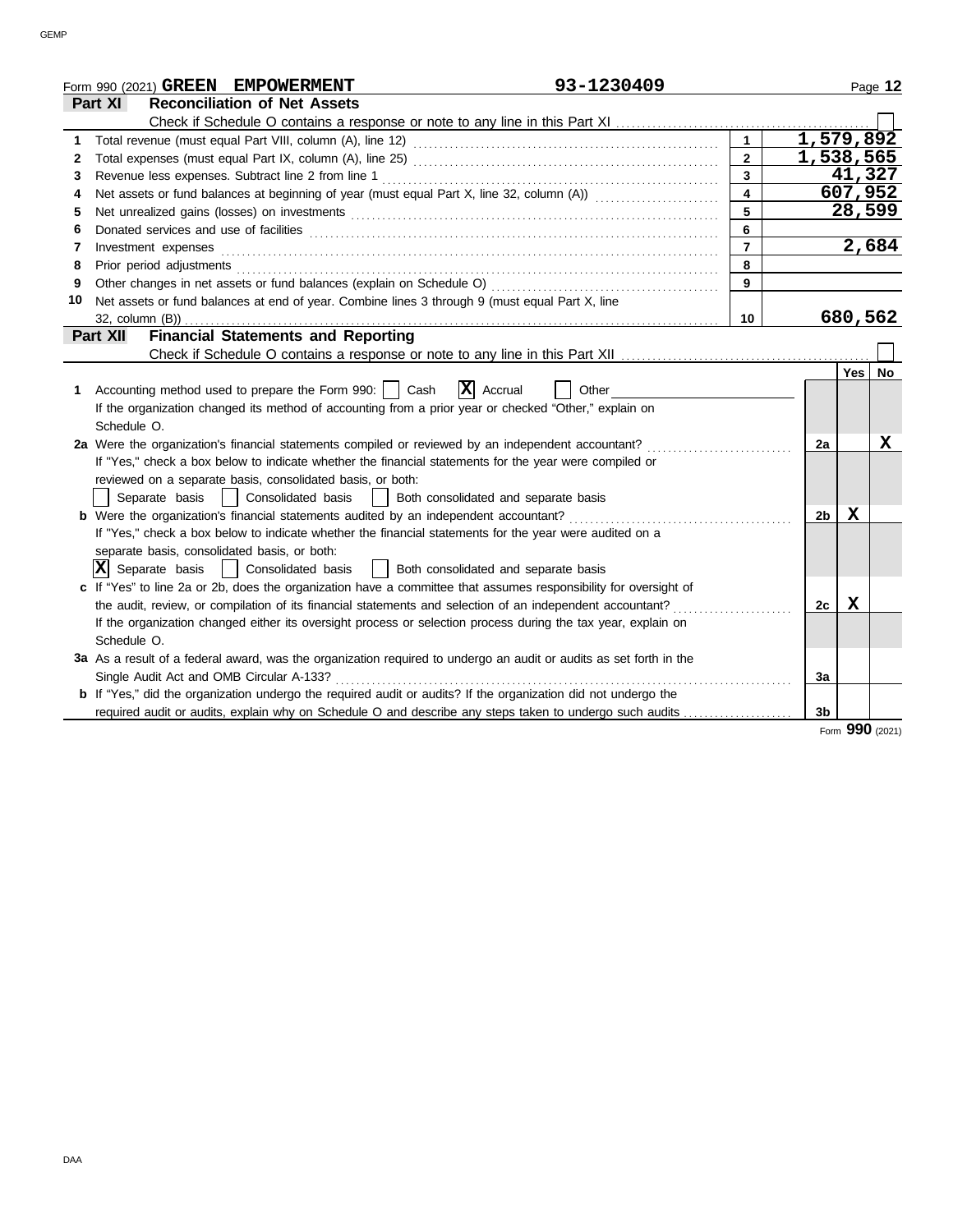GEMP

|                            |                                                            | Complete if the organization is a section $501(c)(3)$ organization or a section $4947(a)(1)$ nonexempt charitable trust.                                                                                                                         |                                       |    |                               |                                |                                     |
|----------------------------|------------------------------------------------------------|--------------------------------------------------------------------------------------------------------------------------------------------------------------------------------------------------------------------------------------------------|---------------------------------------|----|-------------------------------|--------------------------------|-------------------------------------|
| Department of the Treasury |                                                            | Attach to Form 990 or Form 990-EZ.                                                                                                                                                                                                               |                                       |    |                               |                                |                                     |
| Internal Revenue Service   |                                                            | Go to www.irs.gov/Form990 for instructions and the latest information.                                                                                                                                                                           |                                       |    |                               |                                | Open to Public<br>Inspection        |
| Name of the organization   |                                                            |                                                                                                                                                                                                                                                  |                                       |    |                               | Employer identification number |                                     |
|                            | <b>GREEN</b>                                               | <b>EMPOWERMENT</b>                                                                                                                                                                                                                               |                                       |    |                               | 93-1230409                     |                                     |
| Part I                     |                                                            | Reason for Public Charity Status. (All organizations must complete this part.) See instructions.                                                                                                                                                 |                                       |    |                               |                                |                                     |
|                            |                                                            | The organization is not a private foundation because it is: (For lines 1 through 12, check only one box.)                                                                                                                                        |                                       |    |                               |                                |                                     |
| 1                          |                                                            | A church, convention of churches, or association of churches described in section 170(b)(1)(A)(i).                                                                                                                                               |                                       |    |                               |                                |                                     |
| $\mathbf{2}$               |                                                            | A school described in section 170(b)(1)(A)(ii). (Attach Schedule E (Form 990).)                                                                                                                                                                  |                                       |    |                               |                                |                                     |
| 3                          |                                                            | A hospital or a cooperative hospital service organization described in section 170(b)(1)(A)(iii).                                                                                                                                                |                                       |    |                               |                                |                                     |
| 4                          |                                                            | A medical research organization operated in conjunction with a hospital described in section 170(b)(1)(A)(iii). Enter the hospital's name,                                                                                                       |                                       |    |                               |                                |                                     |
| city, and state:           |                                                            |                                                                                                                                                                                                                                                  |                                       |    |                               |                                |                                     |
| 5                          |                                                            | An organization operated for the benefit of a college or university owned or operated by a governmental unit described in                                                                                                                        |                                       |    |                               |                                |                                     |
| 6                          | section 170(b)(1)(A)(iv). (Complete Part II.)              | A federal, state, or local government or governmental unit described in section 170(b)(1)(A)(v).                                                                                                                                                 |                                       |    |                               |                                |                                     |
| X<br>7                     |                                                            | An organization that normally receives a substantial part of its support from a governmental unit or from the general public                                                                                                                     |                                       |    |                               |                                |                                     |
|                            | described in section 170(b)(1)(A)(vi). (Complete Part II.) |                                                                                                                                                                                                                                                  |                                       |    |                               |                                |                                     |
| 8                          |                                                            | A community trust described in section 170(b)(1)(A)(vi). (Complete Part II.)                                                                                                                                                                     |                                       |    |                               |                                |                                     |
| 9                          |                                                            | An agricultural research organization described in section 170(b)(1)(A)(ix) operated in conjunction with a land-grant college                                                                                                                    |                                       |    |                               |                                |                                     |
|                            |                                                            | or university or a non-land-grant college of agriculture (see instructions). Enter the name, city, and state of the college or                                                                                                                   |                                       |    |                               |                                |                                     |
| university:                |                                                            |                                                                                                                                                                                                                                                  |                                       |    |                               |                                |                                     |
| 10                         |                                                            | An organization that normally receives (1) more than 33 1/3% of its support from contributions, membership fees, and gross                                                                                                                       |                                       |    |                               |                                |                                     |
|                            |                                                            | receipts from activities related to its exempt functions, subject to certain exceptions; and (2) no more than 331/3% of its<br>support from gross investment income and unrelated business taxable income (less section 511 tax) from businesses |                                       |    |                               |                                |                                     |
|                            |                                                            | acquired by the organization after June 30, 1975. See section 509(a)(2). (Complete Part III.)                                                                                                                                                    |                                       |    |                               |                                |                                     |
| 11                         |                                                            | An organization organized and operated exclusively to test for public safety. See section 509(a)(4).                                                                                                                                             |                                       |    |                               |                                |                                     |
| 12                         |                                                            | An organization organized and operated exclusively for the benefit of, to perform the functions of, or to carry out the purposes of                                                                                                              |                                       |    |                               |                                |                                     |
|                            |                                                            | one or more publicly supported organizations described in section 509(a)(1) or section 509(a)(2). See section 509(a)(3). Check                                                                                                                   |                                       |    |                               |                                |                                     |
|                            |                                                            | the box on lines 12a through 12d that describes the type of supporting organization and complete lines 12e, 12f, and 12g.                                                                                                                        |                                       |    |                               |                                |                                     |
| a                          |                                                            | Type I. A supporting organization operated, supervised, or controlled by its supported organization(s), typically by giving                                                                                                                      |                                       |    |                               |                                |                                     |
|                            |                                                            | the supported organization(s) the power to regularly appoint or elect a majority of the directors or trustees of the                                                                                                                             |                                       |    |                               |                                |                                     |
| b                          |                                                            | supporting organization. You must complete Part IV, Sections A and B.<br>Type II. A supporting organization supervised or controlled in connection with its supported organization(s), by having                                                 |                                       |    |                               |                                |                                     |
|                            |                                                            | control or management of the supporting organization vested in the same persons that control or manage the supported                                                                                                                             |                                       |    |                               |                                |                                     |
|                            |                                                            | organization(s). You must complete Part IV, Sections A and C.                                                                                                                                                                                    |                                       |    |                               |                                |                                     |
| c                          |                                                            | Type III functionally integrated. A supporting organization operated in connection with, and functionally integrated with,                                                                                                                       |                                       |    |                               |                                |                                     |
|                            |                                                            | its supported organization(s) (see instructions). You must complete Part IV, Sections A, D, and E.                                                                                                                                               |                                       |    |                               |                                |                                     |
| d                          |                                                            | Type III non-functionally integrated. A supporting organization operated in connection with its supported organization(s)                                                                                                                        |                                       |    |                               |                                |                                     |
|                            |                                                            | that is not functionally integrated. The organization generally must satisfy a distribution requirement and an attentiveness<br>requirement (see instructions). You must complete Part IV, Sections A and D, and Part V.                         |                                       |    |                               |                                |                                     |
| е                          |                                                            | Check this box if the organization received a written determination from the IRS that it is a Type I, Type II, Type III                                                                                                                          |                                       |    |                               |                                |                                     |
|                            |                                                            | functionally integrated, or Type III non-functionally integrated supporting organization.                                                                                                                                                        |                                       |    |                               |                                |                                     |
| f                          | Enter the number of supported organizations                |                                                                                                                                                                                                                                                  |                                       |    |                               |                                |                                     |
|                            |                                                            | Provide the following information about the supported organization(s).                                                                                                                                                                           |                                       |    |                               |                                |                                     |
| g                          | (ii) EIN                                                   | (iii) Type of organization                                                                                                                                                                                                                       | (iv) Is the organization              |    | (v) Amount of monetary        |                                | (vi) Amount of                      |
| (i) Name of supported      |                                                            | (described on lines 1-10<br>above (see instructions))                                                                                                                                                                                            | listed in your governing<br>document? |    | support (see<br>instructions) |                                | other support (see<br>instructions) |
| organization               |                                                            |                                                                                                                                                                                                                                                  |                                       |    |                               |                                |                                     |
|                            |                                                            |                                                                                                                                                                                                                                                  | Yes                                   | No |                               |                                |                                     |
|                            |                                                            |                                                                                                                                                                                                                                                  |                                       |    |                               |                                |                                     |
|                            |                                                            |                                                                                                                                                                                                                                                  |                                       |    |                               |                                |                                     |
|                            |                                                            |                                                                                                                                                                                                                                                  |                                       |    |                               |                                |                                     |
|                            |                                                            |                                                                                                                                                                                                                                                  |                                       |    |                               |                                |                                     |
|                            |                                                            |                                                                                                                                                                                                                                                  |                                       |    |                               |                                |                                     |
| (A)<br>(B)<br>(C)          |                                                            |                                                                                                                                                                                                                                                  |                                       |    |                               |                                |                                     |
|                            |                                                            |                                                                                                                                                                                                                                                  |                                       |    |                               |                                |                                     |
| (D)                        |                                                            |                                                                                                                                                                                                                                                  |                                       |    |                               |                                |                                     |

**For Paperwork Reduction Act Notice, see the Instructions for Form 990 or 990-EZ. Total**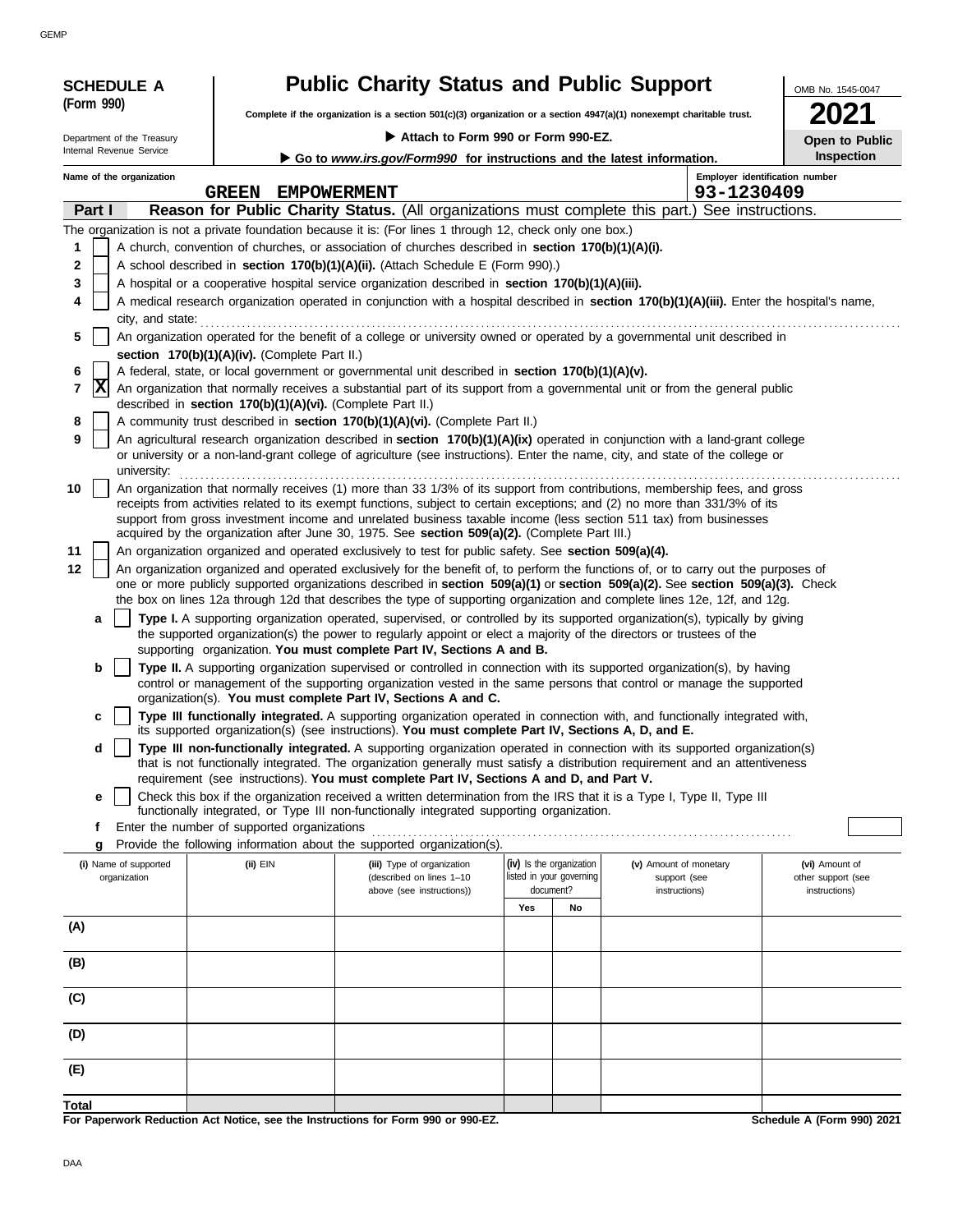|              | Schedule A (Form 990) 2021                                                                                                                                                                                                                                                                                                                                                      | <b>GREEN EMPOWERMENT</b> |          |            |            | 93-1230409 | Page 2                               |
|--------------|---------------------------------------------------------------------------------------------------------------------------------------------------------------------------------------------------------------------------------------------------------------------------------------------------------------------------------------------------------------------------------|--------------------------|----------|------------|------------|------------|--------------------------------------|
|              | Support Schedule for Organizations Described in Sections 170(b)(1)(A)(iv) and 170(b)(1)(A)(vi)<br>Part II<br>(Complete only if you checked the box on line 5, 7, or 8 of Part I or if the organization failed to qualify under                                                                                                                                                  |                          |          |            |            |            |                                      |
|              | Part III. If the organization fails to qualify under the tests listed below, please complete Part III.)                                                                                                                                                                                                                                                                         |                          |          |            |            |            |                                      |
|              | <b>Section A. Public Support</b>                                                                                                                                                                                                                                                                                                                                                |                          |          |            |            |            |                                      |
|              | Calendar year (or fiscal year beginning in) $\blacktriangleright$                                                                                                                                                                                                                                                                                                               | (a) 2017                 | (b) 2018 | $(c)$ 2019 | $(d)$ 2020 | (e) $2021$ | (f) Total                            |
| 1            | Gifts, grants, contributions, and<br>membership fees received. (Do not<br>include any "unusual grants.")                                                                                                                                                                                                                                                                        | 1,398,726                | 950,287  | 892,765    | 1,587,589  | 1,465,725  | 6,295,092                            |
| $\mathbf{2}$ | Tax revenues levied for the<br>organization's benefit and either paid<br>to or expended on its behalf                                                                                                                                                                                                                                                                           |                          |          |            |            |            |                                      |
| 3            | The value of services or facilities<br>furnished by a governmental unit to the<br>organization without charge                                                                                                                                                                                                                                                                   |                          |          |            |            |            |                                      |
| 4            | Total. Add lines 1 through 3                                                                                                                                                                                                                                                                                                                                                    | 1,398,726                | 950,287  | 892,765    | 1,587,589  | 1,465,725  | 6,295,092                            |
| 5            | The portion of total contributions by<br>each person (other than a<br>governmental unit or publicly<br>supported organization) included on<br>line 1 that exceeds 2% of the amount<br>shown on line 11, column (f)                                                                                                                                                              |                          |          |            |            |            |                                      |
| 6            | Public support. Subtract line 5 from line 4                                                                                                                                                                                                                                                                                                                                     |                          |          |            |            |            | 6,295,092                            |
|              | <b>Section B. Total Support</b>                                                                                                                                                                                                                                                                                                                                                 |                          |          |            |            |            |                                      |
|              | Calendar year (or fiscal year beginning in) $\blacktriangleright$                                                                                                                                                                                                                                                                                                               | (a) 2017                 | (b) 2018 | $(c)$ 2019 | $(d)$ 2020 | (e) 2021   | (f) Total                            |
| 7            | Amounts from line 4                                                                                                                                                                                                                                                                                                                                                             | 1,398,726                | 950,287  | 892,765    | 1,587,589  | 1,465,725  | 6,295,092                            |
| 8            | Gross income from interest, dividends,<br>payments received on securities loans,<br>rents, royalties, and income from<br>similar sources                                                                                                                                                                                                                                        | 14,193                   | 16,883   | 8,174      | 34,590     | 8,035      | 81,875                               |
| 9            | Net income from unrelated business<br>activities, whether or not the business<br>is regularly carried on                                                                                                                                                                                                                                                                        |                          |          |            |            |            |                                      |
| 10<br>11     | Other income. Do not include gain or<br>loss from the sale of capital assets<br>(Explain in Part VI.)<br>Total support. Add lines 7 through 10                                                                                                                                                                                                                                  |                          |          |            |            |            |                                      |
| 12           | Gross receipts from related activities, etc. (see instructions)                                                                                                                                                                                                                                                                                                                 |                          |          |            |            | 12         | 6,376,967<br>105,658                 |
| 13           | First 5 years. If the Form 990 is for the organization's first, second, third, fourth, or fifth tax year as a section $501(c)(3)$                                                                                                                                                                                                                                               |                          |          |            |            |            |                                      |
|              | organization, check this box and stop here                                                                                                                                                                                                                                                                                                                                      |                          |          |            |            |            |                                      |
|              | Section C. Computation of Public Support Percentage                                                                                                                                                                                                                                                                                                                             |                          |          |            |            |            |                                      |
| 14           | Public support percentage for 2021 (line 6, column (f) divided by line 11, column (f)) [[[[[[[[[[[[[[[[[[[[[[                                                                                                                                                                                                                                                                   |                          |          |            |            | 14         | 98.72%                               |
| 15           | Public support percentage from 2020 Schedule A, Part II, line 14                                                                                                                                                                                                                                                                                                                |                          |          |            |            | 15         | 98.55%                               |
| 16a          | 33 1/3% support test-2021. If the organization did not check the box on line 13, and line 14 is 33 1/3% or more, check this                                                                                                                                                                                                                                                     |                          |          |            |            |            |                                      |
|              | box and stop here. The organization qualifies as a publicly supported organization                                                                                                                                                                                                                                                                                              |                          |          |            |            |            | $\blacktriangleright$ $ \mathrm{X} $ |
| b            | 33 1/3% support test-2020. If the organization did not check a box on line 13 or 16a, and line 15 is 33 1/3% or more, check                                                                                                                                                                                                                                                     |                          |          |            |            |            |                                      |
|              | this box and stop here. The organization qualifies as a publicly supported organization                                                                                                                                                                                                                                                                                         |                          |          |            |            |            |                                      |
|              | 17a 10%-facts-and-circumstances test-2021. If the organization did not check a box on line 13, 16a, or 16b, and line 14 is                                                                                                                                                                                                                                                      |                          |          |            |            |            |                                      |
|              | 10% or more, and if the organization meets the facts-and-circumstances test, check this box and stop here. Explain in<br>Part VI how the organization meets the facts-and-circumstances test. The organization qualifies as a publicly supported                                                                                                                                |                          |          |            |            |            |                                      |
|              | organization                                                                                                                                                                                                                                                                                                                                                                    |                          |          |            |            |            |                                      |
| b            | 10%-facts-and-circumstances test-2020. If the organization did not check a box on line 13, 16a, 16b, or 17a, and line<br>15 is 10% or more, and if the organization meets the facts-and-circumstances test, check this box and stop here. Explain<br>in Part VI how the organization meets the facts-and-circumstances test. The organization qualifies as a publicly supported |                          |          |            |            |            |                                      |
|              | organization                                                                                                                                                                                                                                                                                                                                                                    |                          |          |            |            |            |                                      |
| 18           | Private foundation. If the organization did not check a box on line 13, 16a, 16b, 17a, or 17b, check this box and see                                                                                                                                                                                                                                                           |                          |          |            |            |            |                                      |
|              | instructions                                                                                                                                                                                                                                                                                                                                                                    |                          |          |            |            |            |                                      |
|              |                                                                                                                                                                                                                                                                                                                                                                                 |                          |          |            |            |            |                                      |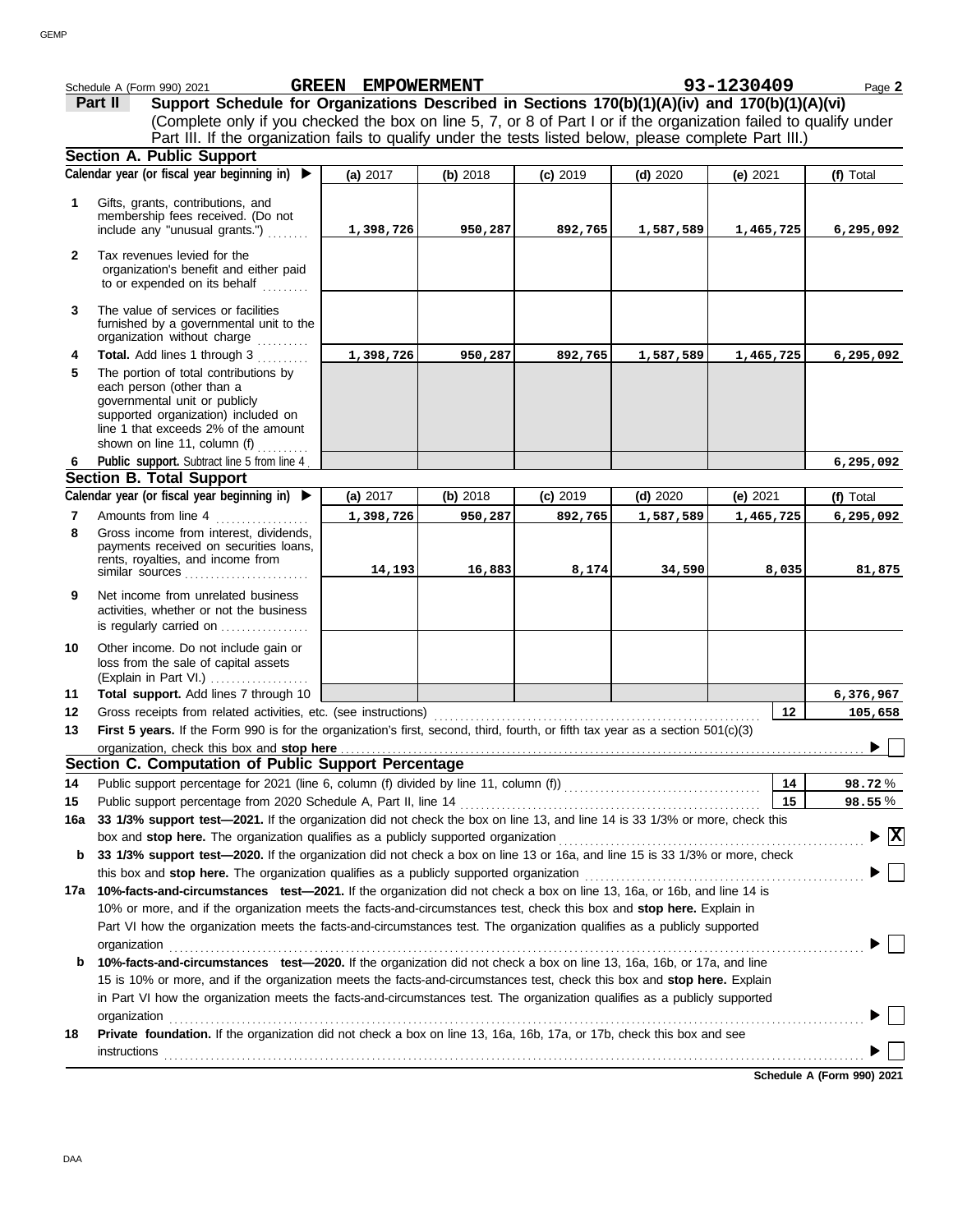|     | Schedule A (Form 990) 2021                                                                                                                                                        | <b>GREEN EMPOWERMENT</b> |          |            |            | 93-1230409 | Page 3    |
|-----|-----------------------------------------------------------------------------------------------------------------------------------------------------------------------------------|--------------------------|----------|------------|------------|------------|-----------|
|     | Support Schedule for Organizations Described in Section 509(a)(2)<br>Part III                                                                                                     |                          |          |            |            |            |           |
|     | (Complete only if you checked the box on line 10 of Part I or if the organization failed to qualify under Part II.                                                                |                          |          |            |            |            |           |
|     | If the organization fails to qualify under the tests listed below, please complete Part II.)                                                                                      |                          |          |            |            |            |           |
|     | Section A. Public Support                                                                                                                                                         |                          |          |            |            |            |           |
|     | Calendar year (or fiscal year beginning in) ▶                                                                                                                                     | (a) 2017                 | (b) 2018 | $(c)$ 2019 | $(d)$ 2020 | (e) 2021   | (f) Total |
|     | Gifts, grants, contributions, and membership fees<br>received. (Do not include any "unusual grants.")                                                                             |                          |          |            |            |            |           |
| 2   | Gross receipts from admissions, merchandise<br>sold or services performed, or facilities<br>furnished in any activity that is related to the<br>organization's fax-exempt purpose |                          |          |            |            |            |           |
| 3   | Gross receipts from activities that are not an<br>unrelated trade or business under section 513                                                                                   |                          |          |            |            |            |           |
| 4   | Tax revenues levied for the<br>organization's benefit and either paid<br>to or expended on its behalf<br>and a supple                                                             |                          |          |            |            |            |           |
| 5   | The value of services or facilities<br>furnished by a governmental unit to the<br>organization without charge                                                                     |                          |          |            |            |            |           |
| 6   | Total. Add lines 1 through 5                                                                                                                                                      |                          |          |            |            |            |           |
|     | <b>7a</b> Amounts included on lines 1, 2, and 3<br>received from disqualified persons                                                                                             |                          |          |            |            |            |           |
| b   | Amounts included on lines 2 and 3<br>received from other than disqualified<br>persons that exceed the greater of \$5,000<br>or 1% of the amount on line 13 for the year           |                          |          |            |            |            |           |
| c   | Add lines 7a and 7b                                                                                                                                                               |                          |          |            |            |            |           |
| 8   | Public support. (Subtract line 7c from<br>line $6.$ )                                                                                                                             |                          |          |            |            |            |           |
|     | <b>Section B. Total Support</b>                                                                                                                                                   |                          |          |            |            |            |           |
|     | Calendar year (or fiscal year beginning in) ▶                                                                                                                                     | (a) 2017                 | (b) 2018 | $(c)$ 2019 | $(d)$ 2020 | (e) $2021$ | (f) Total |
| 9   | Amounts from line 6                                                                                                                                                               |                          |          |            |            |            |           |
| 10a | Gross income from interest, dividends,<br>payments received on securities loans, rents,<br>royalties, and income from similar sources.                                            |                          |          |            |            |            |           |
|     | Unrelated business taxable income (less<br>section 511 taxes) from businesses<br>acquired after June 30, 1975                                                                     |                          |          |            |            |            |           |
| с   | Add lines 10a and 10b                                                                                                                                                             |                          |          |            |            |            |           |
| 11  | Net income from unrelated business<br>activities not included on line 10b, whether<br>or not the business is regularly carried on                                                 |                          |          |            |            |            |           |
| 12  | Other income. Do not include gain or<br>loss from the sale of capital assets<br>(Explain in Part VI.)<br>.                                                                        |                          |          |            |            |            |           |
| 13  | Total support. (Add lines 9, 10c, 11,                                                                                                                                             |                          |          |            |            |            |           |
|     | and $12.$ )                                                                                                                                                                       |                          |          |            |            |            |           |
| 14  | First 5 years. If the Form 990 is for the organization's first, second, third, fourth, or fifth tax year as a section 501(c)(3)<br>organization, check this box and stop here     |                          |          |            |            |            |           |
|     | Section C. Computation of Public Support Percentage                                                                                                                               |                          |          |            |            |            |           |
| 15  |                                                                                                                                                                                   |                          |          |            |            | 15         | %         |
| 16  |                                                                                                                                                                                   |                          |          |            |            | 16         | $\%$      |
|     | Section D. Computation of Investment Income Percentage                                                                                                                            |                          |          |            |            |            |           |
| 17  |                                                                                                                                                                                   |                          |          |            |            | 17         | %         |
|     | 18 Investment income percentage from 2020 Schedule A, Part III, line 17                                                                                                           |                          |          |            |            | 18         | %         |
| 19а | 33 1/3% support tests-2021. If the organization did not check the box on line 14, and line 15 is more than 33 1/3%, and line                                                      |                          |          |            |            |            |           |
|     | 17 is not more than 33 1/3%, check this box and stop here. The organization qualifies as a publicly supported organization                                                        |                          |          |            |            |            |           |
| b   | 33 1/3% support tests-2020. If the organization did not check a box on line 14 or line 19a, and line 16 is more than 33 1/3%, and                                                 |                          |          |            |            |            |           |
|     | line 18 is not more than 33 1/3%, check this box and stop here. The organization qualifies as a publicly supported organization                                                   |                          |          |            |            |            |           |
| 20  |                                                                                                                                                                                   |                          |          |            |            |            |           |

DAA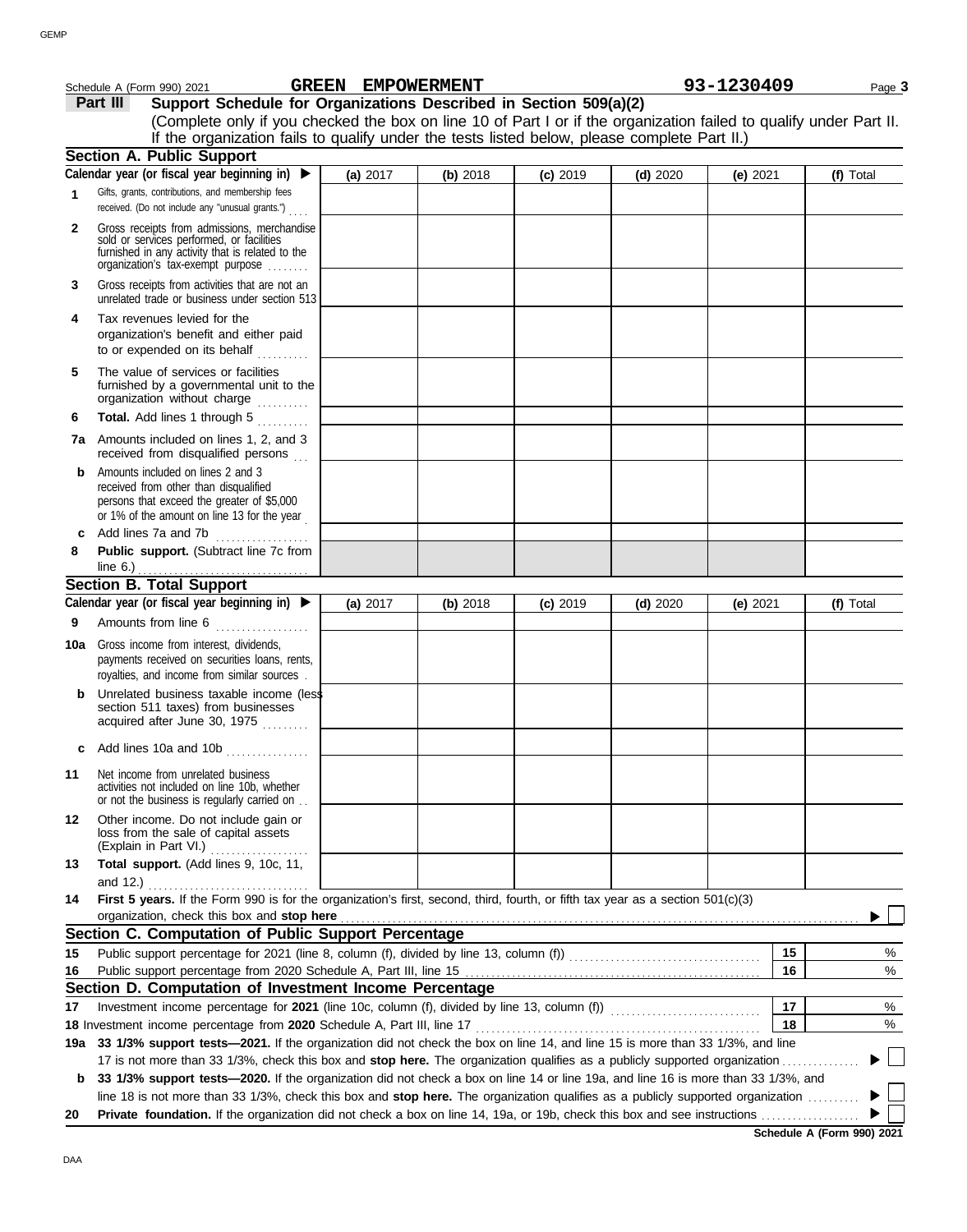|              | <b>GREEN</b><br><b>EMPOWERMENT</b><br>Schedule A (Form 990) 2021                                                                                                                                                                                                                                                                                                                                                                                                                | 93-1230409      |     | Page 4 |
|--------------|---------------------------------------------------------------------------------------------------------------------------------------------------------------------------------------------------------------------------------------------------------------------------------------------------------------------------------------------------------------------------------------------------------------------------------------------------------------------------------|-----------------|-----|--------|
|              | <b>Supporting Organizations</b><br><b>Part IV</b><br>(Complete only if you checked a box in line 12 on Part I. If you checked box 12a, Part I, complete Sections A<br>and B. If you checked box 12b, Part I, complete Sections A and C. If you checked box 12c, Part I, complete<br>Sections A, D, and E. If you checked box 12d, Part I, complete Sections A and D, and complete Part V.)                                                                                      |                 |     |        |
|              | Section A. All Supporting Organizations                                                                                                                                                                                                                                                                                                                                                                                                                                         |                 |     |        |
| 1            | Are all of the organization's supported organizations listed by name in the organization's governing<br>documents? If "No," describe in Part VI how the supported organizations are designated. If designated by                                                                                                                                                                                                                                                                |                 | Yes | No     |
| $\mathbf{2}$ | class or purpose, describe the designation. If historic and continuing relationship, explain.<br>Did the organization have any supported organization that does not have an IRS determination of status<br>under section $509(a)(1)$ or (2)? If "Yes," explain in Part VI how the organization determined that the supported<br>organization was described in section 509(a)(1) or (2).                                                                                         | 1<br>2          |     |        |
| 3a           | Did the organization have a supported organization described in section 501(c)(4), (5), or (6)? If "Yes," answer<br>lines 3b and 3c below.                                                                                                                                                                                                                                                                                                                                      | 3a              |     |        |
| b            | Did the organization confirm that each supported organization qualified under section $501(c)(4)$ , (5), or (6) and<br>satisfied the public support tests under section $509(a)(2)?$ If "Yes," describe in Part VI when and how the<br>organization made the determination.                                                                                                                                                                                                     | 3b              |     |        |
| c            | Did the organization ensure that all support to such organizations was used exclusively for section $170(c)(2)(B)$<br>purposes? If "Yes," explain in Part VI what controls the organization put in place to ensure such use.                                                                                                                                                                                                                                                    | 3c              |     |        |
| 4a           | Was any supported organization not organized in the United States ("foreign supported organization")? If<br>"Yes," and if you checked box 12a or 12b in Part I, answer lines 4b and 4c below.                                                                                                                                                                                                                                                                                   | 4a              |     |        |
| b            | Did the organization have ultimate control and discretion in deciding whether to make grants to the foreign<br>supported organization? If "Yes," describe in Part VI how the organization had such control and discretion                                                                                                                                                                                                                                                       |                 |     |        |
| c            | despite being controlled or supervised by or in connection with its supported organizations.<br>Did the organization support any foreign supported organization that does not have an IRS determination<br>under sections $501(c)(3)$ and $509(a)(1)$ or (2)? If "Yes," explain in Part VI what controls the organization used<br>to ensure that all support to the foreign supported organization was used exclusively for section $170(c)(2)(B)$                              | 4b              |     |        |
| 5a           | purposes.<br>Did the organization add, substitute, or remove any supported organizations during the tax year? If "Yes,"<br>answer lines 5b and 5c below (if applicable). Also, provide detail in Part VI, including (i) the names and EIN<br>numbers of the supported organizations added, substituted, or removed; (ii) the reasons for each such action;<br>(iii) the authority under the organization's organizing document authorizing such action; and (iv) how the action | 4c              |     |        |
| b            | was accomplished (such as by amendment to the organizing document).<br>Type I or Type II only. Was any added or substituted supported organization part of a class already                                                                                                                                                                                                                                                                                                      | 5a<br>5b        |     |        |
| c            | designated in the organization's organizing document?<br>Substitutions only. Was the substitution the result of an event beyond the organization's control?                                                                                                                                                                                                                                                                                                                     | 5c              |     |        |
| 6            | Did the organization provide support (whether in the form of grants or the provision of services or facilities) to<br>anyone other than (i) its supported organizations, (ii) individuals that are part of the charitable class benefited<br>by one or more of its supported organizations, or (iii) other supporting organizations that also support or                                                                                                                        |                 |     |        |
| 7            | benefit one or more of the filing organization's supported organizations? If "Yes," provide detail in Part VI.<br>Did the organization provide a grant, loan, compensation, or other similar payment to a substantial contributor<br>(as defined in section 4958(c)(3)(C)), a family member of a substantial contributor, or a 35% controlled entity                                                                                                                            | 6               |     |        |
| 8            | with regard to a substantial contributor? If "Yes," complete Part I of Schedule L (Form 990).<br>Did the organization make a loan to a disqualified person (as defined in section 4958) not described on line                                                                                                                                                                                                                                                                   | 7               |     |        |
| 9а           | 7? If "Yes," complete Part I of Schedule L (Form 990).<br>Was the organization controlled directly or indirectly at any time during the tax year by one or more                                                                                                                                                                                                                                                                                                                 | 8               |     |        |
|              | disqualified persons, as defined in section 4946 (other than foundation managers and organizations<br>described in section 509(a)(1) or (2))? If "Yes," provide detail in Part VI.                                                                                                                                                                                                                                                                                              | 9a              |     |        |
| b            | Did one or more disqualified persons (as defined on line 9a) hold a controlling interest in any entity in which<br>the supporting organization had an interest? If "Yes," provide detail in Part VI.                                                                                                                                                                                                                                                                            | 9b              |     |        |
| c            | Did a disqualified person (as defined on line 9a) have an ownership interest in, or derive any personal benefit<br>from, assets in which the supporting organization also had an interest? If "Yes," provide detail in Part VI.                                                                                                                                                                                                                                                 | 9c              |     |        |
| 10a          | Was the organization subject to the excess business holdings rules of section 4943 because of section<br>4943(f) (regarding certain Type II supporting organizations, and all Type III non-functionally integrated<br>supporting organizations)? If "Yes," answer line 10b below.                                                                                                                                                                                               | 10a             |     |        |
| b            | Did the organization have any excess business holdings in the tax year? (Use Schedule C, Form 4720, to<br>determine whether the organization had excess business holdings.)                                                                                                                                                                                                                                                                                                     | 10 <sub>b</sub> |     |        |

GEMP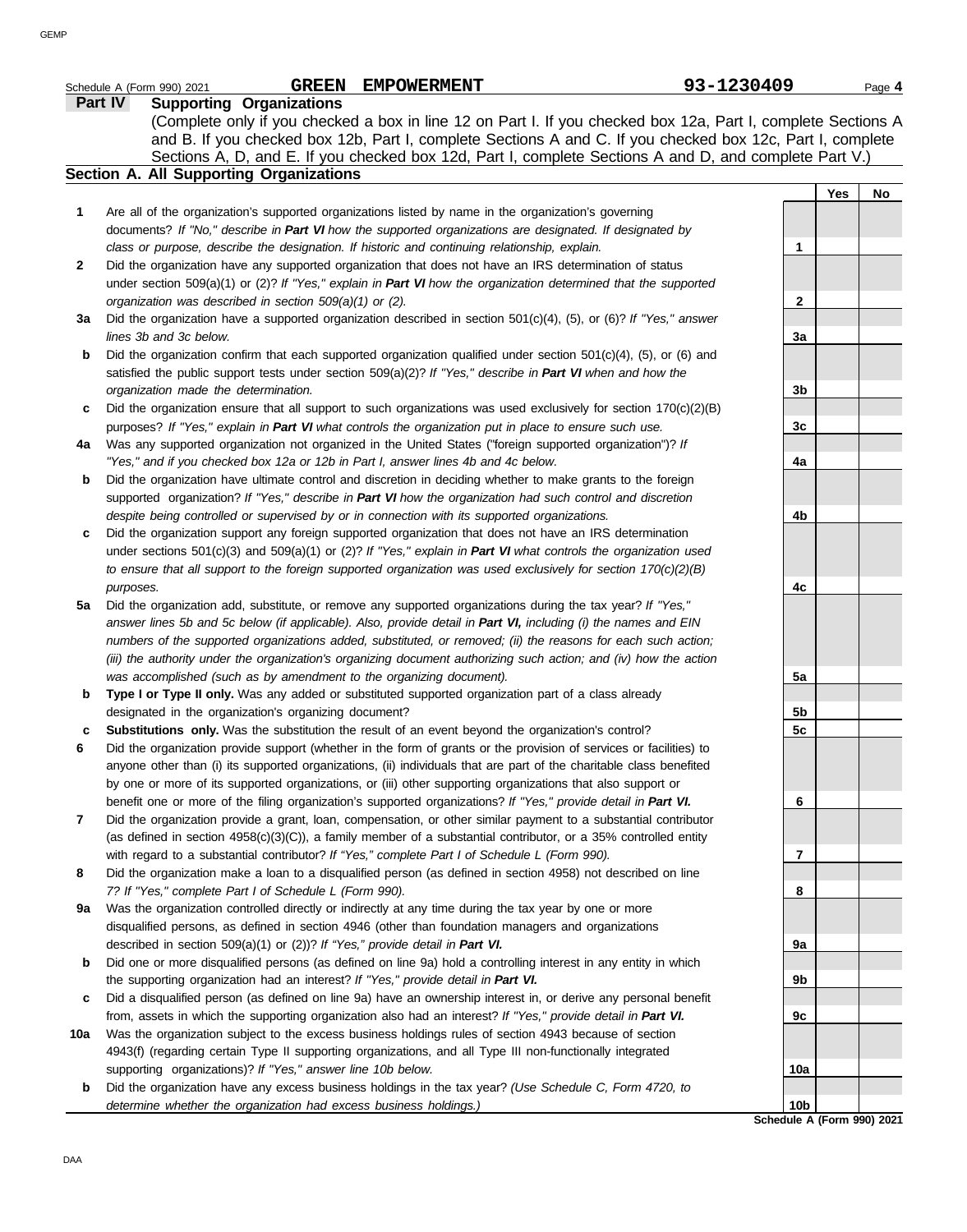|              | <b>GREEN</b><br><b>EMPOWERMENT</b><br>Schedule A (Form 990) 2021                                                                                                                                            | 93-1230409      |            | Page 5    |
|--------------|-------------------------------------------------------------------------------------------------------------------------------------------------------------------------------------------------------------|-----------------|------------|-----------|
|              | <b>Supporting Organizations (continued)</b><br><b>Part IV</b>                                                                                                                                               |                 |            |           |
|              |                                                                                                                                                                                                             |                 | Yes        | No        |
| 11           | Has the organization accepted a gift or contribution from any of the following persons?<br>A person who directly or indirectly controls, either alone or together with persons described on lines 11b and   |                 |            |           |
| a            | 11c below, the governing body of a supported organization?                                                                                                                                                  | 11a             |            |           |
| b            | A family member of a person described on line 11a above?                                                                                                                                                    | 11 <sub>b</sub> |            |           |
| C.           | A 35% controlled entity of a person described on line 11a or 11b above? If "Yes" to line 11a, 11b, or 11c,                                                                                                  |                 |            |           |
|              | provide detail in Part VI.                                                                                                                                                                                  | 11c             |            |           |
|              | <b>Section B. Type I Supporting Organizations</b>                                                                                                                                                           |                 |            |           |
|              |                                                                                                                                                                                                             |                 | <b>Yes</b> | No        |
| 1            | Did the governing body, members of the governing body, officers acting in their official capacity, or membership of one or                                                                                  |                 |            |           |
|              | more supported organizations have the power to regularly appoint or elect at least a majority of the organization's officers,                                                                               |                 |            |           |
|              | directors, or trustees at all times during the tax year? If "No," describe in Part VI how the supported organization(s)                                                                                     |                 |            |           |
|              | effectively operated, supervised, or controlled the organization's activities. If the organization had more than one supported                                                                              |                 |            |           |
|              | organization, describe how the powers to appoint and/or remove officers, directors, or trustees were allocated among the                                                                                    |                 |            |           |
|              | supported organizations and what conditions or restrictions, if any, applied to such powers during the tax year.                                                                                            | 1               |            |           |
| $\mathbf{2}$ | Did the organization operate for the benefit of any supported organization other than the supported                                                                                                         |                 |            |           |
|              | organization(s) that operated, supervised, or controlled the supporting organization? If "Yes," explain in Part                                                                                             |                 |            |           |
|              | VI how providing such benefit carried out the purposes of the supported organization(s) that operated,                                                                                                      |                 |            |           |
|              | supervised, or controlled the supporting organization.<br>Section C. Type II Supporting Organizations                                                                                                       | 2               |            |           |
|              |                                                                                                                                                                                                             |                 | Yes        | No        |
| 1            | Were a majority of the organization's directors or trustees during the tax year also a majority of the directors                                                                                            |                 |            |           |
|              | or trustees of each of the organization's supported organization(s)? If "No," describe in Part VI how control                                                                                               |                 |            |           |
|              | or management of the supporting organization was vested in the same persons that controlled or managed                                                                                                      |                 |            |           |
|              | the supported organization(s).                                                                                                                                                                              | 1               |            |           |
|              | Section D. All Type III Supporting Organizations                                                                                                                                                            |                 |            |           |
|              |                                                                                                                                                                                                             |                 | Yes        | No        |
| 1            | Did the organization provide to each of its supported organizations, by the last day of the fifth month of the                                                                                              |                 |            |           |
|              | organization's tax year, (i) a written notice describing the type and amount of support provided during the prior tax                                                                                       |                 |            |           |
|              | year, (ii) a copy of the Form 990 that was most recently filed as of the date of notification, and (iii) copies of the                                                                                      |                 |            |           |
|              | organization's governing documents in effect on the date of notification, to the extent not previously provided?                                                                                            | 1               |            |           |
| $\mathbf{2}$ | Were any of the organization's officers, directors, or trustees either (i) appointed or elected by the supported                                                                                            |                 |            |           |
|              | organization(s) or (ii) serving on the governing body of a supported organization? If "No," explain in Part VI how                                                                                          |                 |            |           |
|              | the organization maintained a close and continuous working relationship with the supported organization(s).                                                                                                 | $\mathbf{2}$    |            |           |
|              | By reason of the relationship described on line 2, above, did the organization's supported organizations have                                                                                               |                 |            |           |
|              | a significant voice in the organization's investment policies and in directing the use of the organization's                                                                                                |                 |            |           |
|              | income or assets at all times during the tax year? If "Yes," describe in Part VI the role the organization's                                                                                                |                 |            |           |
|              | supported organizations played in this regard.                                                                                                                                                              | 3               |            |           |
|              | Section E. Type III Functionally Integrated Supporting Organizations                                                                                                                                        |                 |            |           |
| 1<br>a       | Check the box next to the method that the organization used to satisfy the Integral Part Test during the year (see instructions).<br>The organization satisfied the Activities Test. Complete line 2 below. |                 |            |           |
| b            | The organization is the parent of each of its supported organizations. Complete line 3 below.                                                                                                               |                 |            |           |
| c            | The organization supported a governmental entity. Describe in Part VI how you supported a governmental entity (see instructions).                                                                           |                 |            |           |
| 2            | Activities Test. Answer lines 2a and 2b below.                                                                                                                                                              |                 | Yes        | <b>No</b> |
| а            | Did substantially all of the organization's activities during the tax year directly further the exempt purposes of                                                                                          |                 |            |           |
|              | the supported organization(s) to which the organization was responsive? If "Yes," then in Part VI identify                                                                                                  |                 |            |           |
|              | those supported organizations and explain how these activities directly furthered their exempt purposes,                                                                                                    |                 |            |           |
|              | how the organization was responsive to those supported organizations, and how the organization determined                                                                                                   |                 |            |           |
|              | that these activities constituted substantially all of its activities.                                                                                                                                      | 2a              |            |           |
| b            | Did the activities described on line 2a, above, constitute activities that, but for the organization's                                                                                                      |                 |            |           |
|              | involvement, one or more of the organization's supported organization(s) would have been engaged in? If                                                                                                     |                 |            |           |
|              | "Yes," explain in Part VI the reasons for the organization's position that its supported organization(s) would                                                                                              |                 |            |           |
|              | have engaged in these activities but for the organization's involvement.                                                                                                                                    | 2b              |            |           |
| 3            | Parent of Supported Organizations. Answer lines 3a and 3b below.                                                                                                                                            |                 |            |           |
| а            | Did the organization have the power to regularly appoint or elect a majority of the officers, directors, or                                                                                                 |                 |            |           |
|              | trustees of each of the supported organizations? If "Yes" or "No," provide details in Part VI.                                                                                                              | 3a              |            |           |
|              |                                                                                                                                                                                                             |                 |            |           |

DAA **Schedule A (Form 990) 2021 b** Did the organization exercise a substantial degree of direction over the policies, programs, and activities of each of its supported organizations? *If "Yes," describe in Part VI the role played by the organization in this regard.*

**3b**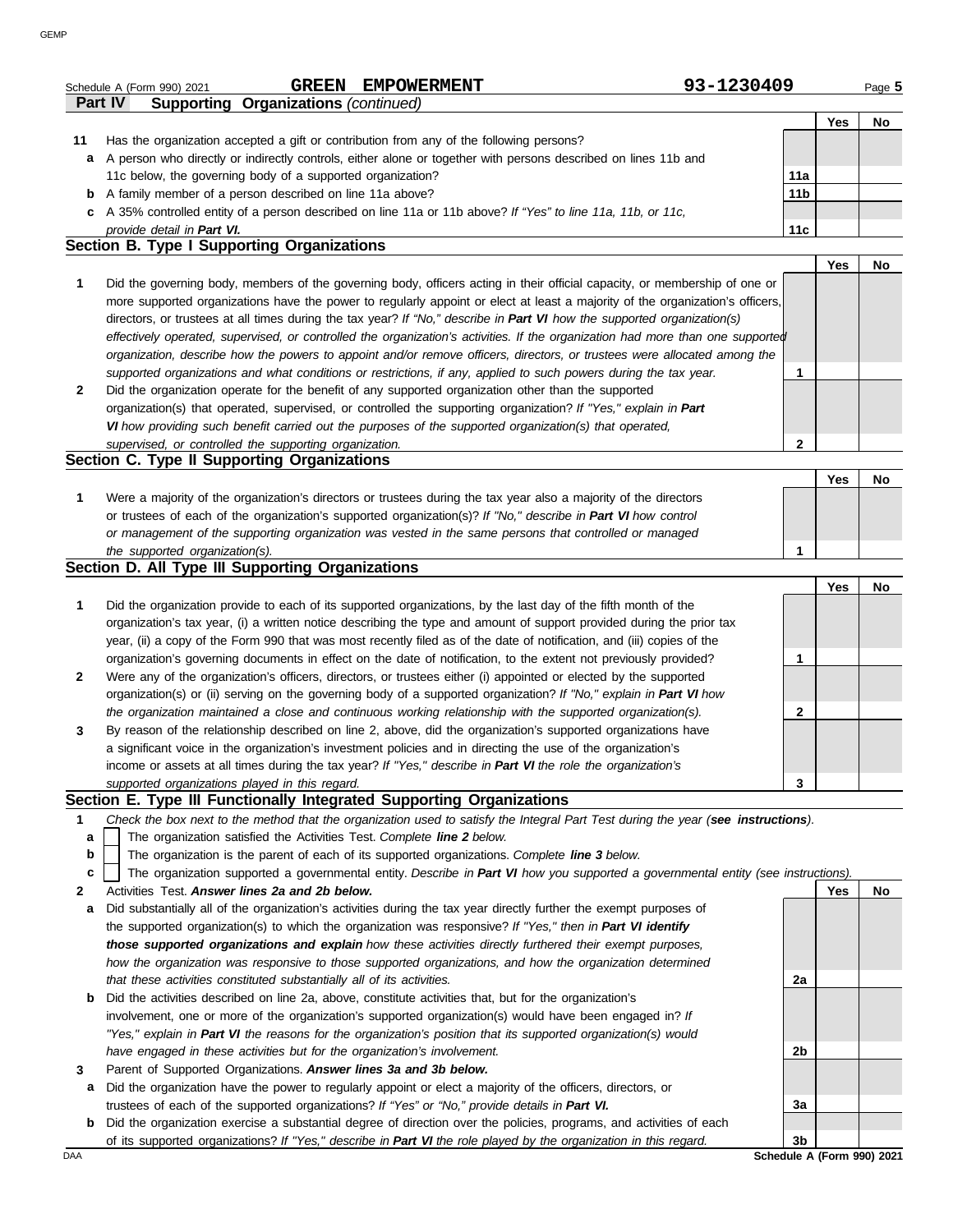| <b>GREEN EMPOWERMENT</b><br>Schedule A (Form 990) 2021                                                                                                  |                | 93-1230409     |                                | Page 6 |
|---------------------------------------------------------------------------------------------------------------------------------------------------------|----------------|----------------|--------------------------------|--------|
| Type III Non-Functionally Integrated 509(a)(3) Supporting Organizations<br><b>Part V</b>                                                                |                |                |                                |        |
| Check here if the organization satisfied the Integral Part Test as a qualifying trust on Nov. 20, 1970 (explain in Part VI). See<br>$\mathbf 1$         |                |                |                                |        |
| instructions. All other Type III non-functionally integrated supporting organizations must complete Sections A through E.                               |                |                |                                |        |
| Section A - Adjusted Net Income                                                                                                                         |                | (A) Prior Year | (B) Current Year<br>(optional) |        |
| 1<br>Net short-term capital gain                                                                                                                        | 1              |                |                                |        |
| $\mathbf{2}$<br>Recoveries of prior-year distributions                                                                                                  | 2              |                |                                |        |
| 3<br>Other gross income (see instructions)                                                                                                              | 3              |                |                                |        |
| Add lines 1 through 3.<br>4                                                                                                                             | 4              |                |                                |        |
| 5<br>Depreciation and depletion                                                                                                                         | 5              |                |                                |        |
| Portion of operating expenses paid or incurred for production or collection<br>6                                                                        |                |                |                                |        |
| of gross income or for management, conservation, or maintenance of                                                                                      |                |                |                                |        |
| property held for production of income (see instructions)                                                                                               | 6              |                |                                |        |
| 7<br>Other expenses (see instructions)                                                                                                                  | $\overline{7}$ |                |                                |        |
| Adjusted Net Income (subtract lines 5, 6, and 7 from line 4)<br>8                                                                                       | 8              |                |                                |        |
| Section B – Minimum Asset Amount                                                                                                                        |                | (A) Prior Year | (B) Current Year<br>(optional) |        |
| Aggregate fair market value of all non-exempt-use assets (see<br>1                                                                                      |                |                |                                |        |
| instructions for short tax year or assets held for part of year):                                                                                       |                |                |                                |        |
| a Average monthly value of securities                                                                                                                   | 1a             |                |                                |        |
| <b>b</b> Average monthly cash balances                                                                                                                  | 1b             |                |                                |        |
| c Fair market value of other non-exempt-use assets                                                                                                      | 1c             |                |                                |        |
| d Total (add lines 1a, 1b, and 1c)                                                                                                                      | 1d             |                |                                |        |
| e Discount claimed for blockage or other factors<br>(explain in detail in Part VI):                                                                     |                |                |                                |        |
| $\mathbf{2}$<br>Acquisition indebtedness applicable to non-exempt-use assets                                                                            | 2              |                |                                |        |
| Subtract line 2 from line 1d.<br>3                                                                                                                      | 3              |                |                                |        |
| Cash deemed held for exempt use. Enter 0.015 of line 3 (for greater amount,<br>4                                                                        |                |                |                                |        |
| see instructions).                                                                                                                                      | 4              |                |                                |        |
| Net value of non-exempt-use assets (subtract line 4 from line 3)<br>5                                                                                   | 5              |                |                                |        |
| Multiply line 5 by 0.035.<br>6                                                                                                                          | 6              |                |                                |        |
| 7<br>Recoveries of prior-year distributions                                                                                                             | $\overline{7}$ |                |                                |        |
| Minimum Asset Amount (add line 7 to line 6)<br>8                                                                                                        | 8              |                |                                |        |
| Section C - Distributable Amount                                                                                                                        |                |                | <b>Current Year</b>            |        |
| Adjusted net income for prior year (from Section A, line 8, column A)<br>1                                                                              | 1              |                |                                |        |
| 2<br>Enter 0.85 of line 1.                                                                                                                              | 2              |                |                                |        |
| Minimum asset amount for prior year (from Section B, line 8, column A)<br>3                                                                             | 3              |                |                                |        |
| Enter greater of line 2 or line 3.<br>4                                                                                                                 | 4              |                |                                |        |
| 5<br>Income tax imposed in prior year                                                                                                                   | 5              |                |                                |        |
| Distributable Amount. Subtract line 5 from line 4, unless subject to<br>6                                                                               |                |                |                                |        |
| emergency temporary reduction (see instructions).                                                                                                       | 6              |                |                                |        |
| $\overline{\mathbf{r}}$<br>Check here if the current year is the organization's first as a non-functionally integrated Type III supporting organization |                |                |                                |        |
| (see instructions).                                                                                                                                     |                |                |                                |        |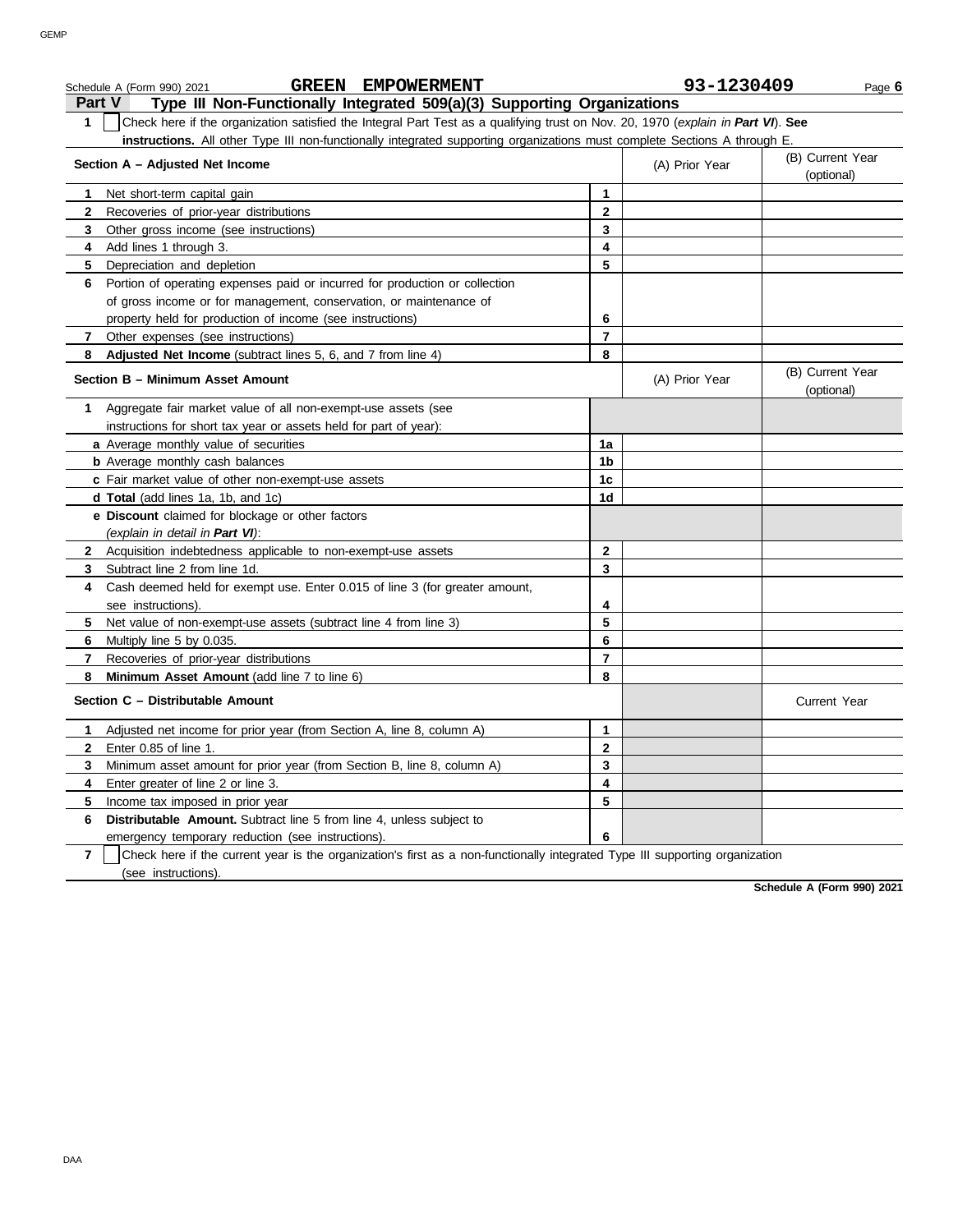| Part V       | <b>GREEN EMPOWERMENT</b><br>Schedule A (Form 990) 2021<br>Type III Non-Functionally Integrated 509(a)(3) Supporting Organizations (continued) |                                    | 93-1230409                                   | Page 7                                           |
|--------------|-----------------------------------------------------------------------------------------------------------------------------------------------|------------------------------------|----------------------------------------------|--------------------------------------------------|
|              | Section D - Distributions                                                                                                                     |                                    |                                              | <b>Current Year</b>                              |
| 1            | Amounts paid to supported organizations to accomplish exempt purposes                                                                         |                                    |                                              |                                                  |
| $\mathbf{2}$ | Amounts paid to perform activity that directly furthers exempt purposes of supported                                                          |                                    |                                              |                                                  |
|              | organizations, in excess of income from activity                                                                                              |                                    |                                              |                                                  |
| 3            | Administrative expenses paid to accomplish exempt purposes of supported organizations                                                         |                                    |                                              |                                                  |
| 4            | Amounts paid to acquire exempt-use assets                                                                                                     |                                    |                                              |                                                  |
| 5            | Qualified set-aside amounts (prior IRS approval required-provide details in Part VI)                                                          |                                    |                                              |                                                  |
| 6            | Other distributions (describe in Part VI). See instructions.                                                                                  |                                    |                                              |                                                  |
| 7            | <b>Total annual distributions.</b> Add lines 1 through 6.                                                                                     |                                    |                                              |                                                  |
| 8            | Distributions to attentive supported organizations to which the organization is responsive                                                    |                                    |                                              |                                                  |
|              | (provide details in Part VI). See instructions.                                                                                               |                                    |                                              |                                                  |
| 9            | Distributable amount for 2021 from Section C, line 6                                                                                          |                                    |                                              |                                                  |
| 10           | Line 8 amount divided by line 9 amount                                                                                                        |                                    |                                              |                                                  |
|              | Section E - Distribution Allocations (see instructions)                                                                                       | (i)<br><b>Excess Distributions</b> | (i)<br><b>Underdistributions</b><br>Pre-2021 | (iii)<br><b>Distributable</b><br>Amount for 2021 |
| 1.           | Distributable amount for 2021 from Section C, line 6                                                                                          |                                    |                                              |                                                  |
| $\mathbf{2}$ | Underdistributions, if any, for years prior to 2021<br>(reasonable cause required-explain in Part VI). See<br>instructions.                   |                                    |                                              |                                                  |
| 3            | Excess distributions carryover, if any, to 2021                                                                                               |                                    |                                              |                                                  |
|              |                                                                                                                                               |                                    |                                              |                                                  |
|              |                                                                                                                                               |                                    |                                              |                                                  |
|              | <b>c</b> From 2018                                                                                                                            |                                    |                                              |                                                  |
|              |                                                                                                                                               |                                    |                                              |                                                  |
|              | e From 2020                                                                                                                                   |                                    |                                              |                                                  |
|              | f Total of lines 3a through 3e                                                                                                                |                                    |                                              |                                                  |
|              | g Applied to underdistributions of prior years                                                                                                |                                    |                                              |                                                  |
|              | h Applied to 2021 distributable amount                                                                                                        |                                    |                                              |                                                  |
|              | <i>i</i> Carryover from 2016 not applied (see instructions)                                                                                   |                                    |                                              |                                                  |
|              | Remainder. Subtract lines 3g, 3h, and 3i from line 3f.                                                                                        |                                    |                                              |                                                  |
| 4            | Distributions for 2021 from                                                                                                                   |                                    |                                              |                                                  |
|              | Section D. line 7:<br>\$                                                                                                                      |                                    |                                              |                                                  |
|              | a Applied to underdistributions of prior years                                                                                                |                                    |                                              |                                                  |
|              | <b>b</b> Applied to 2021 distributable amount                                                                                                 |                                    |                                              |                                                  |
|              | <b>c</b> Remainder. Subtract lines 4a and 4b from line 4.                                                                                     |                                    |                                              |                                                  |
| 5            | Remaining underdistributions for years prior to 2021, if                                                                                      |                                    |                                              |                                                  |
|              | any. Subtract lines 3g and 4a from line 2. For result                                                                                         |                                    |                                              |                                                  |
|              | greater than zero, explain in Part VI. See instructions.                                                                                      |                                    |                                              |                                                  |
| 6            | Remaining underdistributions for 2021 Subtract lines 3h                                                                                       |                                    |                                              |                                                  |
|              | and 4b from line 1. For result greater than zero, explain in                                                                                  |                                    |                                              |                                                  |
|              | Part VI. See instructions.                                                                                                                    |                                    |                                              |                                                  |
| 7            | Excess distributions carryover to 2022. Add lines 3j                                                                                          |                                    |                                              |                                                  |
|              | and 4c.                                                                                                                                       |                                    |                                              |                                                  |
| 8            | Breakdown of line 7:                                                                                                                          |                                    |                                              |                                                  |
|              |                                                                                                                                               |                                    |                                              |                                                  |
|              | <b>b</b> Excess from 2018                                                                                                                     |                                    |                                              |                                                  |
|              |                                                                                                                                               |                                    |                                              |                                                  |
|              |                                                                                                                                               |                                    |                                              |                                                  |
|              | e Excess from 2021                                                                                                                            |                                    |                                              | Schedule A (Form 990) 2021                       |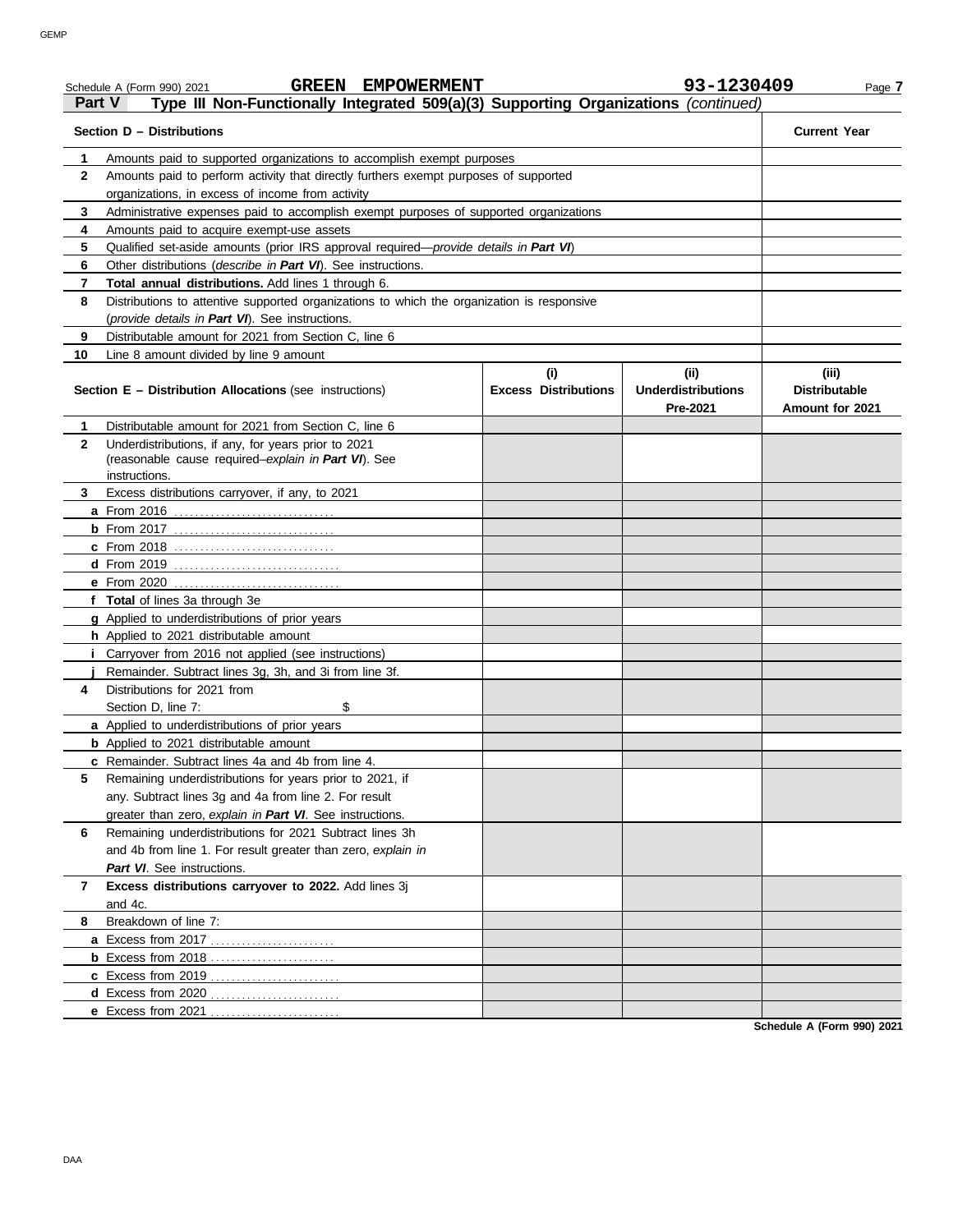| Schedule A (Form 990) 2021 | <b>GREEN EMPOWERMENT</b>                                                                                                                                                                                                                                                                                                                                                                                                                                                                                                                                                                    | 93-1230409<br>Page 8 |
|----------------------------|---------------------------------------------------------------------------------------------------------------------------------------------------------------------------------------------------------------------------------------------------------------------------------------------------------------------------------------------------------------------------------------------------------------------------------------------------------------------------------------------------------------------------------------------------------------------------------------------|----------------------|
| Part VI                    | Supplemental Information. Provide the explanations required by Part II, line 10; Part II, line 17a or 17b; Part<br>III, line 12; Part IV, Section A, lines 1, 2, 3b, 3c, 4b, 4c, 5a, 6, 9a, 9b, 9c, 11a, 11b, and 11c; Part IV, Section<br>B, lines 1 and 2; Part IV, Section C, line 1; Part IV, Section D, lines 2 and 3; Part IV, Section E, lines 1c, 2a, 2b,<br>3a, and 3b; Part V, line 1; Part V, Section B, line 1e; Part V, Section D, lines 5, 6, and 8; and Part V, Section E,<br>lines 2, 5, and 6. Also complete this part for any additional information. (See instructions.) |                      |
|                            |                                                                                                                                                                                                                                                                                                                                                                                                                                                                                                                                                                                             |                      |
|                            |                                                                                                                                                                                                                                                                                                                                                                                                                                                                                                                                                                                             |                      |
|                            |                                                                                                                                                                                                                                                                                                                                                                                                                                                                                                                                                                                             |                      |
|                            |                                                                                                                                                                                                                                                                                                                                                                                                                                                                                                                                                                                             |                      |
|                            |                                                                                                                                                                                                                                                                                                                                                                                                                                                                                                                                                                                             |                      |
|                            |                                                                                                                                                                                                                                                                                                                                                                                                                                                                                                                                                                                             |                      |
|                            |                                                                                                                                                                                                                                                                                                                                                                                                                                                                                                                                                                                             |                      |
|                            |                                                                                                                                                                                                                                                                                                                                                                                                                                                                                                                                                                                             |                      |
|                            |                                                                                                                                                                                                                                                                                                                                                                                                                                                                                                                                                                                             |                      |
|                            |                                                                                                                                                                                                                                                                                                                                                                                                                                                                                                                                                                                             |                      |
|                            |                                                                                                                                                                                                                                                                                                                                                                                                                                                                                                                                                                                             |                      |
|                            |                                                                                                                                                                                                                                                                                                                                                                                                                                                                                                                                                                                             |                      |
|                            |                                                                                                                                                                                                                                                                                                                                                                                                                                                                                                                                                                                             |                      |
|                            |                                                                                                                                                                                                                                                                                                                                                                                                                                                                                                                                                                                             |                      |
|                            |                                                                                                                                                                                                                                                                                                                                                                                                                                                                                                                                                                                             |                      |
|                            |                                                                                                                                                                                                                                                                                                                                                                                                                                                                                                                                                                                             |                      |
|                            |                                                                                                                                                                                                                                                                                                                                                                                                                                                                                                                                                                                             |                      |
|                            |                                                                                                                                                                                                                                                                                                                                                                                                                                                                                                                                                                                             |                      |
|                            |                                                                                                                                                                                                                                                                                                                                                                                                                                                                                                                                                                                             |                      |
|                            |                                                                                                                                                                                                                                                                                                                                                                                                                                                                                                                                                                                             |                      |
|                            |                                                                                                                                                                                                                                                                                                                                                                                                                                                                                                                                                                                             |                      |
|                            |                                                                                                                                                                                                                                                                                                                                                                                                                                                                                                                                                                                             |                      |
|                            |                                                                                                                                                                                                                                                                                                                                                                                                                                                                                                                                                                                             |                      |
|                            |                                                                                                                                                                                                                                                                                                                                                                                                                                                                                                                                                                                             |                      |
|                            |                                                                                                                                                                                                                                                                                                                                                                                                                                                                                                                                                                                             |                      |
|                            |                                                                                                                                                                                                                                                                                                                                                                                                                                                                                                                                                                                             |                      |
|                            |                                                                                                                                                                                                                                                                                                                                                                                                                                                                                                                                                                                             |                      |
|                            |                                                                                                                                                                                                                                                                                                                                                                                                                                                                                                                                                                                             |                      |
|                            |                                                                                                                                                                                                                                                                                                                                                                                                                                                                                                                                                                                             |                      |
|                            |                                                                                                                                                                                                                                                                                                                                                                                                                                                                                                                                                                                             |                      |
|                            |                                                                                                                                                                                                                                                                                                                                                                                                                                                                                                                                                                                             |                      |
|                            |                                                                                                                                                                                                                                                                                                                                                                                                                                                                                                                                                                                             |                      |
|                            |                                                                                                                                                                                                                                                                                                                                                                                                                                                                                                                                                                                             |                      |
|                            |                                                                                                                                                                                                                                                                                                                                                                                                                                                                                                                                                                                             |                      |
|                            |                                                                                                                                                                                                                                                                                                                                                                                                                                                                                                                                                                                             |                      |
|                            |                                                                                                                                                                                                                                                                                                                                                                                                                                                                                                                                                                                             |                      |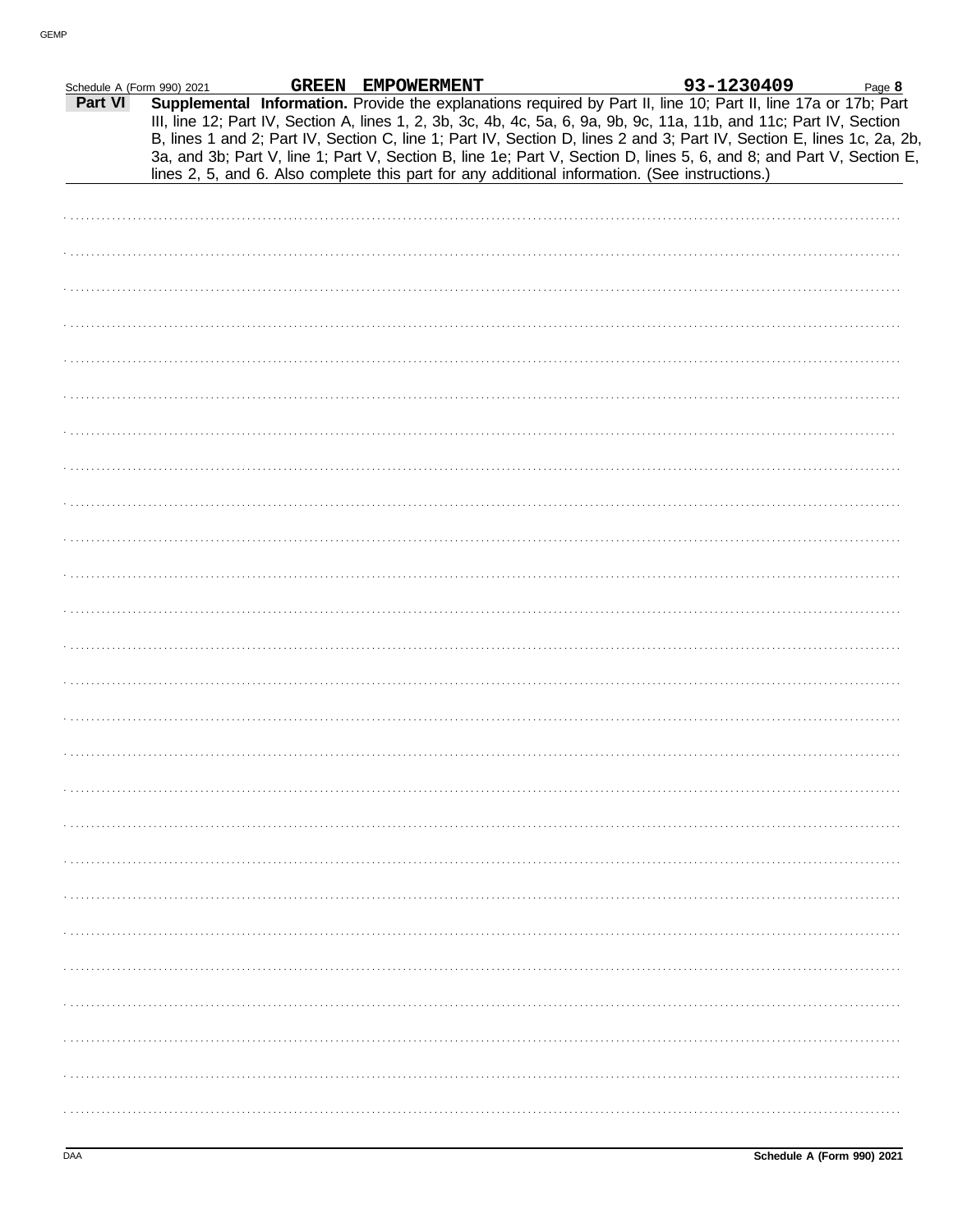|              | <b>SCHEDULE D</b>                         | Supplemental Financial Statements                                                                                                                              |                     |                                                             |                                | OMB No. 1545-0047               |
|--------------|-------------------------------------------|----------------------------------------------------------------------------------------------------------------------------------------------------------------|---------------------|-------------------------------------------------------------|--------------------------------|---------------------------------|
| (Form 990)   |                                           |                                                                                                                                                                |                     | Complete if the organization answered "Yes" on Form 990,    |                                |                                 |
|              | Department of the Treasury                | Part IV, line 6, 7, 8, 9, 10, 11a, 11b, 11c, 11d, 11e, 11f, 12a, or 12b.                                                                                       | Attach to Form 990. |                                                             |                                | <b>Open to Public</b>           |
|              | Internal Revenue Service                  | Go to www.irs.gov/Form990 for instructions and the latest information.                                                                                         |                     |                                                             |                                | Inspection                      |
|              | Name of the organization                  |                                                                                                                                                                |                     |                                                             | Employer identification number |                                 |
|              |                                           |                                                                                                                                                                |                     |                                                             |                                |                                 |
|              | <b>GREEN</b><br><b>EMPOWERMENT</b>        |                                                                                                                                                                |                     |                                                             | 93-1230409                     |                                 |
|              | Part I                                    | Organizations Maintaining Donor Advised Funds or Other Similar Funds or Accounts.<br>Complete if the organization answered "Yes" on Form 990, Part IV, line 6. |                     |                                                             |                                |                                 |
|              |                                           |                                                                                                                                                                |                     |                                                             |                                |                                 |
|              |                                           |                                                                                                                                                                |                     | (a) Donor advised funds                                     |                                | (b) Funds and other accounts    |
| 1            |                                           |                                                                                                                                                                |                     |                                                             |                                |                                 |
| 2<br>3       |                                           | Aggregate value of contributions to (during year)<br>Aggregate value of grants from (during year)                                                              |                     |                                                             |                                |                                 |
|              |                                           |                                                                                                                                                                |                     | the control of the control of the control of the control of |                                |                                 |
|              |                                           | Did the organization inform all donors and donor advisors in writing that the assets held in donor advised                                                     |                     |                                                             |                                |                                 |
|              |                                           |                                                                                                                                                                |                     |                                                             |                                | Yes<br>No                       |
| 6            |                                           | Did the organization inform all grantees, donors, and donor advisors in writing that grant funds can be used                                                   |                     |                                                             |                                |                                 |
|              |                                           | only for charitable purposes and not for the benefit of the donor or donor advisor, or for any other purpose                                                   |                     |                                                             |                                |                                 |
|              |                                           | conferring impermissible private benefit?                                                                                                                      |                     |                                                             |                                | Yes<br>No                       |
|              | Part II                                   | <b>Conservation Easements.</b>                                                                                                                                 |                     |                                                             |                                |                                 |
|              |                                           | Complete if the organization answered "Yes" on Form 990, Part IV, line 7.                                                                                      |                     |                                                             |                                |                                 |
|              |                                           | Purpose(s) of conservation easements held by the organization (check all that apply).                                                                          |                     |                                                             |                                |                                 |
|              |                                           | Preservation of land for public use (for example, recreation or education                                                                                      |                     | Preservation of a historically important land area          |                                |                                 |
|              | Protection of natural habitat             |                                                                                                                                                                |                     | Preservation of a certified historic structure              |                                |                                 |
|              | Preservation of open space                |                                                                                                                                                                |                     |                                                             |                                |                                 |
| 2            |                                           | Complete lines 2a through 2d if the organization held a qualified conservation contribution in the form of a conservation                                      |                     |                                                             |                                |                                 |
|              | easement on the last day of the tax year. |                                                                                                                                                                |                     |                                                             |                                | Held at the End of the Tax Year |
| а            | Total number of conservation easements    |                                                                                                                                                                |                     |                                                             | 2a                             |                                 |
|              |                                           |                                                                                                                                                                |                     |                                                             | 2 <sub>b</sub>                 |                                 |
|              |                                           | Number of conservation easements on a certified historic structure included in (a) [[[[[[[[[[[[[[[[[[[[[[[[[]]]]]]]                                            |                     |                                                             | 2c                             |                                 |
|              |                                           | d Number of conservation easements included in (c) acquired after 7/25/06, and not on a                                                                        |                     |                                                             |                                |                                 |
|              |                                           | historic structure listed in the National Register                                                                                                             |                     |                                                             | 2d                             |                                 |
| 3            |                                           | Number of conservation easements modified, transferred, released, extinguished, or terminated by the organization during the                                   |                     |                                                             |                                |                                 |
|              | tax year $\blacktriangleright$            |                                                                                                                                                                |                     |                                                             |                                |                                 |
|              |                                           | Number of states where property subject to conservation easement is located $\blacktriangleright$                                                              |                     |                                                             |                                |                                 |
|              |                                           | Does the organization have a written policy regarding the periodic monitoring, inspection, handling of                                                         |                     |                                                             |                                |                                 |
|              |                                           |                                                                                                                                                                |                     |                                                             |                                | <b>Yes</b><br>No                |
|              |                                           | Staff and volunteer hours devoted to monitoring, inspecting, handling of violations, and enforcing conservation easements during the year                      |                     |                                                             |                                |                                 |
|              |                                           |                                                                                                                                                                |                     |                                                             |                                |                                 |
| $\mathbf{7}$ |                                           | Amount of expenses incurred in monitoring, inspecting, handling of violations, and enforcing conservation easements during the year                            |                     |                                                             |                                |                                 |
|              | $\blacktriangleright$ \$                  |                                                                                                                                                                |                     |                                                             |                                |                                 |
| 8            |                                           | Does each conservation easement reported on line 2(d) above satisfy the requirements of section 170(h)(4)(B)(i)                                                |                     |                                                             |                                | Yes<br>No                       |
|              |                                           | In Part XIII, describe how the organization reports conservation easements in its revenue and expense statement and                                            |                     |                                                             |                                |                                 |
| 9            |                                           | balance sheet, and include, if applicable, the text of the footnote to the organization's financial statements that describes the                              |                     |                                                             |                                |                                 |
|              |                                           | organization's accounting for conservation easements.                                                                                                          |                     |                                                             |                                |                                 |
|              | Part III                                  | Organizations Maintaining Collections of Art, Historical Treasures, or Other Similar Assets.                                                                   |                     |                                                             |                                |                                 |
|              |                                           | Complete if the organization answered "Yes" on Form 990, Part IV, line 8.                                                                                      |                     |                                                             |                                |                                 |
|              |                                           | 1a If the organization elected, as permitted under FASB ASC 958, not to report in its revenue statement and balance sheet works                                |                     |                                                             |                                |                                 |
|              |                                           | of art, historical treasures, or other similar assets held for public exhibition, education, or research in furtherance of public                              |                     |                                                             |                                |                                 |
|              |                                           | service, provide in Part XIII the text of the footnote to its financial statements that describes these items.                                                 |                     |                                                             |                                |                                 |
| b            |                                           | If the organization elected, as permitted under FASB ASC 958, to report in its revenue statement and balance sheet works of                                    |                     |                                                             |                                |                                 |
|              |                                           | art, historical treasures, or other similar assets held for public exhibition, education, or research in furtherance of public service,                        |                     |                                                             |                                |                                 |
|              |                                           | provide the following amounts relating to these items:                                                                                                         |                     |                                                             |                                |                                 |
|              |                                           |                                                                                                                                                                |                     |                                                             |                                |                                 |
|              | (ii) Assets included in Form 990, Part X  |                                                                                                                                                                |                     |                                                             |                                |                                 |
| $\mathbf{2}$ |                                           | If the organization received or held works of art, historical treasures, or other similar assets for financial gain, provide the                               |                     |                                                             |                                |                                 |
|              |                                           | following amounts required to be reported under FASB ASC 958 relating to these items:                                                                          |                     |                                                             |                                |                                 |
| a            |                                           | Revenue included on Form 990, Part VIII, line 1                                                                                                                |                     |                                                             |                                |                                 |
| b            |                                           |                                                                                                                                                                |                     |                                                             |                                |                                 |
| DAA          |                                           | For Paperwork Reduction Act Notice, see the Instructions for Form 990.                                                                                         |                     |                                                             |                                | Schedule D (Form 990) 2021      |
|              |                                           |                                                                                                                                                                |                     |                                                             |                                |                                 |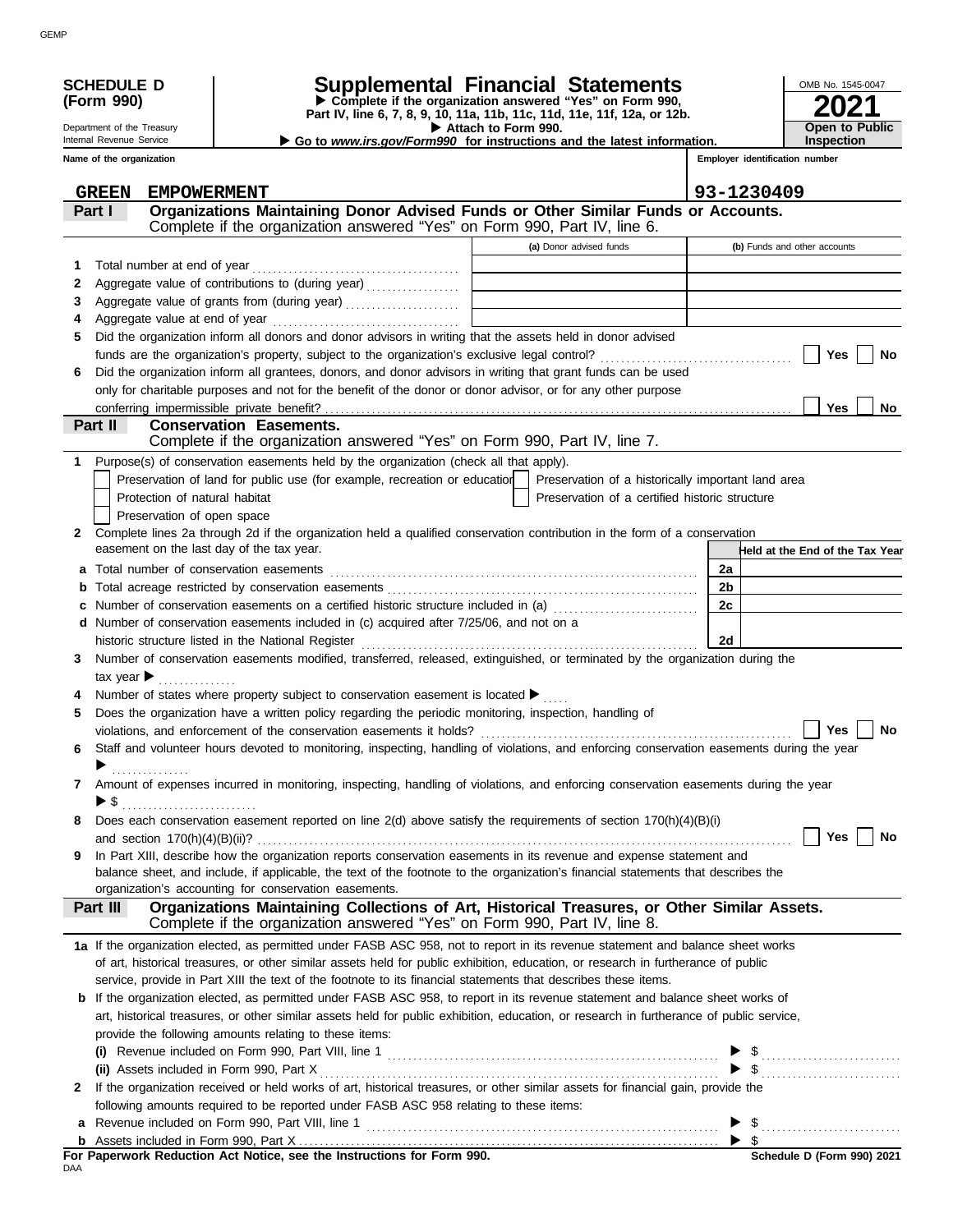|    | Schedule D (Form 990) 2021 GREEN EMPOWERMENT                                                                                                                                                                                   |                         |                          |                    | 93-1230409      |                      | Page 2              |
|----|--------------------------------------------------------------------------------------------------------------------------------------------------------------------------------------------------------------------------------|-------------------------|--------------------------|--------------------|-----------------|----------------------|---------------------|
|    | Organizations Maintaining Collections of Art, Historical Treasures, or Other Similar Assets (continued)<br><b>Part III</b>                                                                                                     |                         |                          |                    |                 |                      |                     |
|    | 3 Using the organization's acquisition, accession, and other records, check any of the following that make significant use of its<br>collection items (check all that apply):                                                  |                         |                          |                    |                 |                      |                     |
| a  | Public exhibition                                                                                                                                                                                                              | d                       | Loan or exchange program |                    |                 |                      |                     |
| b  | Scholarly research                                                                                                                                                                                                             | е                       |                          |                    |                 |                      |                     |
| c  | Preservation for future generations                                                                                                                                                                                            |                         |                          |                    |                 |                      |                     |
| 4  | Provide a description of the organization's collections and explain how they further the organization's exempt purpose in Part                                                                                                 |                         |                          |                    |                 |                      |                     |
|    | XIII.                                                                                                                                                                                                                          |                         |                          |                    |                 |                      |                     |
| 5. | During the year, did the organization solicit or receive donations of art, historical treasures, or other similar                                                                                                              |                         |                          |                    |                 |                      |                     |
|    |                                                                                                                                                                                                                                |                         |                          |                    |                 |                      | Yes<br>No           |
|    | Part IV<br><b>Escrow and Custodial Arrangements.</b>                                                                                                                                                                           |                         |                          |                    |                 |                      |                     |
|    | Complete if the organization answered "Yes" on Form 990, Part IV, line 9, or reported an amount on Form<br>990, Part X, line 21.                                                                                               |                         |                          |                    |                 |                      |                     |
|    | 1a Is the organization an agent, trustee, custodian or other intermediary for contributions or other assets not                                                                                                                |                         |                          |                    |                 |                      |                     |
|    | included on Form 990, Part X?                                                                                                                                                                                                  |                         |                          |                    |                 |                      | Yes<br>No           |
|    | <b>b</b> If "Yes," explain the arrangement in Part XIII and complete the following table:                                                                                                                                      |                         |                          |                    |                 |                      |                     |
|    |                                                                                                                                                                                                                                |                         |                          |                    |                 |                      | Amount              |
|    | c Beginning balance                                                                                                                                                                                                            |                         |                          |                    |                 | 1c                   |                     |
|    |                                                                                                                                                                                                                                |                         |                          |                    |                 | 1d                   |                     |
|    | e Distributions during the year manufactured contains and the year manufactured with the set of the set of the set of the set of the set of the set of the set of the set of the set of the set of the set of the set of the s |                         |                          |                    |                 | 1e                   |                     |
|    |                                                                                                                                                                                                                                |                         |                          |                    |                 | 1f                   |                     |
|    | 2a Did the organization include an amount on Form 990, Part X, line 21, for escrow or custodial account liability?                                                                                                             |                         |                          |                    |                 |                      | Yes<br><b>No</b>    |
|    |                                                                                                                                                                                                                                |                         |                          |                    |                 |                      |                     |
|    | <b>Part V</b><br><b>Endowment Funds.</b>                                                                                                                                                                                       |                         |                          |                    |                 |                      |                     |
|    | Complete if the organization answered "Yes" on Form 990, Part IV, line 10.                                                                                                                                                     |                         |                          |                    |                 | (d) Three years back | (e) Four years back |
|    |                                                                                                                                                                                                                                | (a) Current year        | (b) Prior year           | (c) Two years back |                 |                      |                     |
|    | 1a Beginning of year balance                                                                                                                                                                                                   |                         |                          |                    |                 |                      |                     |
|    | <b>b</b> Contributions <b>contributions</b>                                                                                                                                                                                    |                         |                          |                    |                 |                      |                     |
|    | c Net investment earnings, gains, and                                                                                                                                                                                          |                         |                          |                    |                 |                      |                     |
|    | d Grants or scholarships                                                                                                                                                                                                       |                         |                          |                    |                 |                      |                     |
|    | e Other expenditures for facilities and                                                                                                                                                                                        |                         |                          |                    |                 |                      |                     |
|    |                                                                                                                                                                                                                                |                         |                          |                    |                 |                      |                     |
|    | f Administrative expenses                                                                                                                                                                                                      |                         |                          |                    |                 |                      |                     |
|    |                                                                                                                                                                                                                                |                         |                          |                    |                 |                      |                     |
|    | 2 Provide the estimated percentage of the current year end balance (line 1g, column (a)) held as:                                                                                                                              |                         |                          |                    |                 |                      |                     |
|    | a Board designated or quasi-endowment >                                                                                                                                                                                        | ℅                       |                          |                    |                 |                      |                     |
|    | Permanent endowment ><br>$\sim$ %                                                                                                                                                                                              |                         |                          |                    |                 |                      |                     |
| c  | Term endowment ▶                                                                                                                                                                                                               |                         |                          |                    |                 |                      |                     |
|    | The percentages on lines 2a, 2b, and 2c should equal 100%.                                                                                                                                                                     |                         |                          |                    |                 |                      |                     |
|    | 3a Are there endowment funds not in the possession of the organization that are held and administered for the                                                                                                                  |                         |                          |                    |                 |                      |                     |
|    | organization by:                                                                                                                                                                                                               |                         |                          |                    |                 |                      | <b>Yes</b><br>No    |
|    |                                                                                                                                                                                                                                |                         |                          |                    |                 |                      | 3a(i)               |
|    |                                                                                                                                                                                                                                |                         |                          |                    |                 |                      | 3a(ii)              |
|    |                                                                                                                                                                                                                                |                         |                          |                    |                 |                      | 3b                  |
| 4  | Describe in Part XIII the intended uses of the organization's endowment funds.                                                                                                                                                 |                         |                          |                    |                 |                      |                     |
|    | <b>Part VI</b><br>Land, Buildings, and Equipment.                                                                                                                                                                              |                         |                          |                    |                 |                      |                     |
|    | Complete if the organization answered "Yes" on Form 990, Part IV, line 11a. See Form 990, Part X, line 10.                                                                                                                     |                         |                          |                    |                 |                      |                     |
|    | Description of property                                                                                                                                                                                                        | (a) Cost or other basis | (b) Cost or other basis  |                    | (c) Accumulated |                      | (d) Book value      |
|    |                                                                                                                                                                                                                                | (investment)            | (other)                  |                    | depreciation    |                      |                     |
|    |                                                                                                                                                                                                                                |                         |                          |                    |                 |                      |                     |
|    |                                                                                                                                                                                                                                |                         |                          |                    |                 |                      |                     |
|    | c Leasehold improvements                                                                                                                                                                                                       |                         |                          |                    |                 |                      |                     |
|    |                                                                                                                                                                                                                                |                         |                          | 4,040              |                 | 4,040                |                     |
|    |                                                                                                                                                                                                                                |                         |                          |                    |                 | ▶                    |                     |
|    |                                                                                                                                                                                                                                |                         |                          |                    |                 |                      |                     |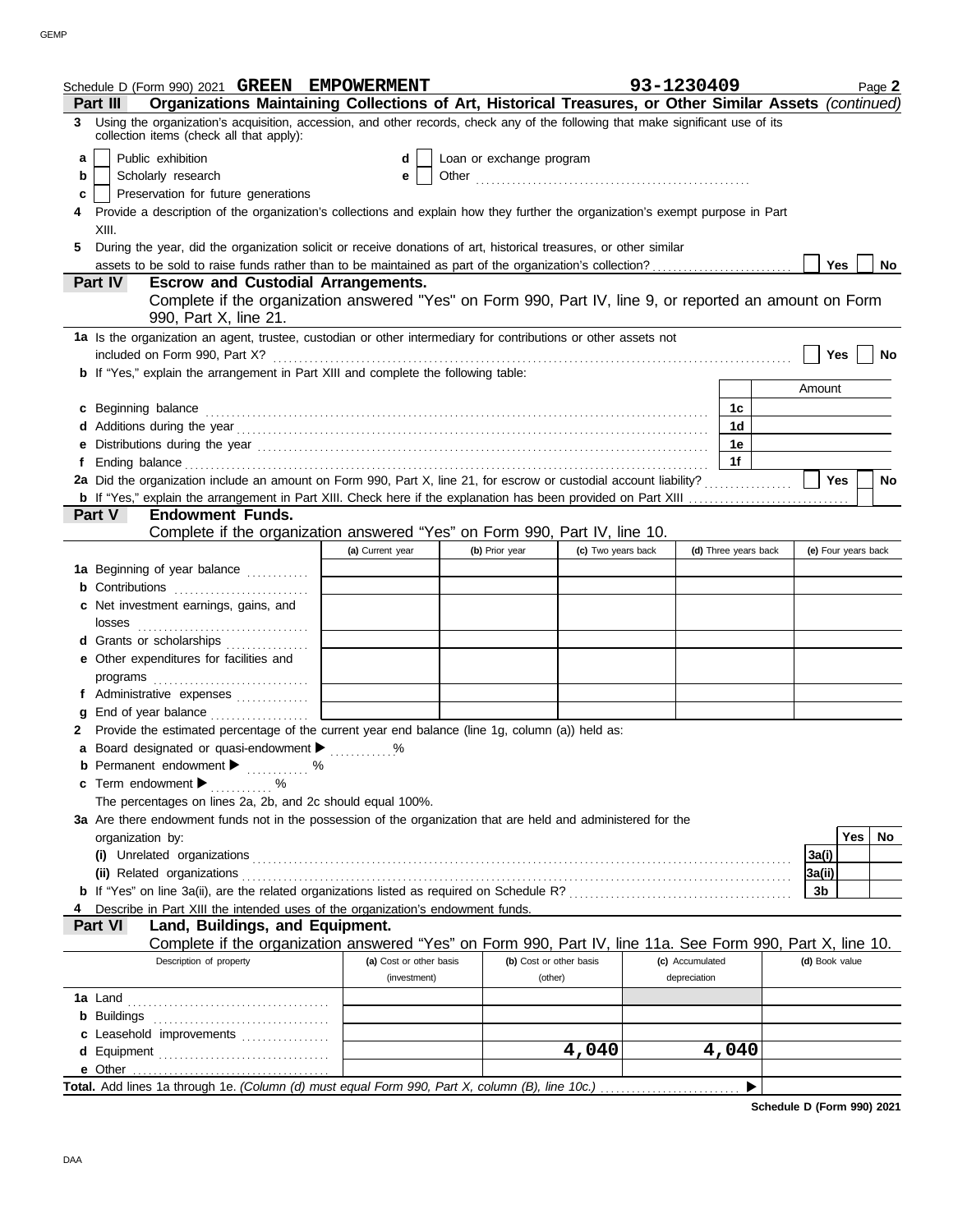|                           | Schedule D (Form 990) 2021 GREEN EMPOWERMENT                                                                                                                                                                                        |                | 93-1230409                       | Page 3         |
|---------------------------|-------------------------------------------------------------------------------------------------------------------------------------------------------------------------------------------------------------------------------------|----------------|----------------------------------|----------------|
| Part VII                  | <b>Investments - Other Securities.</b>                                                                                                                                                                                              |                |                                  |                |
|                           | Complete if the organization answered "Yes" on Form 990, Part IV, line 11b. See Form 990, Part X, line 12.                                                                                                                          |                |                                  |                |
|                           | (a) Description of security or category                                                                                                                                                                                             | (b) Book value | (c) Method of valuation:         |                |
|                           | (including name of security)                                                                                                                                                                                                        |                | Cost or end-of-year market value |                |
| (1) Financial derivatives |                                                                                                                                                                                                                                     |                |                                  |                |
|                           |                                                                                                                                                                                                                                     |                |                                  |                |
|                           | (3) Other $\ldots$ $\ldots$ $\ldots$ $\ldots$ $\ldots$ $\ldots$ $\ldots$ $\ldots$ $\ldots$ $\ldots$ $\ldots$                                                                                                                        |                |                                  |                |
|                           |                                                                                                                                                                                                                                     |                |                                  |                |
|                           |                                                                                                                                                                                                                                     |                |                                  |                |
|                           | $\overline{C}$ (C) and the contract of the contract of the contract of the contract of the contract of the contract of the contract of the contract of the contract of the contract of the contract of the contract of the contract |                |                                  |                |
|                           |                                                                                                                                                                                                                                     |                |                                  |                |
|                           |                                                                                                                                                                                                                                     |                |                                  |                |
|                           |                                                                                                                                                                                                                                     |                |                                  |                |
| (G)<br>(H)                |                                                                                                                                                                                                                                     |                |                                  |                |
|                           | Total. (Column (b) must equal Form 990, Part X, col. (B) line 12.)                                                                                                                                                                  |                |                                  |                |
| <b>Part VIII</b>          | Investments - Program Related.                                                                                                                                                                                                      |                |                                  |                |
|                           | Complete if the organization answered "Yes" on Form 990, Part IV, line 11c. See Form 990, Part X, line 13.                                                                                                                          |                |                                  |                |
|                           | (a) Description of investment                                                                                                                                                                                                       | (b) Book value | (c) Method of valuation:         |                |
|                           |                                                                                                                                                                                                                                     |                | Cost or end-of-year market value |                |
| (1)                       |                                                                                                                                                                                                                                     |                |                                  |                |
| (2)                       |                                                                                                                                                                                                                                     |                |                                  |                |
| (3)                       |                                                                                                                                                                                                                                     |                |                                  |                |
| (4)                       |                                                                                                                                                                                                                                     |                |                                  |                |
| (5)                       |                                                                                                                                                                                                                                     |                |                                  |                |
| (6)                       |                                                                                                                                                                                                                                     |                |                                  |                |
| (7)                       |                                                                                                                                                                                                                                     |                |                                  |                |
| (8)                       |                                                                                                                                                                                                                                     |                |                                  |                |
| (9)                       |                                                                                                                                                                                                                                     |                |                                  |                |
|                           | Total. (Column (b) must equal Form 990, Part X, col. (B) line 13.)<br>▶                                                                                                                                                             |                |                                  |                |
| Part IX                   | Other Assets.                                                                                                                                                                                                                       |                |                                  |                |
|                           | Complete if the organization answered "Yes" on Form 990, Part IV, line 11d. See Form 990, Part X, line 15.                                                                                                                          |                |                                  |                |
|                           | (a) Description                                                                                                                                                                                                                     |                |                                  | (b) Book value |
| (1)                       |                                                                                                                                                                                                                                     |                |                                  |                |
| (2)                       |                                                                                                                                                                                                                                     |                |                                  |                |
| (3)                       |                                                                                                                                                                                                                                     |                |                                  |                |
| (4)                       |                                                                                                                                                                                                                                     |                |                                  |                |
| (5)                       |                                                                                                                                                                                                                                     |                |                                  |                |
| (6)                       |                                                                                                                                                                                                                                     |                |                                  |                |
| (7)                       |                                                                                                                                                                                                                                     |                |                                  |                |
| (8)<br>(9)                |                                                                                                                                                                                                                                     |                |                                  |                |
|                           | Total. (Column (b) must equal Form 990, Part X, col. (B) line 15.)                                                                                                                                                                  |                |                                  |                |
| Part X                    | Other Liabilities.                                                                                                                                                                                                                  |                |                                  |                |
|                           | Complete if the organization answered "Yes" on Form 990, Part IV, line 11e or 11f. See Form 990, Part X,                                                                                                                            |                |                                  |                |
|                           | line 25.                                                                                                                                                                                                                            |                |                                  |                |
| 1.                        | (a) Description of liability                                                                                                                                                                                                        |                |                                  | (b) Book value |
| (1)                       | Federal income taxes                                                                                                                                                                                                                |                |                                  |                |
| (2)                       |                                                                                                                                                                                                                                     |                |                                  |                |
| (3)                       |                                                                                                                                                                                                                                     |                |                                  |                |
| (4)                       |                                                                                                                                                                                                                                     |                |                                  |                |
| (5)                       |                                                                                                                                                                                                                                     |                |                                  |                |
| (6)                       |                                                                                                                                                                                                                                     |                |                                  |                |
| (7)                       |                                                                                                                                                                                                                                     |                |                                  |                |
| (8)                       |                                                                                                                                                                                                                                     |                |                                  |                |
| (9)                       |                                                                                                                                                                                                                                     |                |                                  |                |
|                           | Total. (Column (b) must equal Form 990, Part X, col. (B) line 25.)                                                                                                                                                                  |                |                                  |                |
|                           | 2. Liability for uncertain tax positions. In Part XIII, provide the text of the footnote to the organization's financial statements that reports the                                                                                |                |                                  |                |
|                           | organization's liability for uncertain tax positions under FASB ASC 740. Check here if the text of the footnote has been provided in Part XIII                                                                                      |                |                                  |                |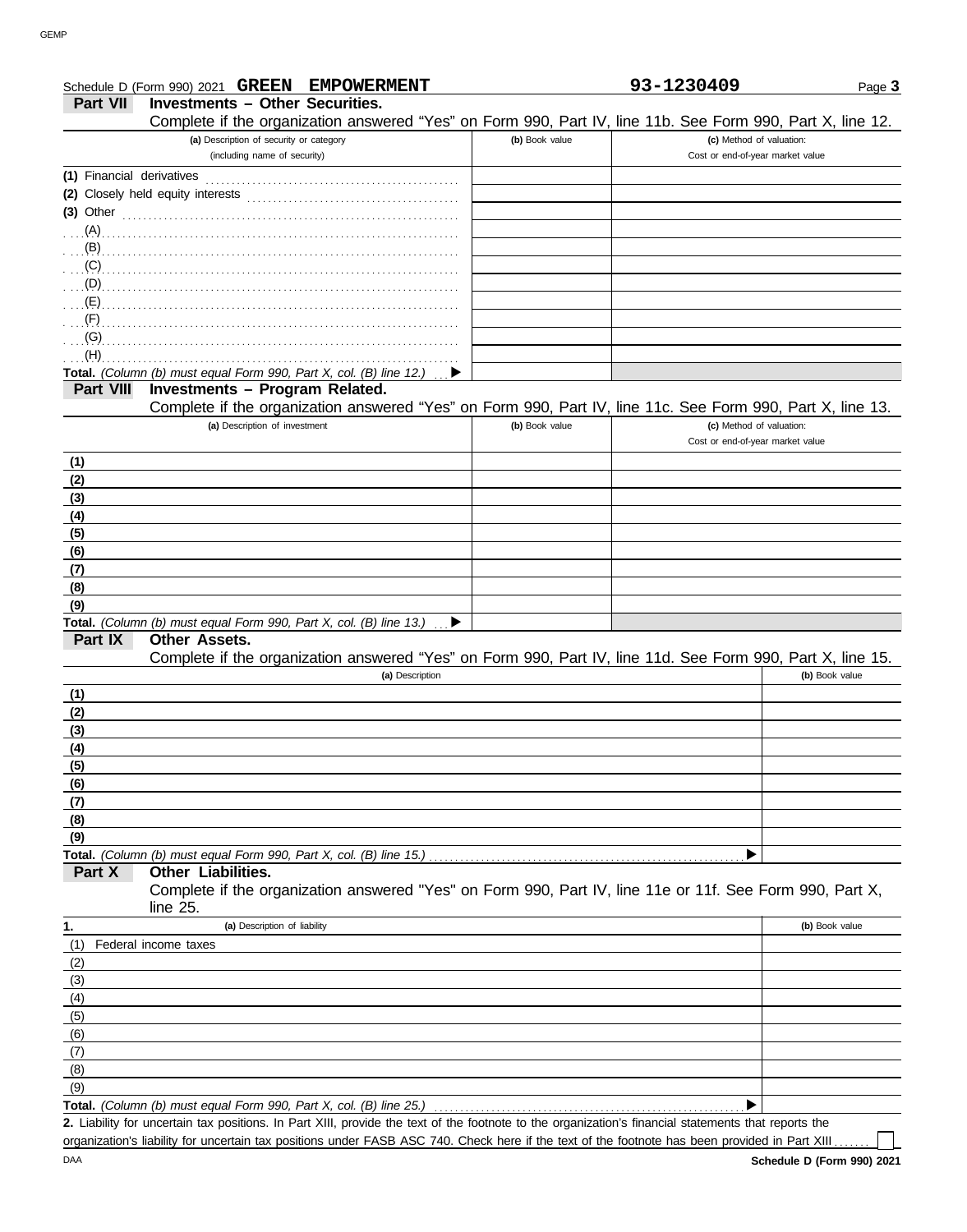|              | Schedule D (Form 990) 2021 GREEN EMPOWERMENT                                                                                                                                                                    |                | 93-1230409 |    | Page 4                       |
|--------------|-----------------------------------------------------------------------------------------------------------------------------------------------------------------------------------------------------------------|----------------|------------|----|------------------------------|
|              | Reconciliation of Revenue per Audited Financial Statements With Revenue per Return.<br>Part XI                                                                                                                  |                |            |    |                              |
|              | Complete if the organization answered "Yes" on Form 990, Part IV, line 12a.                                                                                                                                     |                |            |    |                              |
| 1.           |                                                                                                                                                                                                                 |                |            | 1  | $\overline{1,694,035}$       |
| 2            | Amounts included on line 1 but not on Form 990, Part VIII, line 12:                                                                                                                                             |                |            |    |                              |
|              |                                                                                                                                                                                                                 | 2a             | 28,599     |    |                              |
| b            |                                                                                                                                                                                                                 | 2 <sub>b</sub> | 82,860     |    |                              |
| c            |                                                                                                                                                                                                                 | 2c             |            |    |                              |
| d            |                                                                                                                                                                                                                 | 2d             |            |    |                              |
|              |                                                                                                                                                                                                                 |                |            | 2e | <u>111,459</u>               |
| 3            |                                                                                                                                                                                                                 |                |            | 3  | 1,582,576                    |
| 4            | Amounts included on Form 990, Part VIII, line 12, but not on line 1:                                                                                                                                            |                |            |    |                              |
|              | a Investment expenses not included on Form 990, Part VIII, line 7b                                                                                                                                              | 4a             | $-2,684$   |    |                              |
| b            |                                                                                                                                                                                                                 | 4 <sub>b</sub> |            |    |                              |
| C            | Add lines 4a and 4b                                                                                                                                                                                             |                |            | 4с | <u>2,684 - </u><br>1,579,892 |
| 5            |                                                                                                                                                                                                                 |                |            | 5  |                              |
|              | Reconciliation of Expenses per Audited Financial Statements With Expenses per Return.<br><b>Part XII</b>                                                                                                        |                |            |    |                              |
|              | Complete if the organization answered "Yes" on Form 990, Part IV, line 12a.                                                                                                                                     |                |            |    |                              |
| 1.           | Total expenses and losses per audited financial statements                                                                                                                                                      |                |            | 1  | 1,621,425                    |
| $\mathbf{2}$ | Amounts included on line 1 but not on Form 990, Part IX, line 25:                                                                                                                                               |                |            |    |                              |
|              |                                                                                                                                                                                                                 | 2a             | 82,860     |    |                              |
|              |                                                                                                                                                                                                                 | 2 <sub>b</sub> |            |    |                              |
| c            |                                                                                                                                                                                                                 | 2c             |            |    |                              |
| d            |                                                                                                                                                                                                                 | 2d             |            |    |                              |
|              |                                                                                                                                                                                                                 |                |            | 2e | <u>82,860</u>                |
| 3            |                                                                                                                                                                                                                 |                |            | 3  | 1,538,565                    |
| 4            | Amounts included on Form 990, Part IX, line 25, but not on line 1:                                                                                                                                              |                |            |    |                              |
|              | a Investment expenses not included on Form 990, Part VIII, line 7b                                                                                                                                              | 4a             |            |    |                              |
|              | <b>b</b> Other (Describe in Part XIII.) <b>CONSIDENT DESCRIPTION DESCRIPTION DESCRIPTION DESCRIPTION DESCRIPTION DESCRIPTION DESCRIPTION DESCRIPTION DESCRIPTION DESCRIPTION DESCRIPTION DESCRIPTION DESCRI</b> | 4 <sub>b</sub> |            |    |                              |
|              | c Add lines 4a and 4b                                                                                                                                                                                           |                |            | 4c |                              |
|              |                                                                                                                                                                                                                 |                |            | 5  | 1,538,565                    |
|              | Part XIII Supplemental Information.                                                                                                                                                                             |                |            |    |                              |
|              | Provide the descriptions required for Part II, lines 3, 5, and 9; Part III, lines 1a and 4; Part IV, lines 1b and 2b; Part V, line 4; Part X, line                                                              |                |            |    |                              |
|              | 2; Part XI, lines 2d and 4b; and Part XII, lines 2d and 4b. Also complete this part to provide any additional information.                                                                                      |                |            |    |                              |
|              |                                                                                                                                                                                                                 |                |            |    |                              |
|              |                                                                                                                                                                                                                 |                |            |    |                              |
|              |                                                                                                                                                                                                                 |                |            |    |                              |
|              |                                                                                                                                                                                                                 |                |            |    |                              |
|              |                                                                                                                                                                                                                 |                |            |    |                              |
|              |                                                                                                                                                                                                                 |                |            |    |                              |
|              |                                                                                                                                                                                                                 |                |            |    |                              |
|              |                                                                                                                                                                                                                 |                |            |    |                              |
|              |                                                                                                                                                                                                                 |                |            |    |                              |
|              |                                                                                                                                                                                                                 |                |            |    |                              |
|              |                                                                                                                                                                                                                 |                |            |    |                              |
|              |                                                                                                                                                                                                                 |                |            |    |                              |
|              |                                                                                                                                                                                                                 |                |            |    |                              |
|              |                                                                                                                                                                                                                 |                |            |    |                              |
|              |                                                                                                                                                                                                                 |                |            |    |                              |
|              |                                                                                                                                                                                                                 |                |            |    |                              |
|              |                                                                                                                                                                                                                 |                |            |    |                              |
|              |                                                                                                                                                                                                                 |                |            |    |                              |
|              |                                                                                                                                                                                                                 |                |            |    |                              |
|              |                                                                                                                                                                                                                 |                |            |    |                              |
|              |                                                                                                                                                                                                                 |                |            |    |                              |
|              |                                                                                                                                                                                                                 |                |            |    |                              |
|              |                                                                                                                                                                                                                 |                |            |    |                              |
|              |                                                                                                                                                                                                                 |                |            |    |                              |
|              |                                                                                                                                                                                                                 |                |            |    |                              |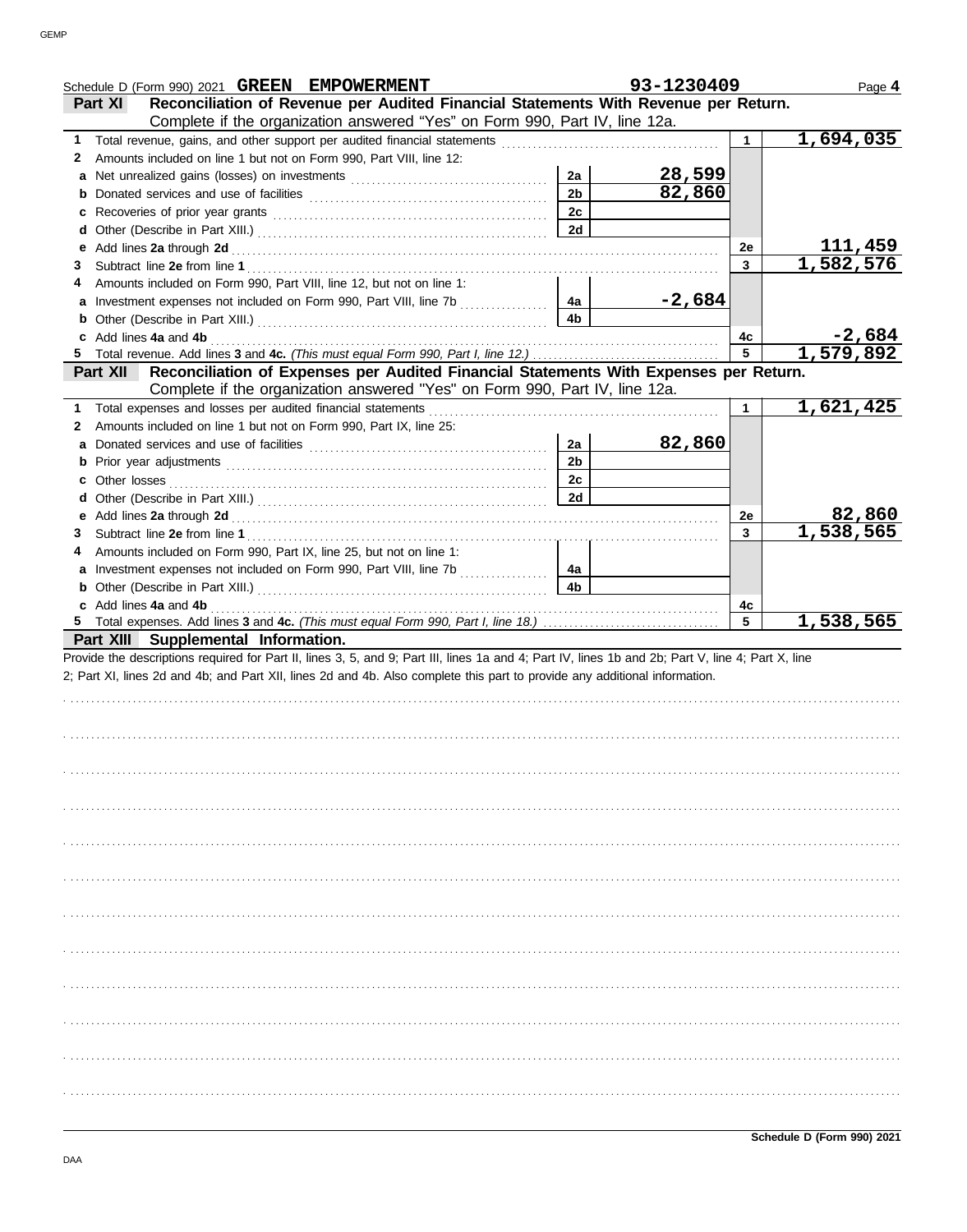| Schedule D (Form 990) 2021 GREEN EMPOWERMENT<br>Part XIII Supplemental Information (continued) | 93-1230409 | Page 5 |
|------------------------------------------------------------------------------------------------|------------|--------|
|                                                                                                |            |        |
|                                                                                                |            |        |
|                                                                                                |            |        |
|                                                                                                |            |        |
|                                                                                                |            |        |
|                                                                                                |            |        |
|                                                                                                |            |        |
|                                                                                                |            |        |
|                                                                                                |            |        |
|                                                                                                |            |        |
|                                                                                                |            |        |
|                                                                                                |            |        |
|                                                                                                |            |        |
|                                                                                                |            |        |
|                                                                                                |            |        |
|                                                                                                |            |        |
|                                                                                                |            |        |
|                                                                                                |            |        |
|                                                                                                |            |        |
|                                                                                                |            |        |
|                                                                                                |            |        |
|                                                                                                |            |        |
|                                                                                                |            |        |
|                                                                                                |            |        |
|                                                                                                |            |        |
|                                                                                                |            |        |
|                                                                                                |            |        |
|                                                                                                |            |        |
|                                                                                                |            |        |
|                                                                                                |            |        |
|                                                                                                |            |        |
|                                                                                                |            |        |
|                                                                                                |            |        |
|                                                                                                |            |        |
|                                                                                                |            |        |
|                                                                                                |            |        |
|                                                                                                |            |        |
|                                                                                                |            |        |
|                                                                                                |            |        |
|                                                                                                |            |        |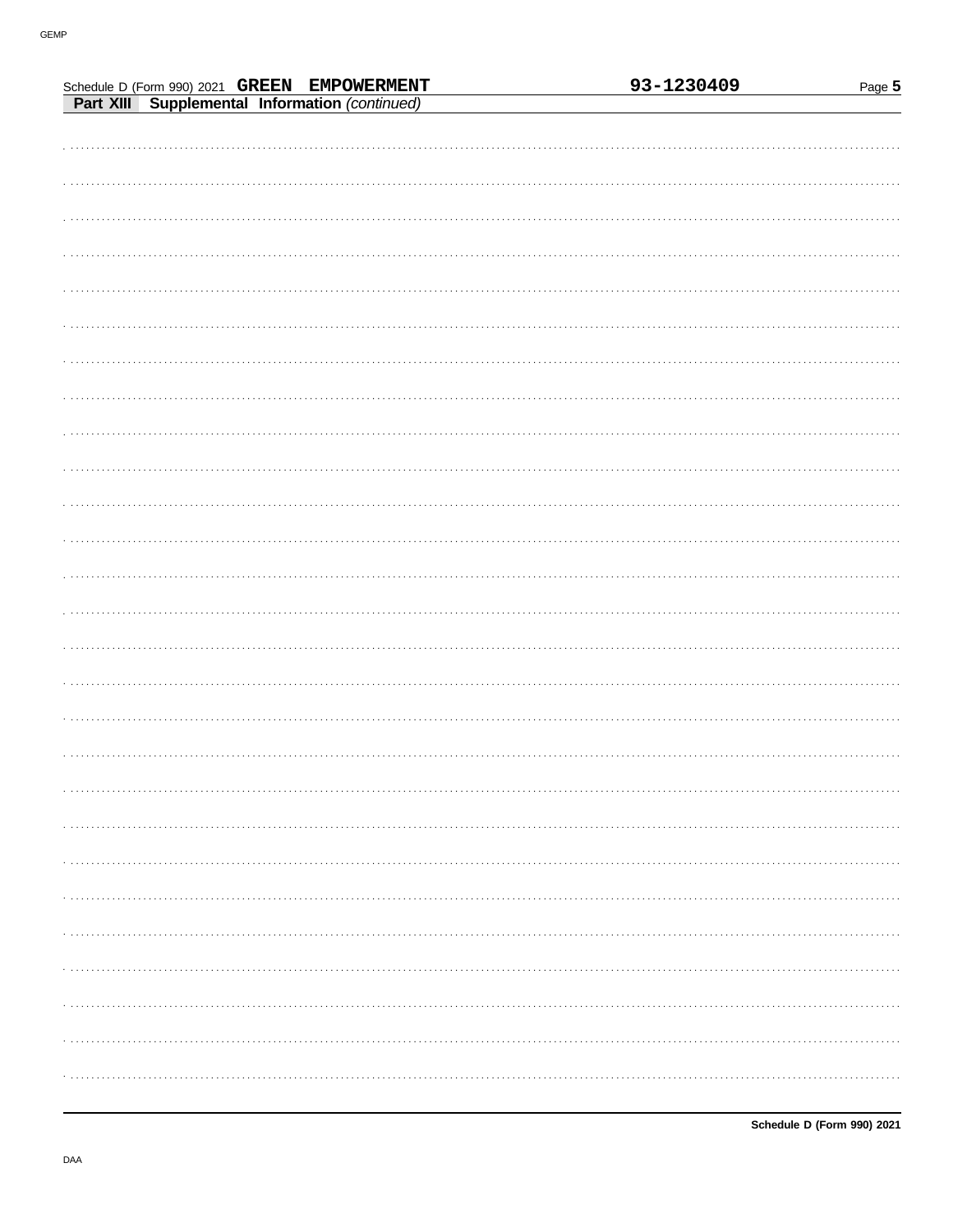| <b>SCHEDULE F</b><br>(Form 990)                        |                                           | <b>Statement of Activities Outside the United States</b><br>Complete if the organization answered "Yes" on Form 990, Part IV, line 14b, 15, or 16.                                                                   |                                                                                                                                                                |                                                                                                                 |                                | OMB No. 1545-0047                                                 |
|--------------------------------------------------------|-------------------------------------------|----------------------------------------------------------------------------------------------------------------------------------------------------------------------------------------------------------------------|----------------------------------------------------------------------------------------------------------------------------------------------------------------|-----------------------------------------------------------------------------------------------------------------|--------------------------------|-------------------------------------------------------------------|
| Department of the Treasury<br>Internal Revenue Service |                                           | Go to www.irs.gov/Form990 for instructions and the latest information.                                                                                                                                               | Attach to Form 990.                                                                                                                                            |                                                                                                                 |                                | <b>Open to Public</b><br><b>Inspection</b>                        |
| Name of the organization                               |                                           |                                                                                                                                                                                                                      |                                                                                                                                                                |                                                                                                                 | Employer identification number |                                                                   |
| Part I                                                 |                                           | <b>GREEN EMPOWERMENT</b><br>General Information on Activities Outside the United States. Complete if the organization answered "Yes" on                                                                              |                                                                                                                                                                |                                                                                                                 | 93-1230409                     |                                                                   |
|                                                        | Form 990, Part IV, line 14b.              |                                                                                                                                                                                                                      |                                                                                                                                                                |                                                                                                                 |                                |                                                                   |
| 1.                                                     |                                           | For grantmakers. Does the organization maintain records to substantiate the amount of its grants and<br>other assistance, the grantees' eligibility for the grants or assistance, and the selection criteria used to |                                                                                                                                                                |                                                                                                                 |                                | $\Box$ Yes $\overline{X}$ No                                      |
| $\mathbf{2}$<br>outside the United States.             |                                           | For grantmakers. Describe in Part V the organization's procedures for monitoring the use of its grants and other assistance                                                                                          |                                                                                                                                                                |                                                                                                                 |                                |                                                                   |
| 3                                                      |                                           | Activities per Region. (The following Part I, line 3 table can be duplicated if additional space is needed.)                                                                                                         |                                                                                                                                                                |                                                                                                                 |                                |                                                                   |
| (a) Region                                             | (b) Number<br>of offices in<br>the region | (c) Number of<br>employees,<br>agents, and<br>independent<br>contractors<br>in the region                                                                                                                            | (d) Activities conducted in the<br>region (by type) (such as,<br>fundraising, program services,<br>investments, grants to recipients<br>located in the region) | (e) If activity listed in (d) is<br>a program service,<br>describe specific type of<br>service(s) in the region |                                | (f) Total<br>expenditures for<br>and investments<br>in the region |
| <b>SE ASIA</b><br>(1)                                  |                                           |                                                                                                                                                                                                                      | 5 PROGRAM SERVICES                                                                                                                                             | <b>RENEWABLE</b>                                                                                                | <b>ENERGY</b>                  | 72,883                                                            |
| SOUTH AMERICA                                          |                                           |                                                                                                                                                                                                                      |                                                                                                                                                                |                                                                                                                 |                                |                                                                   |
| (2)<br>CENTRAL AMERICA                                 |                                           |                                                                                                                                                                                                                      | 4 PROGRAM SERVICES                                                                                                                                             | <b>RENEWABLE</b>                                                                                                | <b>ENERGY</b>                  | 523,755                                                           |
| (3)                                                    |                                           |                                                                                                                                                                                                                      | 1 PROGRAM SERVICES                                                                                                                                             | <b>RENEWABLE</b>                                                                                                | <b>ENERGY</b>                  | 54,177                                                            |
| (4)                                                    |                                           |                                                                                                                                                                                                                      |                                                                                                                                                                |                                                                                                                 |                                |                                                                   |
| (5)<br>the control of the control of the               |                                           |                                                                                                                                                                                                                      |                                                                                                                                                                |                                                                                                                 |                                |                                                                   |
| (6)                                                    |                                           |                                                                                                                                                                                                                      |                                                                                                                                                                |                                                                                                                 |                                |                                                                   |
| (7)<br>the control of the control of the control of    |                                           |                                                                                                                                                                                                                      |                                                                                                                                                                |                                                                                                                 |                                |                                                                   |
| (8)                                                    |                                           |                                                                                                                                                                                                                      |                                                                                                                                                                |                                                                                                                 |                                |                                                                   |
| <u>(9)</u>                                             |                                           |                                                                                                                                                                                                                      |                                                                                                                                                                |                                                                                                                 |                                |                                                                   |
| (10)                                                   |                                           |                                                                                                                                                                                                                      |                                                                                                                                                                |                                                                                                                 |                                |                                                                   |
| (11)                                                   |                                           |                                                                                                                                                                                                                      |                                                                                                                                                                |                                                                                                                 |                                |                                                                   |
| (12)                                                   |                                           |                                                                                                                                                                                                                      |                                                                                                                                                                |                                                                                                                 |                                |                                                                   |
| (13)                                                   |                                           |                                                                                                                                                                                                                      |                                                                                                                                                                |                                                                                                                 |                                |                                                                   |
| (14)                                                   |                                           |                                                                                                                                                                                                                      |                                                                                                                                                                |                                                                                                                 |                                |                                                                   |
| (15)                                                   |                                           |                                                                                                                                                                                                                      |                                                                                                                                                                |                                                                                                                 |                                |                                                                   |
| (16)                                                   |                                           |                                                                                                                                                                                                                      |                                                                                                                                                                |                                                                                                                 |                                |                                                                   |
| (17)                                                   |                                           |                                                                                                                                                                                                                      |                                                                                                                                                                |                                                                                                                 |                                |                                                                   |
| 3a Subtotal                                            |                                           | 10                                                                                                                                                                                                                   |                                                                                                                                                                |                                                                                                                 |                                | 650,815                                                           |
| <b>b</b> Total from continuation<br>sheets to Part I   |                                           |                                                                                                                                                                                                                      |                                                                                                                                                                |                                                                                                                 |                                |                                                                   |
| c Totals (add<br>lines 3a and 3b)                      |                                           | 10                                                                                                                                                                                                                   |                                                                                                                                                                |                                                                                                                 |                                | 650,815                                                           |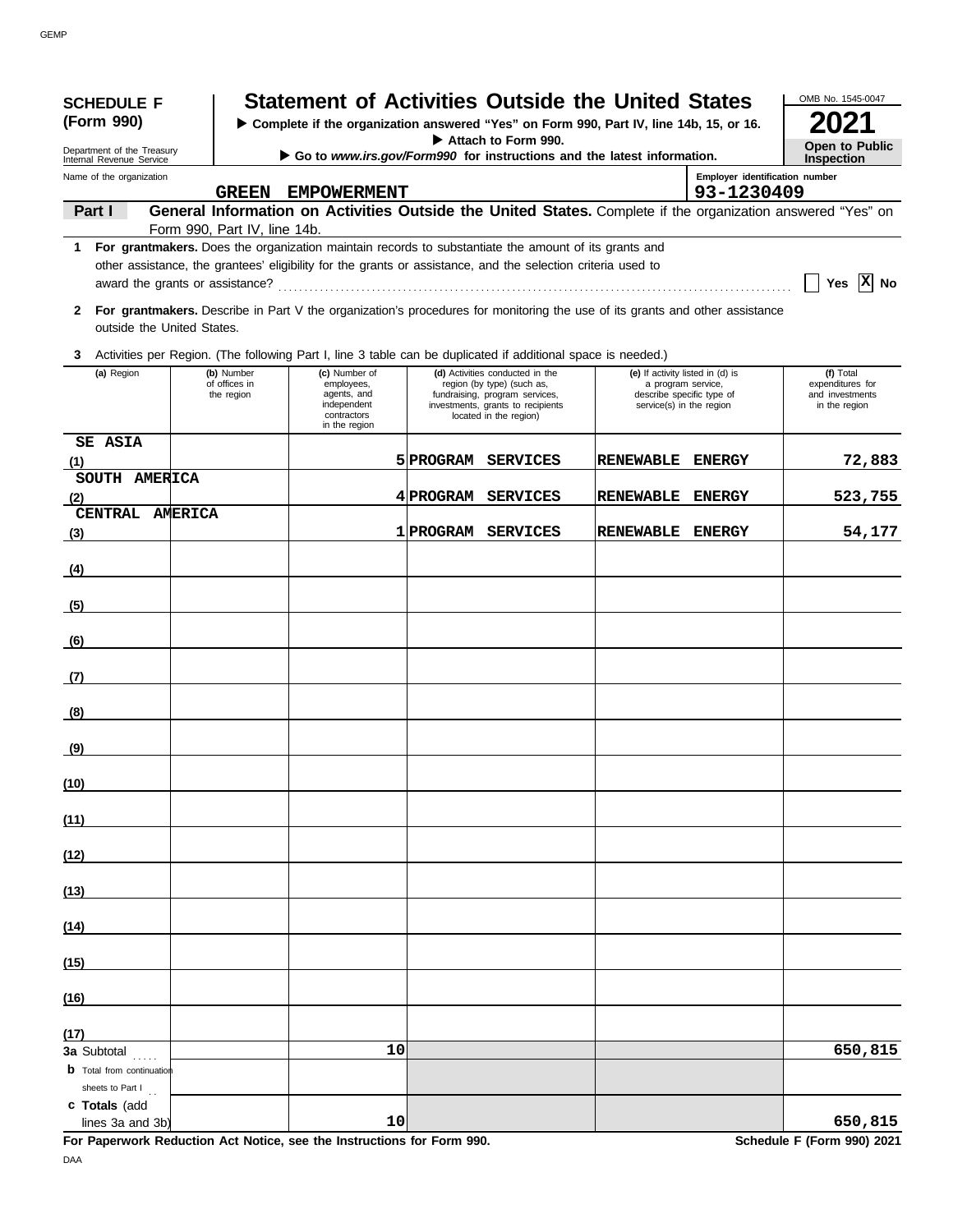| Part II      |                             |                                                         |                 | Grants and Other Assistance to Organizations or Entities Outside the United States. Complete if the organization answered "Yes" on Form 990, |                             |                                       |                                        |                                          |                                               |
|--------------|-----------------------------|---------------------------------------------------------|-----------------|----------------------------------------------------------------------------------------------------------------------------------------------|-----------------------------|---------------------------------------|----------------------------------------|------------------------------------------|-----------------------------------------------|
|              |                             |                                                         |                 | Part IV, line 15, for any recipient who received more than \$5,000. Part II can be duplicated if additional space is needed.                 |                             |                                       |                                        |                                          | (i) Method of                                 |
| $\mathbf{1}$ | (a) Name of<br>organization | (b) IRS code<br>section and EIN<br>(if applicable)      | (c) Region      | (d) Purpose of<br>grant                                                                                                                      | (e) Amount of<br>cash grant | (f) Manner of<br>cash<br>disbursement | (g) Amount of<br>noncash<br>assistance | (h) Description<br>of noncash assistance | valuation<br>(book, FMV,<br>appraisal, other) |
|              |                             |                                                         |                 | <b>RENEW ENERGY</b>                                                                                                                          | 124,100                     | <b>TRANSFER</b>                       |                                        |                                          |                                               |
| (1)          |                             |                                                         | SOUTH AMERICA   |                                                                                                                                              |                             |                                       |                                        |                                          |                                               |
|              |                             |                                                         |                 | <b>RENEW ENERGY</b>                                                                                                                          | 30,500                      | <b>TRANSFER</b>                       |                                        |                                          |                                               |
| (2)          |                             |                                                         | CENTRAL AMERICA |                                                                                                                                              |                             |                                       |                                        |                                          |                                               |
|              |                             |                                                         |                 | <b>RENEW ENERGY</b>                                                                                                                          | 18,590                      | <b>TRANSFER</b>                       |                                        |                                          |                                               |
| (3)          |                             |                                                         | CENTRAL AMERICA |                                                                                                                                              |                             |                                       |                                        |                                          |                                               |
|              |                             |                                                         |                 | <b>RENEW ENERGY</b>                                                                                                                          | 16,700                      | <b>TRANSFER</b>                       |                                        |                                          |                                               |
| (4)          |                             |                                                         | SOUTH AMERICA   |                                                                                                                                              |                             |                                       |                                        |                                          |                                               |
| (5)          |                             |                                                         | SOUTH AMERICA   | <b>RENEW ENERGY</b>                                                                                                                          | 31,300                      | <b>TRANSFER</b>                       |                                        |                                          |                                               |
|              |                             |                                                         |                 | <b>RENEW ENERGY</b>                                                                                                                          | 60,950                      | <b>TRANSFER</b>                       |                                        |                                          |                                               |
| (6)          |                             |                                                         | SOUTH AMERICA   |                                                                                                                                              |                             |                                       |                                        |                                          |                                               |
|              |                             |                                                         |                 | <b>RENEW ENERGY</b>                                                                                                                          | 12,500                      | <b>TRANSFER</b>                       |                                        |                                          |                                               |
| (7)          |                             |                                                         | SOUTH AMERICA   |                                                                                                                                              |                             |                                       |                                        |                                          |                                               |
|              |                             |                                                         |                 | RENEW ENERGY                                                                                                                                 | 122,516                     | <b>TRANSFER</b>                       |                                        |                                          |                                               |
| (8)          |                             |                                                         | SOUTH AMERICA   |                                                                                                                                              |                             |                                       |                                        |                                          |                                               |
|              |                             |                                                         |                 | <b>RENEW ENERGY</b>                                                                                                                          | 5,791                       | <b>TRANSFER</b>                       |                                        |                                          |                                               |
| (9)          |                             |                                                         | SOUTH AMERICA   |                                                                                                                                              |                             |                                       |                                        |                                          |                                               |
|              |                             |                                                         |                 | <b>RENEW ENERGY</b>                                                                                                                          | 21,600                      | <b>TRANSFER</b>                       |                                        |                                          |                                               |
| (10)         |                             |                                                         | SOUTH AMERICA   | RENEW ENERGY                                                                                                                                 | 22,000                      | <b>TRANSFER</b>                       |                                        |                                          |                                               |
| (11)         |                             |                                                         | SOUTH AMERICA   |                                                                                                                                              |                             |                                       |                                        |                                          |                                               |
|              |                             |                                                         |                 | <b>RENEW ENERGY</b>                                                                                                                          | 20,000                      | <b>TRANSFER</b>                       |                                        |                                          |                                               |
| (12)         |                             |                                                         | SOUTH AMERICA   |                                                                                                                                              |                             |                                       |                                        |                                          |                                               |
|              |                             |                                                         |                 | <b>RENEW ENERGY</b>                                                                                                                          | 31,714                      | <b>TRANSFER</b>                       |                                        |                                          |                                               |
| (13)         |                             |                                                         | SOUTH AMERICA   |                                                                                                                                              |                             |                                       |                                        |                                          |                                               |
|              |                             |                                                         |                 | RENEW ENERGY                                                                                                                                 | 21,725                      | <b>TRANSFER</b>                       |                                        |                                          |                                               |
| (14)         |                             |                                                         | <b>SE ASIA</b>  |                                                                                                                                              |                             |                                       |                                        |                                          |                                               |
|              |                             |                                                         |                 | RENEW ENERGY                                                                                                                                 | 33,494                      | <b>TRANSFER</b>                       |                                        |                                          |                                               |
| (15)         |                             |                                                         | <b>SE ASIA</b>  |                                                                                                                                              |                             |                                       |                                        |                                          |                                               |
| (16)         |                             |                                                         | SE ASIA         | <b>RENEW ENERGY</b>                                                                                                                          | 7,820                       | <b>TRANSFER</b>                       |                                        |                                          |                                               |
|              |                             |                                                         |                 | 2 Enter total number of recipient organizations listed above that are recognized as charities by the foreign country, recognized as a tax    |                             |                                       |                                        |                                          |                                               |
|              |                             |                                                         |                 |                                                                                                                                              |                             |                                       |                                        |                                          | 16                                            |
|              |                             | 3 Enter total number of other organizations or entities |                 |                                                                                                                                              |                             |                                       |                                        |                                          |                                               |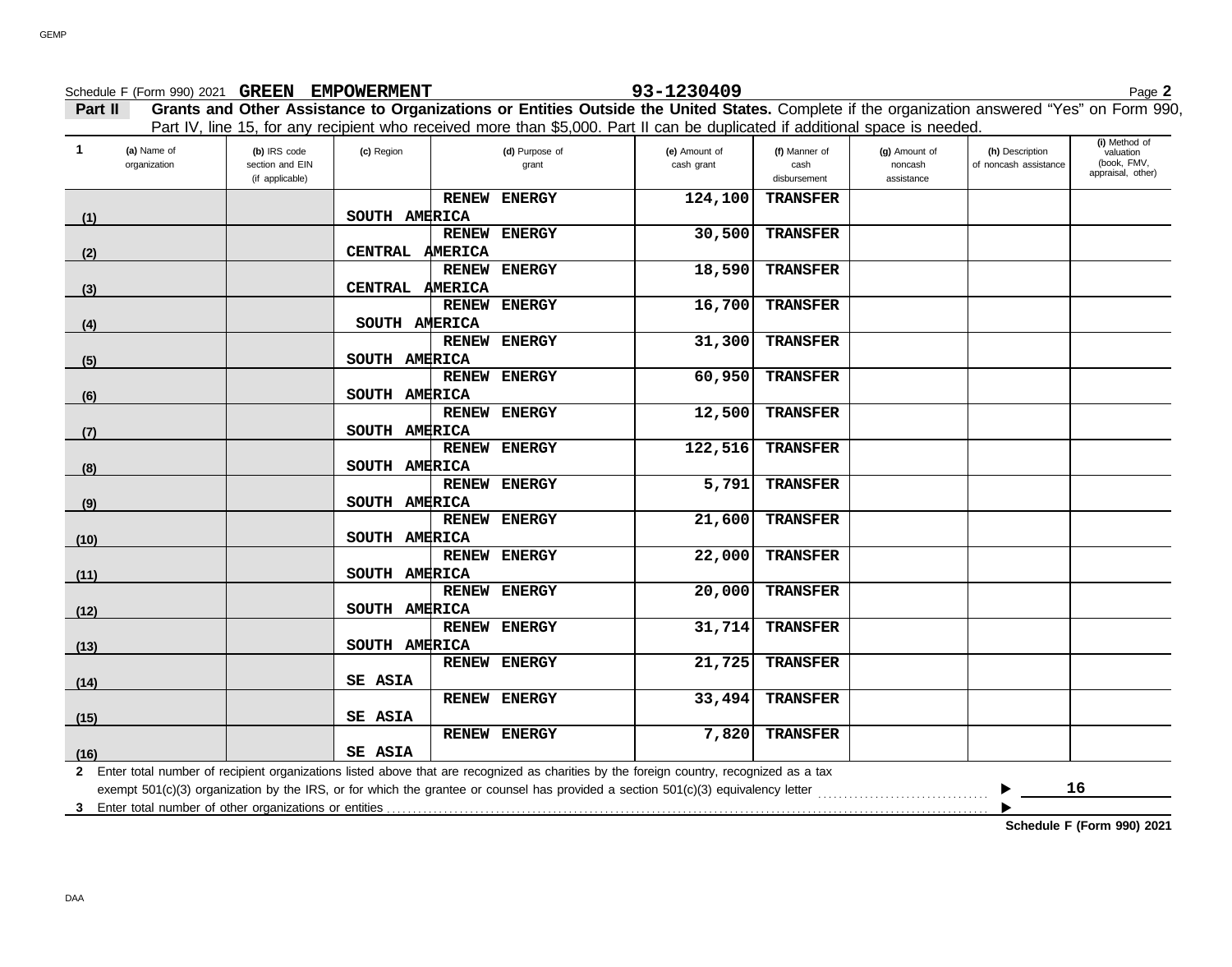| Schedule F (Form 990) 2021 GREEN EMPOWERMENT                                                                                                                 |            |                             |                             | 93-1230409                            |                                        |                                          | Page 3                                                         |
|--------------------------------------------------------------------------------------------------------------------------------------------------------------|------------|-----------------------------|-----------------------------|---------------------------------------|----------------------------------------|------------------------------------------|----------------------------------------------------------------|
| Grants and Other Assistance to Individuals Outside the United States. Complete if the organization answered "Yes" on Form 990, Part IV, line 16.<br>Part III |            |                             |                             |                                       |                                        |                                          |                                                                |
| Part III can be duplicated if additional space is needed.                                                                                                    |            |                             |                             |                                       |                                        |                                          |                                                                |
| (a) Type of grant or assistance                                                                                                                              | (b) Region | (c) Number of<br>recipients | (d) Amount of<br>cash grant | (e) Manner of<br>cash<br>disbursement | (f) Amount of<br>noncash<br>assistance | (g) Description<br>of noncash assistance | (h) Method of<br>valuation<br>(book, FMV,<br>appraisal, other) |
| (1)                                                                                                                                                          |            |                             |                             |                                       |                                        |                                          |                                                                |
| <u> 1980 - Johann Barbara, martxa a</u><br>(2)                                                                                                               |            |                             |                             |                                       |                                        |                                          |                                                                |
| (3)                                                                                                                                                          |            |                             |                             |                                       |                                        |                                          |                                                                |
| (4)                                                                                                                                                          |            |                             |                             |                                       |                                        |                                          |                                                                |
| (5)                                                                                                                                                          |            |                             |                             |                                       |                                        |                                          |                                                                |
| (6)                                                                                                                                                          |            |                             |                             |                                       |                                        |                                          |                                                                |
| (7)                                                                                                                                                          |            |                             |                             |                                       |                                        |                                          |                                                                |
| (8)                                                                                                                                                          |            |                             |                             |                                       |                                        |                                          |                                                                |
| (9)                                                                                                                                                          |            |                             |                             |                                       |                                        |                                          |                                                                |
| (10)                                                                                                                                                         |            |                             |                             |                                       |                                        |                                          |                                                                |
| (11)                                                                                                                                                         |            |                             |                             |                                       |                                        |                                          |                                                                |
| (12)                                                                                                                                                         |            |                             |                             |                                       |                                        |                                          |                                                                |
| (13)<br>(14)                                                                                                                                                 |            |                             |                             |                                       |                                        |                                          |                                                                |
| (15)                                                                                                                                                         |            |                             |                             |                                       |                                        |                                          |                                                                |
| (16)                                                                                                                                                         |            |                             |                             |                                       |                                        |                                          |                                                                |
| (17)                                                                                                                                                         |            |                             |                             |                                       |                                        |                                          |                                                                |
| (18)                                                                                                                                                         |            |                             |                             |                                       |                                        |                                          |                                                                |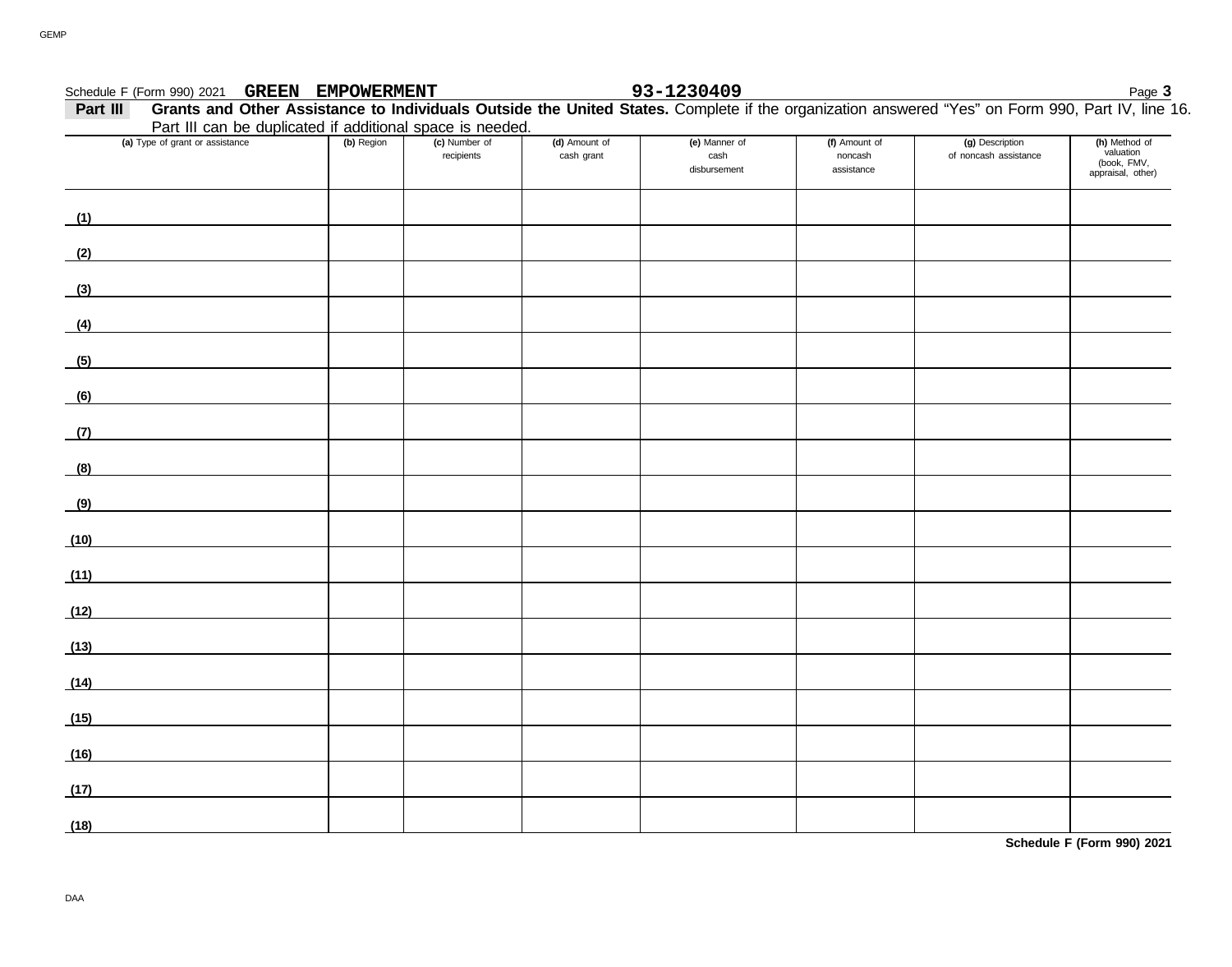|   | Schedule F (Form 990) 2021 GREEN | <b>EMPOWERMENT</b>                                                                                                                                                                                                                                                                                                    | 93-1230409                                                                                                                                                                                                                                                                                                                        |            | Page 4    |
|---|----------------------------------|-----------------------------------------------------------------------------------------------------------------------------------------------------------------------------------------------------------------------------------------------------------------------------------------------------------------------|-----------------------------------------------------------------------------------------------------------------------------------------------------------------------------------------------------------------------------------------------------------------------------------------------------------------------------------|------------|-----------|
|   | Part IV<br><b>Foreign Forms</b>  |                                                                                                                                                                                                                                                                                                                       |                                                                                                                                                                                                                                                                                                                                   |            |           |
| 1 |                                  | Was the organization a U.S. transferor of property to a foreign corporation during the tax year? If "Yes,"<br>the organization may be required to file Form 926, Return by a U.S. Transferor of Property to a Foreign                                                                                                 | Corporation (see Instructions for Form 926) Material Corporation (see Instruction of Terms and Terms and Terms                                                                                                                                                                                                                    | Yes        | No        |
| 2 |                                  |                                                                                                                                                                                                                                                                                                                       | Did the organization have an interest in a foreign trust during the tax year? If "Yes," the organization may<br>be required to separately file Form 3520, Annual Return To Report Transactions With Foreign Trusts and<br>Receipt of Certain Foreign Gifts, and/or Form 3520-A, Annual Information Return of Foreign Trust With a | Yes        | X  No     |
| 3 |                                  | Did the organization have an ownership interest in a foreign corporation during the tax year? If "Yes,"<br>the organization may be required to file Form 5471, Information Return of U.S. Persons With Respect to                                                                                                     |                                                                                                                                                                                                                                                                                                                                   | Yes        | ΙXΙ<br>No |
| 4 |                                  | Was the organization a direct or indirect shareholder of a passive foreign investment company or a<br>qualified electing fund during the tax year? If "Yes," the organization may be required to file Form 8621,<br>Information Return by a Shareholder of a Passive Foreign Investment Company or Qualified Electing |                                                                                                                                                                                                                                                                                                                                   | Yes        | No        |
| 5 |                                  | Did the organization have an ownership interest in a foreign partnership during the tax year? If "Yes,"<br>the organization may be required to file Form 8865, Return of U.S. Persons With Respect to Certain                                                                                                         |                                                                                                                                                                                                                                                                                                                                   | <b>Yes</b> | No        |
| 6 |                                  | Did the organization have any operations in or related to any boycotting countries during the tax year? If<br>"Yes," the organization may be required to separately file Form 5713, International Boycott Report (see                                                                                                 |                                                                                                                                                                                                                                                                                                                                   | Yes        | No        |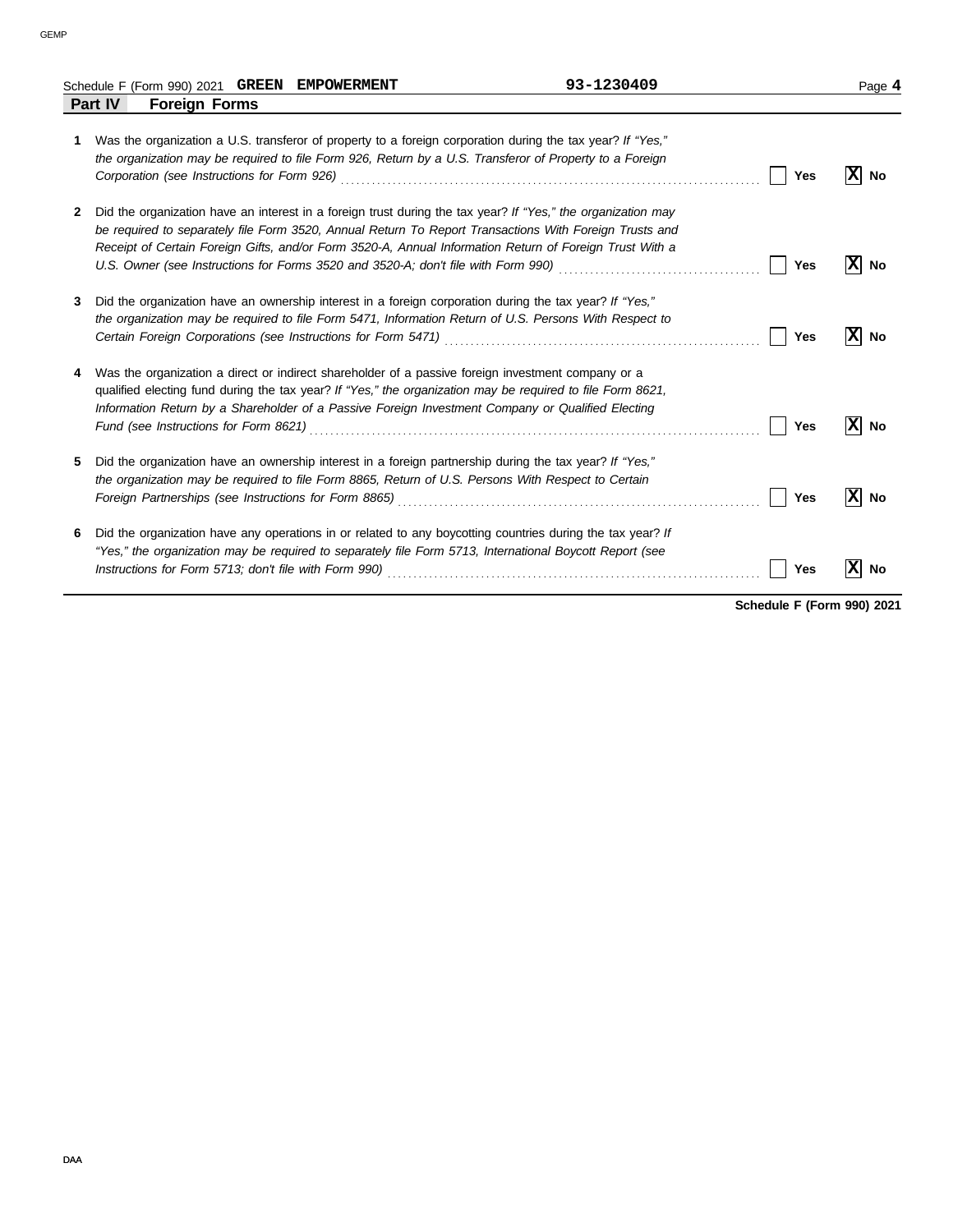|               | Schedule F (Form 990) 2021 GREEN EMPOWERMENT                                                                                                         |                           | 93-1230409                      | Page 5             |
|---------------|------------------------------------------------------------------------------------------------------------------------------------------------------|---------------------------|---------------------------------|--------------------|
| Part V        | Supplemental Information<br>Provide the information required by Part I, line 2 (monitoring of funds); Part I, line 3, column (f) (accounting method; |                           |                                 |                    |
|               | amounts of investments vs. expenditures per region); Part II, line 1 (accounting method); Part III (accounting method); and                          |                           |                                 |                    |
|               | Part III, column (c) (estimated number of recipients), as applicable. Also complete this part to provide any additional                              |                           |                                 |                    |
|               | information. See instructions.                                                                                                                       |                           |                                 |                    |
|               | PART I, LINE 2 - PROCEDURES FOR MONITORING THE USE OF GRANT FUNDS                                                                                    |                           |                                 |                    |
|               | GREEN EMPOWERMENT ESTABLISHES MULTI-YEAR WORKING RELATIONSHIPS WITH ITS PA                                                                           |                           |                                 |                    |
|               | RTNER ORGANIZATIONS, ALL OF WHICH HAVE CONSIDERABLE EXPERIENCE IN IMPLEMEN                                                                           |                           |                                 |                    |
|               | TING RENEWABLE ENERGY AND WATER PROJECTS.                                                                                                            |                           | PROJECTS ARE JOINTLY IDENTIFIED |                    |
|               | AND PROPOSED TO DONORS AND LOCAL GOVERNMENT.                                                                                                         |                           | GREEN EMPOWERMENT SIGNS A S     |                    |
|               | UB-AWARD AGREEMENT WITH EACH PARTNER FOR EACH PROJECT AND MAKES FIELD VISI                                                                           |                           |                                 |                    |
|               |                                                                                                                                                      |                           |                                 |                    |
|               |                                                                                                                                                      |                           |                                 |                    |
|               | PART I, LINE 3 - ACTIVITIES PER REGION                                                                                                               |                           |                                 |                    |
| <b>REGION</b> |                                                                                                                                                      |                           | <b>EXPENDITURES</b>             | <b>INVESTMENTS</b> |
| SE ASIA       |                                                                                                                                                      | \$                        | $72,883$ \$                     | 0                  |
|               | SOUTH AMERICA                                                                                                                                        | \$<br>.                   | $523,755$ \$                    | $\mathbf 0$        |
|               | CENTRAL AMERICA                                                                                                                                      | $\boldsymbol{\mathsf{S}}$ | $54,177$ \$                     | 0                  |
|               |                                                                                                                                                      |                           |                                 |                    |
|               |                                                                                                                                                      |                           |                                 |                    |
|               |                                                                                                                                                      |                           |                                 |                    |
|               |                                                                                                                                                      |                           |                                 |                    |
|               |                                                                                                                                                      |                           |                                 |                    |
|               |                                                                                                                                                      |                           |                                 |                    |
|               |                                                                                                                                                      |                           |                                 |                    |
|               |                                                                                                                                                      |                           |                                 |                    |
|               |                                                                                                                                                      |                           |                                 |                    |
|               |                                                                                                                                                      |                           |                                 |                    |
|               |                                                                                                                                                      |                           |                                 |                    |
|               |                                                                                                                                                      |                           |                                 |                    |
|               |                                                                                                                                                      |                           |                                 |                    |
|               |                                                                                                                                                      |                           |                                 |                    |
|               |                                                                                                                                                      |                           |                                 |                    |
|               |                                                                                                                                                      |                           |                                 |                    |
|               |                                                                                                                                                      |                           |                                 |                    |
|               |                                                                                                                                                      |                           |                                 |                    |
|               |                                                                                                                                                      |                           |                                 |                    |
|               |                                                                                                                                                      |                           |                                 |                    |
|               |                                                                                                                                                      |                           |                                 |                    |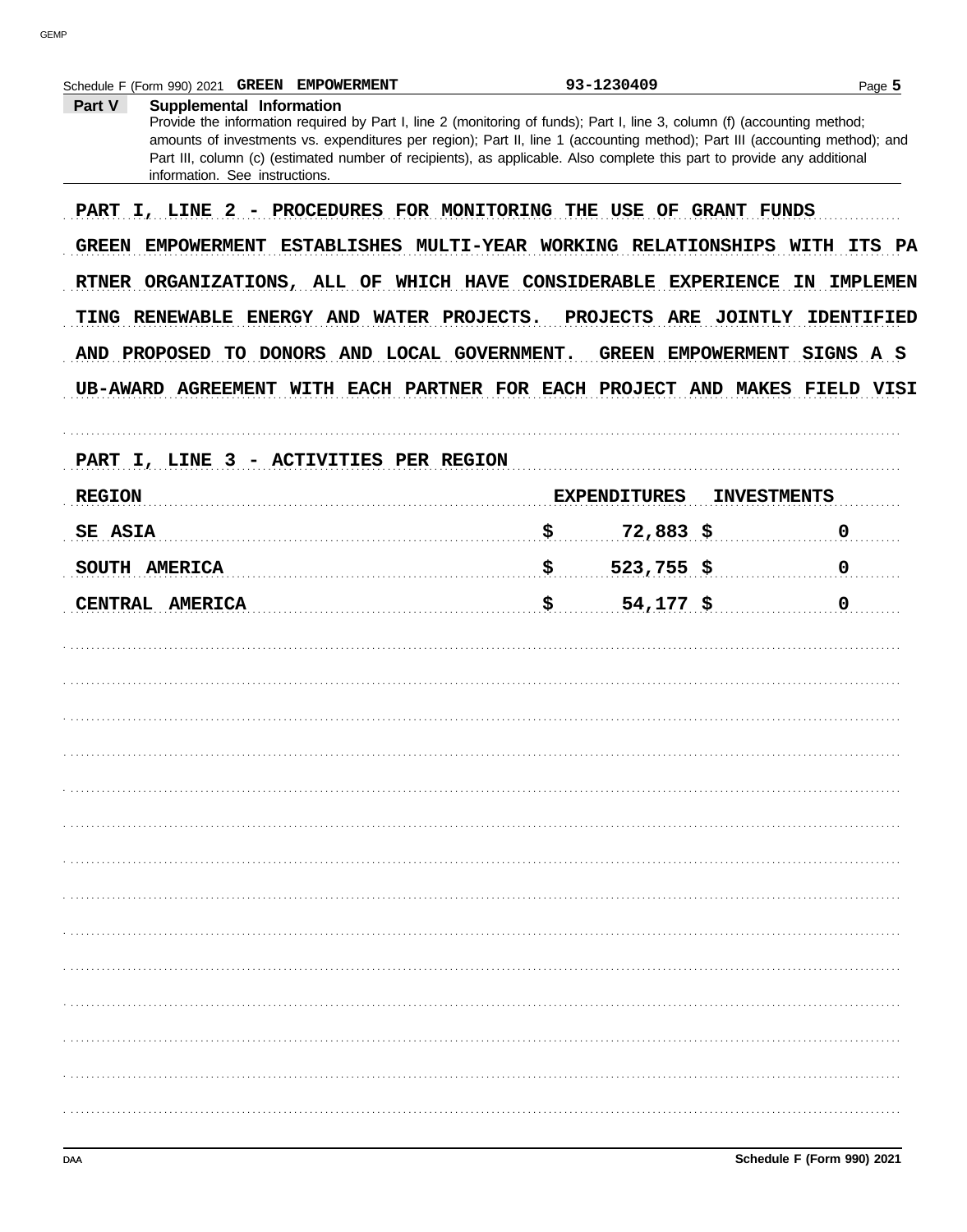| Department of the Treasury<br>Internal Revenue Service<br>Name of the organization |  | Form 990 or 990-EZ or to provide any additional information.<br>Attach to Form 990 or Form 990-EZ.<br>Go to www.irs.gov/Form990 for the latest information. | Employer identification number | Open to Public<br><b>Inspection</b> |
|------------------------------------------------------------------------------------|--|-------------------------------------------------------------------------------------------------------------------------------------------------------------|--------------------------------|-------------------------------------|
| <b>GREEN</b>                                                                       |  | 93-1230409<br><b>EMPOWERMENT</b>                                                                                                                            |                                |                                     |

FORM 990, PART III, LINE 4B - SECOND ACCOMPLISHMENT

**ENERGY** 

GREEN EMPOWERMENT (GE) HAS BEEN WORKING WITH IN-COUNTRY PARTNER

ORGANIZATIONS AROUND THE WORLD TO IMPLEMENT CLEAN WATER AND ENERGY PROJECTS SINCE 1997. PRIORITIZING BOTH OUR PARTNERS AND OUR PLANET, GE COLLABORATES WITH INDIGENOUS PEOPLES, RURAL COMMUNITIES AND LOCAL ORGANIZATIONS TO IMPROVE HEALTH OUTCOMES, BUILD CLIMATE CHANGE RESILIENCE, ADVANCE GENDER EQUITY AND LIFT FAMILIES OUT OF POVERTY.

IN 2021, GREEN EMPOWERMENT SUPPORTED A COVID-19 RESPONSE CENTER IN GAINING ACCESS TO RENEWABLE ELECTRICITY IN THE KAREN STATE, MYANMAR. IN ADDITION TO THE RESPONSE CENTER HOUSING A PCR-BASED COVID-19 TESTING MACHINE AND A MINUS 20°C FREEZER TO ENSURE COLD-CHAIN MAINTENANCE, 30,000 PEOPLE ARE SERVED BY THESE HEALTH CENTERS' ABILITY TO OFFER IMPROVED SERVICES FOR COVID PATIENTS, EMERGENCY SERVICES, VACCINATION, DIAGNOSTIC TESTING, COMMUNICATIONS, AND PATIENT REGISTRATION AND MEDICAL RECORD KEEPING.

IN MALAYSIA, AS PART OF A CONSORTIUM OF ORGANIZATIONS KNOWN AS THE SABAH ENERGY ROADMAP, WE ARE SUPPORTING A REVOLUTIONARY APPROACH TO RURAL ELECTRIFICATION PLANNING. THE SABAH ENERGY ROADMAP IS INTEGRATING INDIGENOUS KNOWLEDGE AND DEEP UNDERSTANDING OF THE LOCAL CONTEXT WITH SOPHISTICATED ENERGY MODELING AND POLICY RECOMMENDATIONS. IN 2021 ALONE, THE CONSORTIUM WAS ABLE TO COMPLETE SPATIAL MAPPING OF MICROHYDRO, SOLAR AND HYDRO/SOLAR HYBRID POTENTIALS FOR OVER 400 REMOTE COMMUNITIES LIVING IN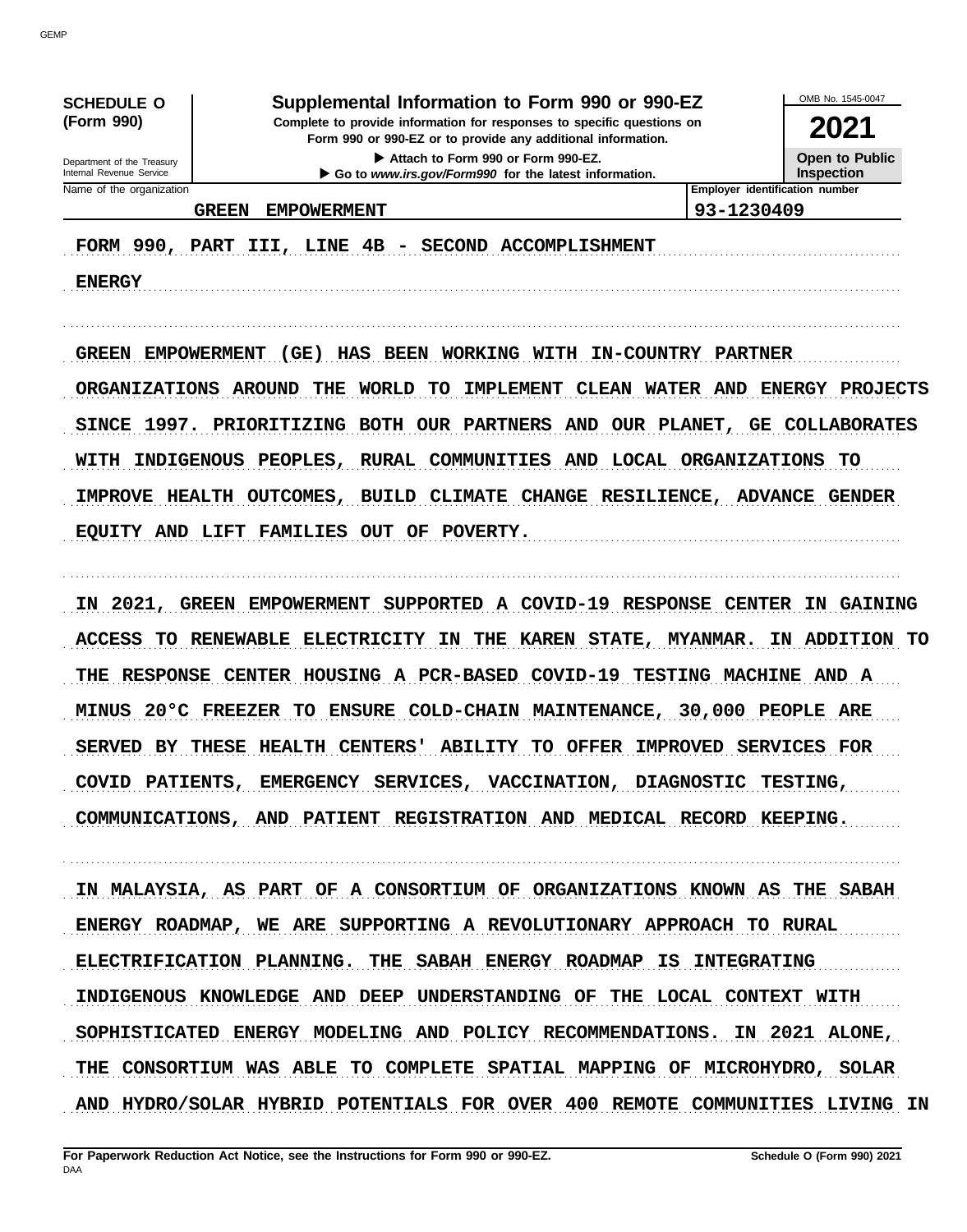| Name of the organization                                     | Employer identification number                     |
|--------------------------------------------------------------|----------------------------------------------------|
| <b>EMPOWERMENT</b><br><b>GREEN</b>                           | 93-1230409                                         |
| AND CONDUCTED 200 COMMUNITY<br>ENERGY POVERTY,               | SURVEYS AND 40<br><b>TECHNICAL</b>                 |
| FEASIBILITY STUDIES.                                         |                                                    |
|                                                              |                                                    |
|                                                              |                                                    |
| FORM 990, PART III, LINE 4C - THIRD ACCOMPLISHMENT           |                                                    |
| <b>TRAINING AND PROFESSIONAL SERVICES</b>                    |                                                    |
|                                                              |                                                    |
|                                                              |                                                    |
| BUILD LASTING CAPACITY BY PROVIDING<br>STRIVES<br>TO.<br>GE. | <b>TRAINING,</b><br><b>TECHNICAL</b>               |
|                                                              | EXPERTISE, FUNDING AND ADDITIONAL RESOURCES TO ALL |

IMPLEMENT INTEGRATED PROJECTS THAT MEET THEIR SELF-IDENTIFIED ECONOMIC, HEALTH AND ENVIRONMENTAL NEEDS. BY FOLLOWING OUR PARTNERS' LEAD, GE ENSURES

THE LONG-TERM ECONOMIC AND ENVIRONMENTAL SUSTAINABILITY OF OUR PROJECTS.

IN INDONESIA, WITH PARTNERS WE DELIVERED A SERIES OF VIRTUAL MICRO-HYDRO TRAINING SESSIONS TO INDONESIA'S INDIGENOUS POPULATIONS. WE DEVELOPED TOOLS FOR A VIRTUAL TRAINING, AND SUPPORTED FEASIBILITY STUDIES FOR PILOT PROJECTS IN THREE INDONESIAN PROVINCES. FINALLY, OUR LOCAL STAFF TRAVELED TO NORTH KALIMANTAN PROVINCE TO CONDUCT SITE ASSESSMENTS IN FOUR COMMUNITIES AND PROVIDE FOLLOW-UP TRAINING FOR COMMUNITY ORGANIZERS AND LOCAL TECHNICIANS.

DURING 2021, 706 PEOPLE WERE TRAINED AS COMMUNITY TECHNICIANS, 11, 219 COMMUNITY MEMBERS PARTICIPATED IN TRAINING PROGRAMS AND 30% OF COMMUNITY WATER AND ENERGY COMMITTEE LEADERSHIP ROLES WERE FILLED BY WOMEN.

FORM 990, PART VI, LINE 11B - ORGANIZATION'S PROCESS TO REVIEW FORM 990 THE 990 IS PROVIDED TO THE BOARD FOR REVIEW PRIOR TO FILING.

PAGE 1 OF 2

Schedule O (Form 990) 2021

DAA

GEMP